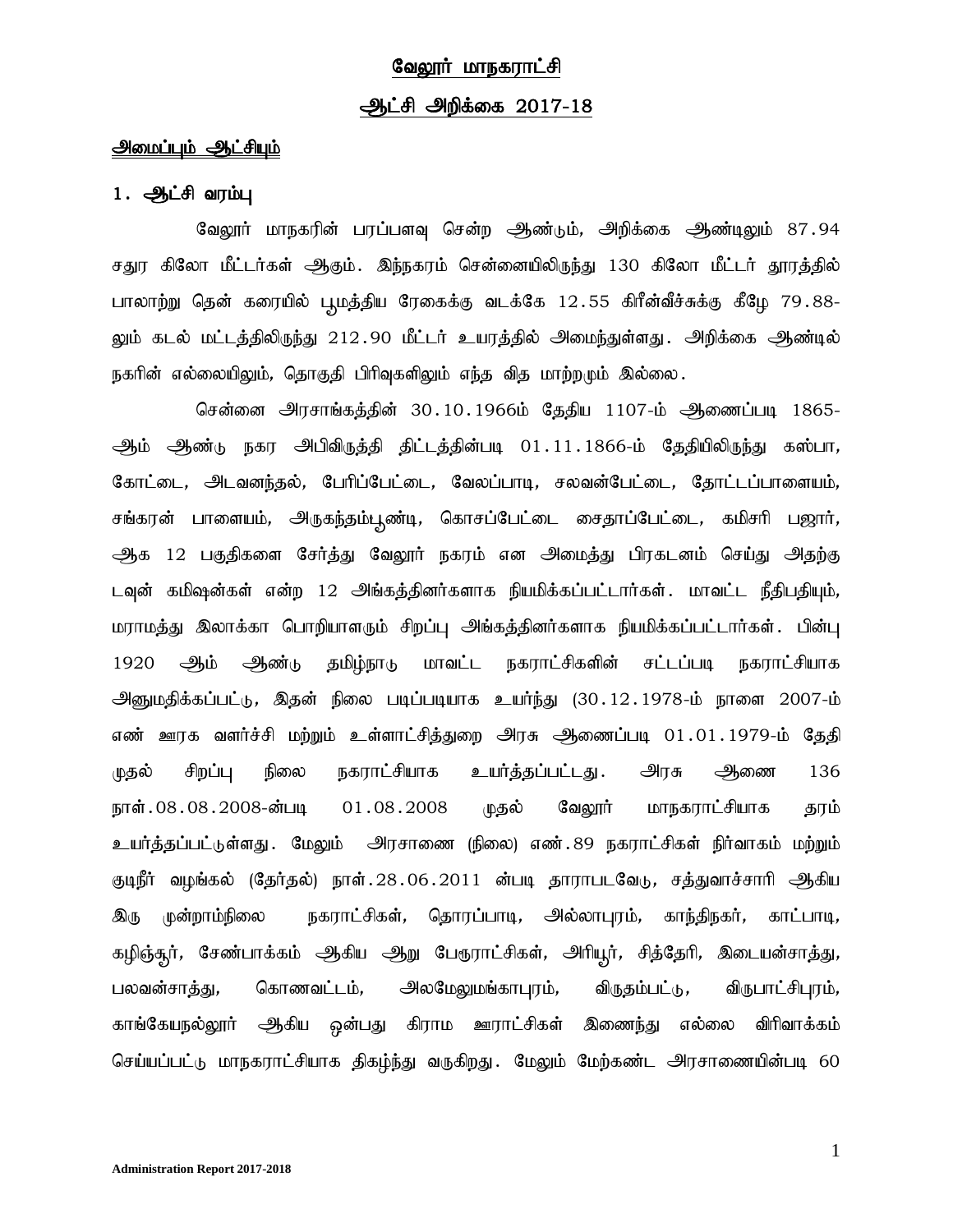வார்டுகளாக பிரிக்கப்பட்டு 15 வார்டுகளைக் கொண்ட பகுதி மண்டலங்களாக எடுத்துக் கொள்ளப்பட்டு நான்கு மண்டலங்களைக் கொண்ட மாநகராட்சியாக திகழ்கிறது.

### $2.$  மண்டலங்கள் விவரம் :

|            | மண்டல         | மண்டலங்கள் உள்ளடங்கிய            | தற்போதைய        |
|------------|---------------|----------------------------------|-----------------|
|            | அலுவலக        | முன்னாள் நகராட்சி/               | வார்டு          |
| மண்டலங்கள் | அமைவிடம்      | பேரூராட்சி/ஊராட்சி விவரம்        | எண்கள்          |
|            |               |                                  |                 |
| மண்டலம் 1  | தாராபடவேடு    | தாராபடவேடு 3ம் நிலை நகராட்சி     | 1,3,5,6,7       |
|            |               | காட்பாடி பேரூராட்சி              | 2,4,8           |
|            |               | காந்திநகர் பேரூராட்சி            | 9,12            |
|            |               | கழிஞ்தூர் பேரூராட்சி             | 10,11           |
|            |               | காங்கேயநல்லூர் ஊராட்சி           | 13,14           |
|            |               | விருதம்பட்டு ஊராட்சி             | 15              |
|            |               |                                  |                 |
| மண்டலம் 2  | சத்துவாச்சாரி | வேலூர் நகராட்சி                  | 16,25,26,27,    |
|            |               |                                  | 28,29,30        |
|            |               | சத்துவாச்சாரி 3ம் நிலை நகராட்சி  | 17, 18, 19, 20, |
|            |               |                                  | 22, 23, 24      |
|            |               | <u> அலமேலுமங்காபுரம் ஊராட்சி</u> | 21              |
| மண்டலம் 3  | வேலூர்        | வேலூர் நகராட்சி                  | 31,32,33,34,    |
|            |               |                                  | 35, 36, 37, 38  |
|            |               | அல்லாபுரம் பேரூராட்சி            | 39,40,41        |
|            |               | பலவன்சாத்து ஊராட்சி              | 42,45           |
|            |               | விருபாட்சிபுரம் ஊராட்சி          | 43,44           |
| மண்டலம் 4  | சேண்பாக்கம்   | <u> இடையன்சாத்து ஊராட்சி</u>     | 46              |
|            |               | சித்தேரி ஊராட்சி                 | 47              |
|            |               | <u>அரியூர் ஊராட்</u> சி          | 48              |
|            |               | தொரப்பாடி பேரூராட்சி             | 49,49           |
|            |               | அல்லாபுரம் பேரூராட்சி            | 51              |
|            |               | வேலூர் நகராட்சி                  | 52,53,54,       |
|            |               |                                  | 55,58,59        |
|            |               | கொணவட்டம் ஊராட்சி                | 56              |
|            |               | சேண்பாக்கம் பேரூராட்சி           | 57,60           |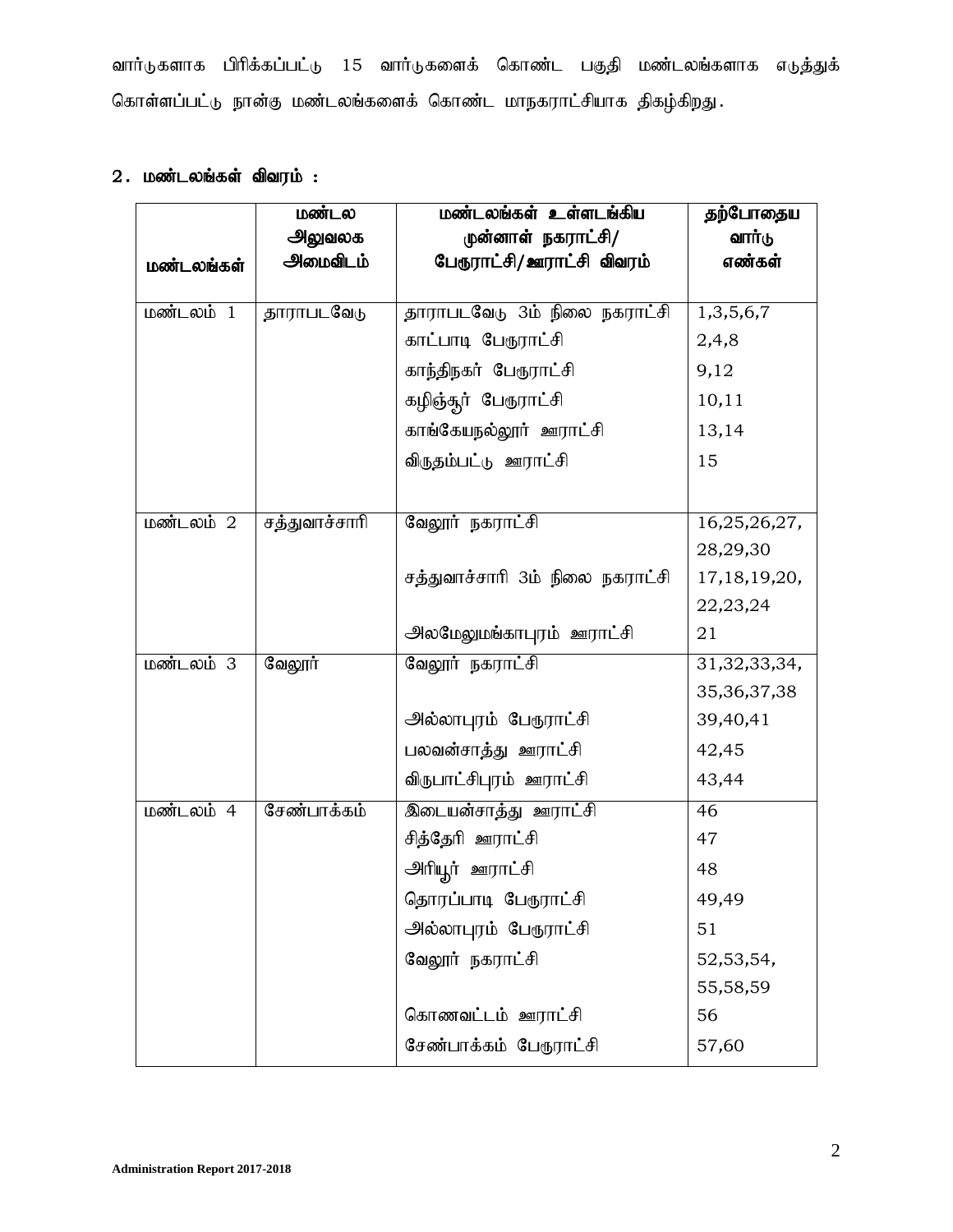### 3. மக்கள்தொகை

இம்மாநகரின் மக்கள்தொகை 2011ஆம் ஆண்டு கணக்கெடுப்பின்படி ஆண்களின் எண்ணிக்கை 247002 மற்றும் பெண்களின் எண்ணிக்கை 257077 ஆகமொத்தம் 504079 ஆகும்.

|                          | எண்ணிக்கை |
|--------------------------|-----------|
| வேலூர் நகராட்சி          | 188951    |
| <u>தாராபடவேடு</u>        | 31457     |
| சத்துவாச்சாரி            | 56951     |
| காட்பாடி                 | 28797     |
| கழிஞ்தூர்                | 19828     |
| காந்திநகர்               | 9114      |
| தொரப்பாடி                | 16700     |
| <u>அல்லாபுரம்</u>        | 31211     |
| சேண்பாக்கம்              | 24485     |
| காங்கேயநல்லூர்           | 15777     |
| விருதம்பட்டு             | 7662      |
| <u> அலமேலுமங்காபுரம்</u> | 7900      |
| <u>விருபாட்சிபுரம்</u>   | 14779     |
| பலவன்சாத்து              | 22176     |
| <u>இடையன்சாத்து</u>      | 4566      |
| சித்தேரி                 | 5002      |
| <b>அரியூர்</b>           | 7251      |
| கொணவட்டம்                | 11472     |
| மொத்தம்                  | 504079    |

### $4.$  மாமன்றம்

அரசாணை எண்.147 நகராட்சி நிர்வாகம் மற்றும் குடிநீர் வழங்கு துறை(தேர்தல்) நாள். 24.10.2016(அரசிதழ் எண். 250, நாள். 24.10.2016) 25.10.2016-ஆம் தேதி முதல் ஆணையர் அவர்கள் தனிஅலுவலராக பொறுப்பு ஏற்றுக்கொள்ளப்பட்டது.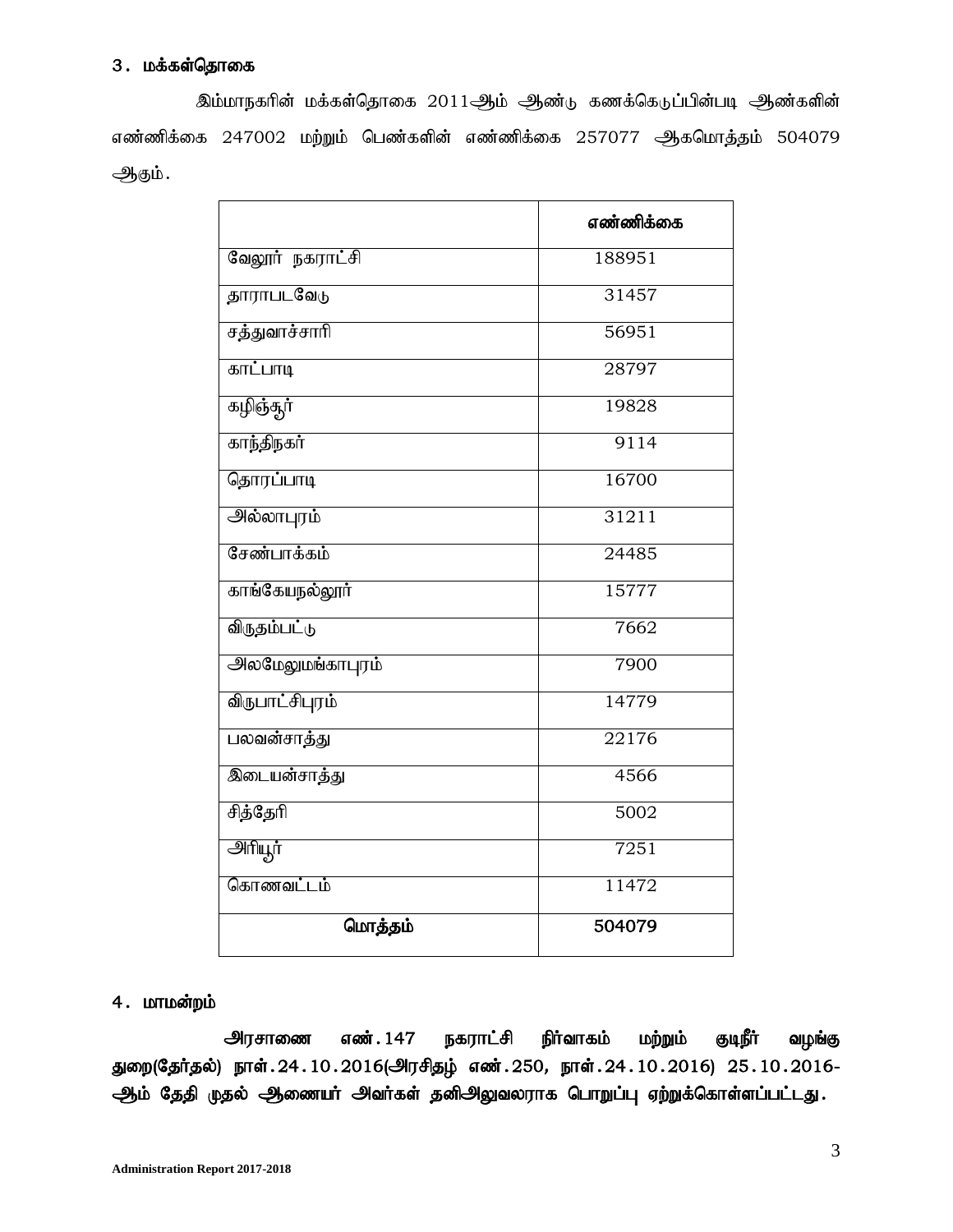2017-18

| திரு . த . குமார்<br>$: 01.04.2017$ முதல் 09.08.2017 மு.ப<br>திரு . T.பாலசுப்பிரமணியன்<br>10.08.2017 முதல் 27.08.2017 மு.ப<br>$\ddot{\phantom{a}}$ |  |
|----------------------------------------------------------------------------------------------------------------------------------------------------|--|
|                                                                                                                                                    |  |
|                                                                                                                                                    |  |
| : 28.08.2017 முதல் 22.01.2018 வரை<br>திரு.P.குபேந்திரன்                                                                                            |  |
| : 22.01.2017 முதல் 31.03.2018 வரை<br>திரு . C.விஜயகுமார்                                                                                           |  |
|                                                                                                                                                    |  |
| பொறியாளர்                                                                                                                                          |  |
| திரு . T . பாலசுப்பிரமணியன்<br>: 01.04.2017 முதல் 31.03.2018 வரை                                                                                   |  |
| <u>மேலாளர் பொறுப்பு</u>                                                                                                                            |  |
| திருமதி . R.K.கனகசுந்தரி <i>,</i><br>: 01.04.2017 முதல் 31.03.2018 வரை                                                                             |  |
| உதவியாளர்                                                                                                                                          |  |
| <u>கணக்கர் பொறுப்பு</u>                                                                                                                            |  |
| திருமதி.D. வண்ணமலர் இளவரசி,<br>:  01.04.2017  முதல்   12.10.2017  வரை                                                                              |  |
| உதவியாளர்                                                                                                                                          |  |
| திரு . S.K.சுரேஷ்குமார் <i>, உ</i> தவியாளர்<br>: 12.10.2017 முதல் 31.03.2018 வரை                                                                   |  |
| நகரமைப்பு அலுவலர்                                                                                                                                  |  |
| திரு . M.கண்ணன், நகரமைப்பு  அலுவலர்<br>: 01.04.2017 முதல் 31.03.2018 வரை                                                                           |  |
|                                                                                                                                                    |  |
| <u>மாநகர்நல அலுவலர்</u>                                                                                                                            |  |
| டாக்டர் . T.மணிவண்ணன்<br>: 01.04.2017 முதல் 31.03.2018 வரை                                                                                         |  |
|                                                                                                                                                    |  |
| மண்டலம் - 1                                                                                                                                        |  |
| மண்டல அலுவலர் (பொ)                                                                                                                                 |  |
| திரு.N.மதிவாணன், நகரமைப்பு ஆய்வர்<br>: 01.04.2017 முதல்<br>30.03.2018 வரை                                                                          |  |
|                                                                                                                                                    |  |
| மேலாளர் பொறுப்பு                                                                                                                                   |  |
| திரு . G.குணசேகரன் <i>,  உ</i> தவியாளர்<br>: 26.08.2017 முதல்<br>22.02.2018 வரை                                                                    |  |
| 23.02.2018 முதல்<br>$31.03.2018$ வரை<br>திருமதி. ஜெபகனி பிரபாவதி,                                                                                  |  |
| உதவியாளர்                                                                                                                                          |  |
| துப்புரவு அலுவலர்                                                                                                                                  |  |

jpU.Y]h;Jrhkp : 01.04.2017 Kjy; 31.03.2018 tiu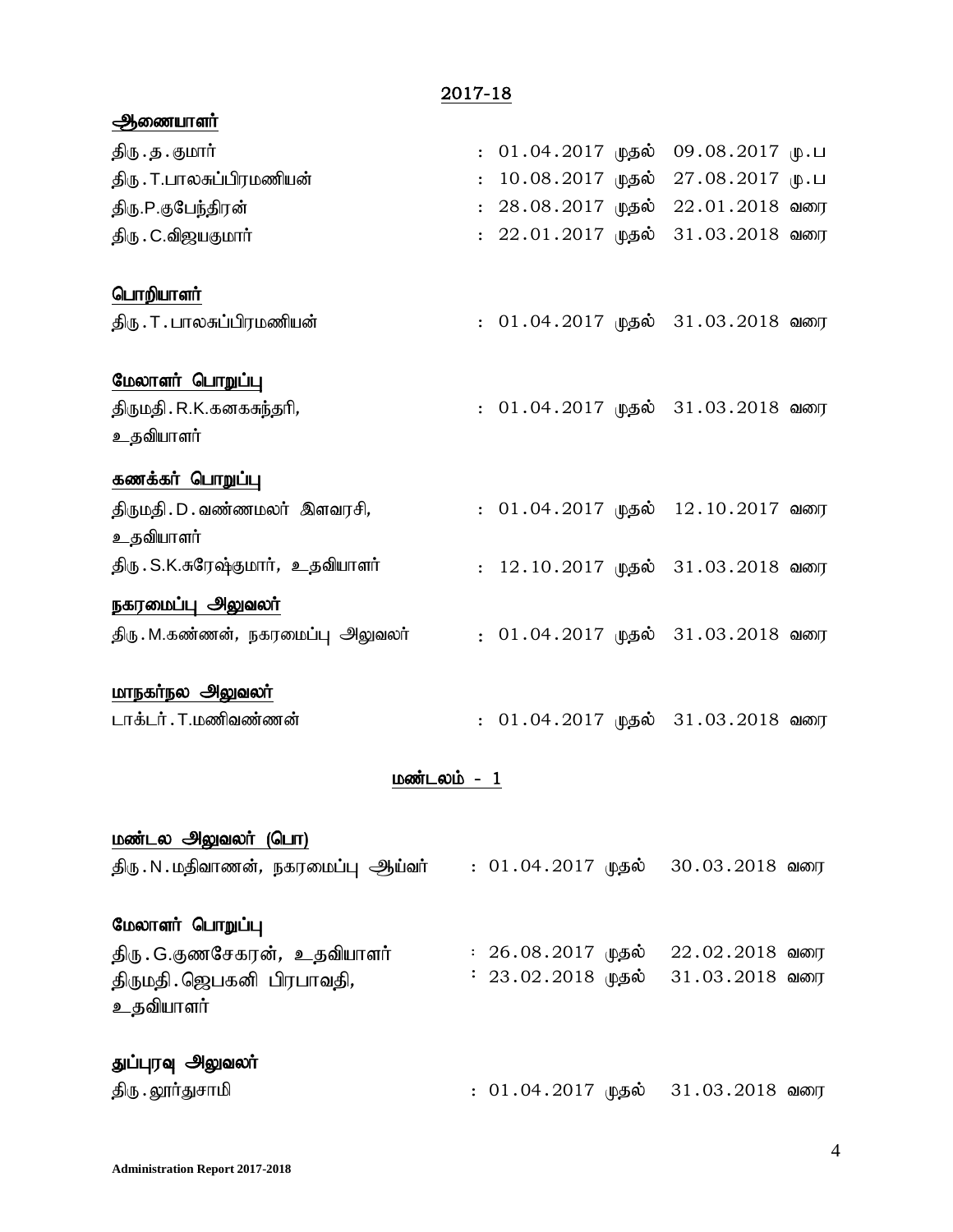# நகரமைப்பு ஆய்வர் jpU.kjpthzd; : 01.04.2017 Kjy; 31.03.2018 tiu

# வருவாய் **ஆ**ய்வர்

| திரு . சரவணன்,   உதவியாளர் |  | : 01.04.2017 முதல்   31.03.2018 வரை |  |
|----------------------------|--|-------------------------------------|--|
|----------------------------|--|-------------------------------------|--|

#### $L$ ண்டலம் -  $2$

### மண்டல அலுவலர் (பொ)

| திரு .டி .வெங்கடேசன், நகரமைப்பு ஆய்வர்     :  01 . 04 . 2017  முதல்    31 . 03 . 2018  வரை |  |  |  |  |
|--------------------------------------------------------------------------------------------|--|--|--|--|
|--------------------------------------------------------------------------------------------|--|--|--|--|

# உதவி பொறியாளர்

jpU.rp.gHdp : 01.04.2017 Kjy; 31.03.2018 tiu

### மேலாளர் பொறுப்பு

| திருமதி. ஜெபகனி பிரபாவதி, உதவியாளர் |  | $: 01.04.2017$ முதல் $22.02.2018$ வரை   |  |
|-------------------------------------|--|-----------------------------------------|--|
| திருமதி . D.பிரேமலதா, உதவியாளர்     |  | $: 23.02.2018$ முதல் $: 31.03.2018$ வரை |  |

### துப்புரவு அலுவலர்

jpU.K.rptf;Fkhh; : 01.04.2017 Kjy; 31.03.2018 tiu

### நகர் அமைப்பு ஆய்வர்

| திரு . டி . வெங்கடேசன், | $: 01.04.2017$ முதல் $: 31.03.2018$ வரை |  |  |
|-------------------------|-----------------------------------------|--|--|
| மண்டல அலுவலர்(பொ)       |                                         |  |  |

### வருவாய் ஆய்வர்

| திரு . பாலசந்திரகுமார்,   உதவியாளர் | $: 01.04.2017$ முதல் $12.10.2017$ வரை   |  |  |
|-------------------------------------|-----------------------------------------|--|--|
| திரு . A.கதிர்வேல் SPI.RI           | $: 13.10.2017$ முதல் $: 31.03.2018$ வரை |  |  |

#### மண்டலம் - 3

### மண்டல அலுவலர்(பொ)

திரு. பி. செல்வகுமார், உதவி பொறியாளர் திரு . G.செந்தில்குமார், இளநிலை பொறியாளர் : 01.04.2017 முதல் 12.10.2017 வரை .<br>: 02.12.2017 முதல் 31.03.2018 வரை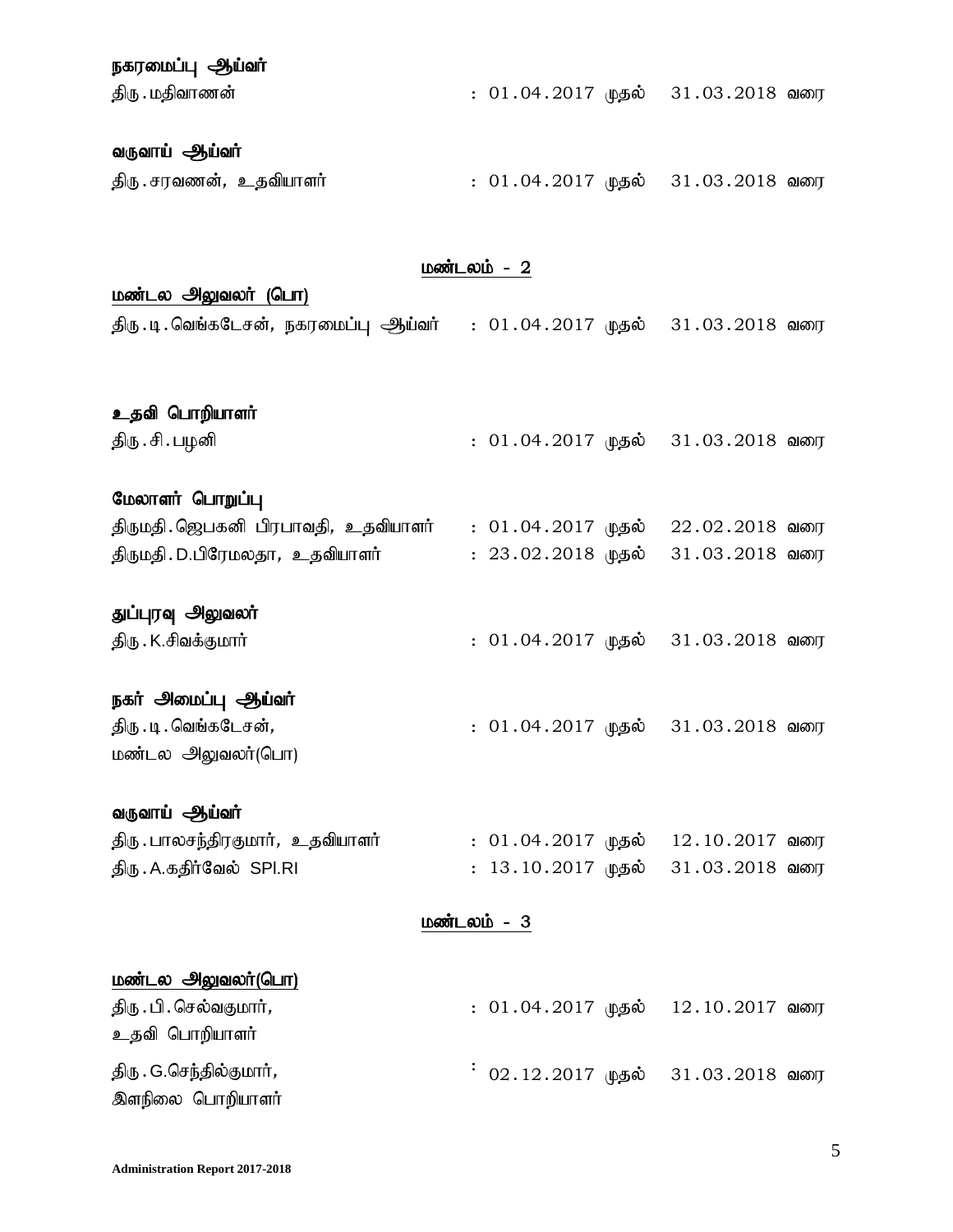### மேலாளர் பொறுப்பு

| திருமதி மலர்விழி, உதவியாளர்          |             | : 01.04.2017 முதல்   | $31.08.2017$ வரை |  |
|--------------------------------------|-------------|----------------------|------------------|--|
| திரு . K.பாலசந்திரகுமார், உதவியாளர்  |             | $: 01.09.2017$ முதல் | $22.02.2018$ வரை |  |
| திருமதி. பிரேமலதா, உதவியாளர்         |             | $: 23.02.2018$ முதல் | $31.03.2018$ வரை |  |
| துப்புரவு அலுவலர்                    |             |                      |                  |  |
| திரு . ப . பாலமுருகன்                |             | : 01.04.2017 முதல்   | 31.03.2018 வரை   |  |
| நகர் அமைப்பு ஆய்வர்                  |             |                      |                  |  |
| திரு . D.வெங்கடேசன் .                |             | : 01.04.2017 முதல்   | $04.01.2018$ வரை |  |
| இளநிலை பொறியாளர்                     |             |                      |                  |  |
| திரு . G.செந்தில்குமார் <i>,</i>     |             | : 05.01.2018 முதல்   | 31.03.2018 வரை   |  |
| மண்டல அலுவலர்(பொ)                    |             |                      |                  |  |
| வருவாய் ஆய்வர்                       |             |                      |                  |  |
| திரு . சுரேஷ்குமார்,   உதவியாளர்     |             | : 01.04.2017 முதல்   | $12.10.2017$ வரை |  |
| திரு. T.ரவிக்குமார் Spl.RI           |             | : 13.10.2017 முதல்   | 31.03.2018 வரை   |  |
|                                      | மண்டலம் - 4 |                      |                  |  |
| <u> மண்டல அலுவலர்(பொ)</u>            |             |                      |                  |  |
| திரு . T . பாலசுப்பிரமணியன் <i>,</i> |             | : 01.04.2017 முதல்   | 31.03.2018 வரை   |  |
| மாநகர பொறியாளர்                      |             |                      |                  |  |
| மேலாளர் பொறுப்பு                     |             |                      |                  |  |
| திருமதி . D.பிரேமலதா,   உதவியாளர்    |             | : 01.04.2017 முதல்   | 22.02.2018 வரை   |  |
| திரு . பாலசந்திரகுமார்,   உதவியாளர்  |             | : 23.02.2018 முதல்   | $31.03.2018$ வரை |  |
| இளநிலை பொறியாளர்                     |             |                      |                  |  |
| திரு . செந்தில்குமார்                |             | : 01.04.2017 முதல்   | $31.03.2018$ வரை |  |
|                                      |             |                      |                  |  |
| பணி மேற்பார்வையாளர்                  |             |                      |                  |  |
| திரு . செல்வராஜ்                     |             | : 01.04.2017 முதல்   | 31.03.2018 வரை   |  |
|                                      |             |                      |                  |  |

துப்புரவு ஆய்வர் jpU.M.KUfd; : 01.04.2017 Kjy; 31.03.2018 tiu

வருவாய் ஆய்வர்

jpU.S.rutzd; : 01.04.2017 Kjy; 31.03.2018 tiu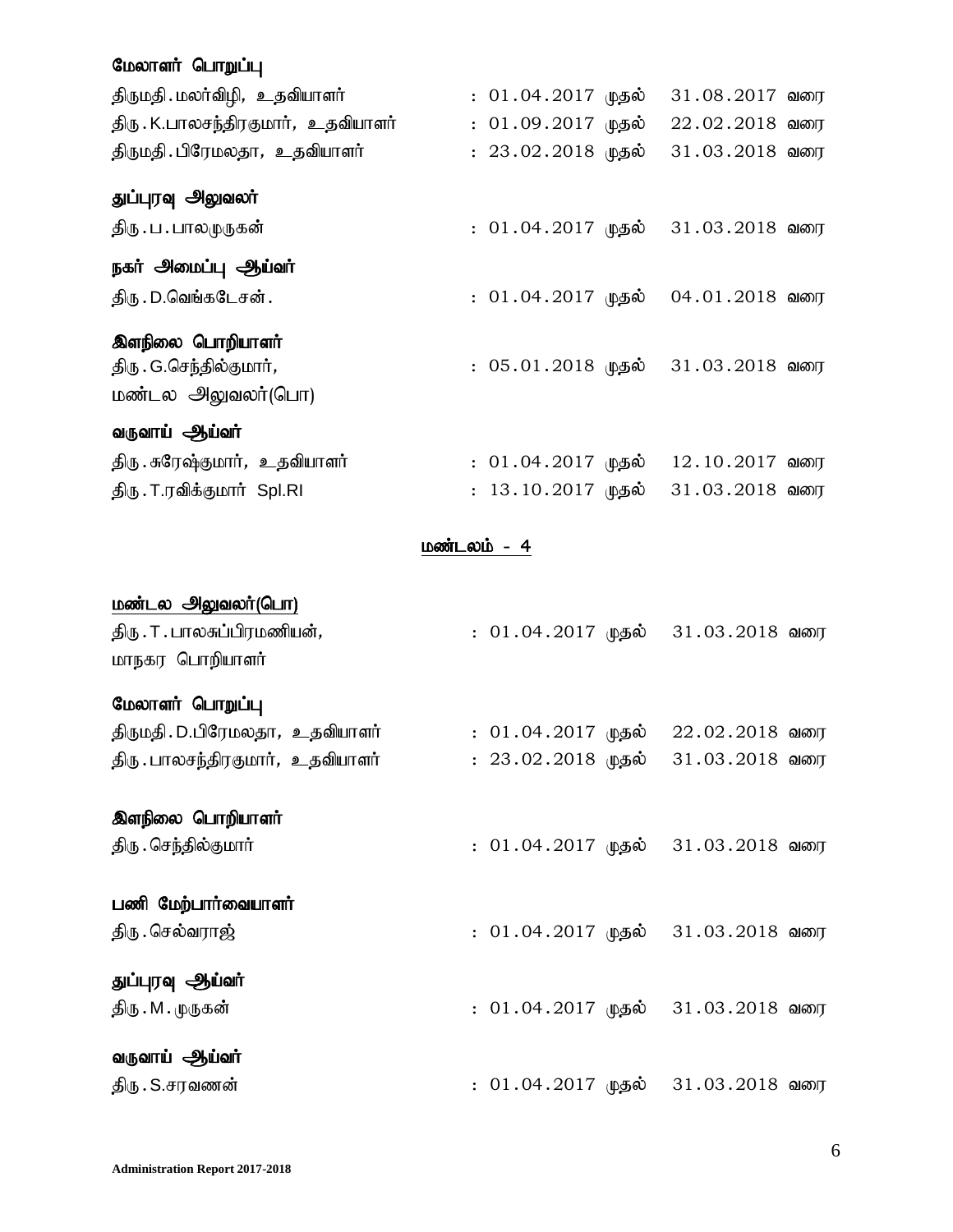#### ஆளுகை

2017-18ஆம் ஆண்டில் மைய அலுவலகப் பணியாளர்கள் மற்றும் மண்டல அலுவலகப் பணியாளர்களுக்கும் சேர்த்து பொதுப்பிரிவு ஊழியர்கள் அனைவரின் மொத்த சம்பளம் அறிக்கையாண்டில் ரு.2722.78 இலட்சம் செலவிடப்பட்டுள்ளது. சென்ற ஆண்டின் செலவு ரு.2548.06 இலட்சம் ஆக இருந்தது. படிவங்கள், எழுது பொருட்கள் முதலியன வாங்கியவகையில் அறிக்கையாண்டில் ரு.28.46 இலட்சம் செலவிடப்பட்டுள்ளது. சென்ற ஆண்டு ரு.19.13 இலட்சம் செலவிடப்பட்டுள்ளது.

#### <u>சந்தைகள், பேருந்து நிலையங்கள், இருசக்கர வாகனம் நிறுத்துமிடங்கள் மற்றும் மரமகசூல்</u>

<u>அ</u>றிக்கையாண்டில் சந்தைகள் என்ற தலைப்பின்கீழ் ரு.87.39 லட்சங்களும், பேருந்து நிலையங்கள் என்ற தலைப்பின்கீழ் ரு.22.12 லட்சங்களும், இரு சக்கர வாகன நிலையம் என்ற தலைப்பின்கீழ் ரு.36.64 லட்சங்களும் மர மகசூல் என்ற தலைப்பின்கீழ் ரு.0.25 லட்சங்களும் வசூல் ஆகியுள்ளது.

#### சந்தைகள்:

நேதாஜி சந்தை, சலவன்பேட்டை சந்தை, மீன் இறைச்சி சந்தைகள் இவ்வாண்டில் தொடர்ந்து நடைபெற்று வந்தன. சந்தையிலுள்ள தற்காலிக கடைகளில் கட்டணம் வசூல் செய்யும் உரிமை பொது ஏலத்தில் விடப்பட்டது. நிரந்தர கடைகளில் வாடகை வசூல் நகராட்சி பணியாளர் மூலம் தொடர்ந்து வசூலிக்கப்பட்டு வருகிறது.

#### லாரி நிலையம்:

பெங்களுர் சாலை – பைபாஸ் சாலை கூடுமிடத்தில் உள்ள வண்டிமேட்டில் லாரி நிலையம் அமைக்கப்பட்டுள்ளது . அதில் கடைகளும், லாரி கூடுமிடமும் வேண்டிய நீர் வசதி, விளக்கு வசகி, மல அறை வசகி செய்யப்பட்டுள்ளது. மேற்படி லாரி ஸ்டாண்டு மூலம் ரு. $3.80$  லட்சம் ஆகும்.

#### ஆடு, மாடு அடிக்கும் இடம்:

மாமன்றம் இரண்டு தொட்டிகளை நடத்தி வருகின்றது. ஒன்று ஆட்டிற்கும், மற்றொன்று மாடுகளுக்காகவும் பயன்படுத்தப்பட்டுள்ளது .கட்டணம் வசூல் செய்யும் உரிமை குத்தகைக்கு விடப்பட்டுள்ளது . அிறக்கை ஆண்டு வருமானம் ரு.4.90 லட்சம், சென்ற ஆண்டு வருமானம்  $\mathbf{I} \cdot 1.30$  லட்சம்.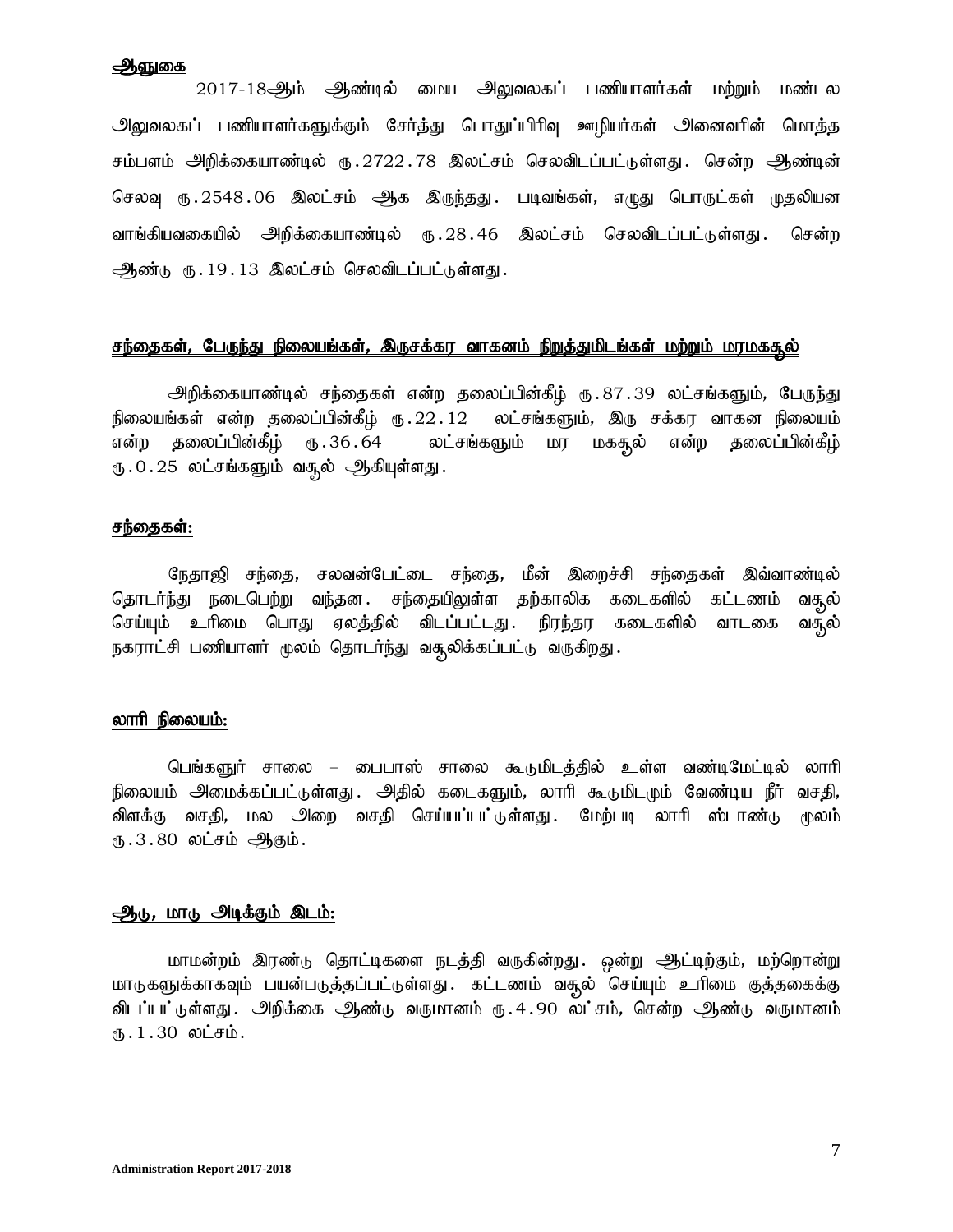### வரி இனங்கள் மற்றும் வரியில்லா இனங்களின் நிலுவை, நடப்பு கேட்பு வதூல் விவரம் இலட்சத்தில் கீழே கொடுக்கப்பட்டுள்ளது.

| (ரு . லட்சத்தில்) |
|-------------------|
|                   |

|                            | கேட்பு  | வசூல்   | நிலுவை  | சதவீதம் |
|----------------------------|---------|---------|---------|---------|
| வரியினங்கள்<br>(நிலுவை)    | 2221.61 | 557.11  | 1664.39 | 25.08   |
| வரியினங்கள் (நடப்பு)       | 2987.48 | 1929.59 | 1057.87 | 64.59   |
| வரியில்லா இனங்கள் (நிலுவை) | 963.77  | 239.92  | 723.73  | 24.89   |
| வரியில்லா இனங்கள் (நடப்பு) | 754.96  | 466.13  | 288.8   | 61.74   |

#### வருவாய் பிரிவு

இம்மாநகராட்சியில் வருவாய் அலுவலர் பணியிடம் காலியாக உள்ளது. நான்கு வருவாய் ஆய்வாளர்கள், ஒரு சந்தை கண்காணிப்பாளர் மற்றும் 14 வருவாய் உதவியாளர்கள்  $L$ ணிபுரிந்து வருகிறார்கள்.

### $1$ . வரியில்லா இனங்கள்

| சாரதி மாளிகை கடைகள்         | :       | 253  |
|-----------------------------|---------|------|
| நேதாஜி மார்கெட் கடைகள்      |         | 734  |
| பர்மா பஜார் கடைகள்          |         | 61   |
| பழைய பேருந்து நிலைய கடைகள்  | $\cdot$ | 54   |
| புதிய பேருந்து நிலைய கடைகள் |         | 24   |
| மற்ற பகுதியில் உள்ள கடைகள்  |         | 382  |
| மொத்த கடைகள்                |         | 1508 |

### $2.$  பேருந்து நிலையங்கள் -  $3$

| 1 . புதிய பேருந்து நிலையம்      |
|---------------------------------|
| 2 .பழைய பேருந்து நிலையம்        |
| 3 . தாராபடவேடு பேருந்து நிலையம் |

### 3. சந்தைகள்

| 1.நேதாஜி சந்தை               |
|------------------------------|
| 2. சலவன்பேட்டை சந்தை         |
| 3 . புதிய மீன் இறைச்சி சந்தை |

### 4. கட்டண கழிப்பிடங்கள்

| புதிய பேருந்து நிலைய கழிப்பிடங்கள்         | $\bullet$      |    |
|--------------------------------------------|----------------|----|
| பழைய பேருந்து நிலைய கழிப்பிடங்கள்          |                |    |
| பழைய மாநகராட்சி எதிரில் உள்ள கழிப்பிடங்கள் | $\mathsf{L}$ : |    |
| நேதாஜி மார்கெட் கழிப்பிடம்                 |                |    |
| பாகாயம் கட்டண கழிப்பிடம்                   |                |    |
| சத்துவாச்சாரி கட்டண கழிப்பிடம்             |                | 2  |
| மொத்த கடைகள்                               | $\ddot{\cdot}$ | 13 |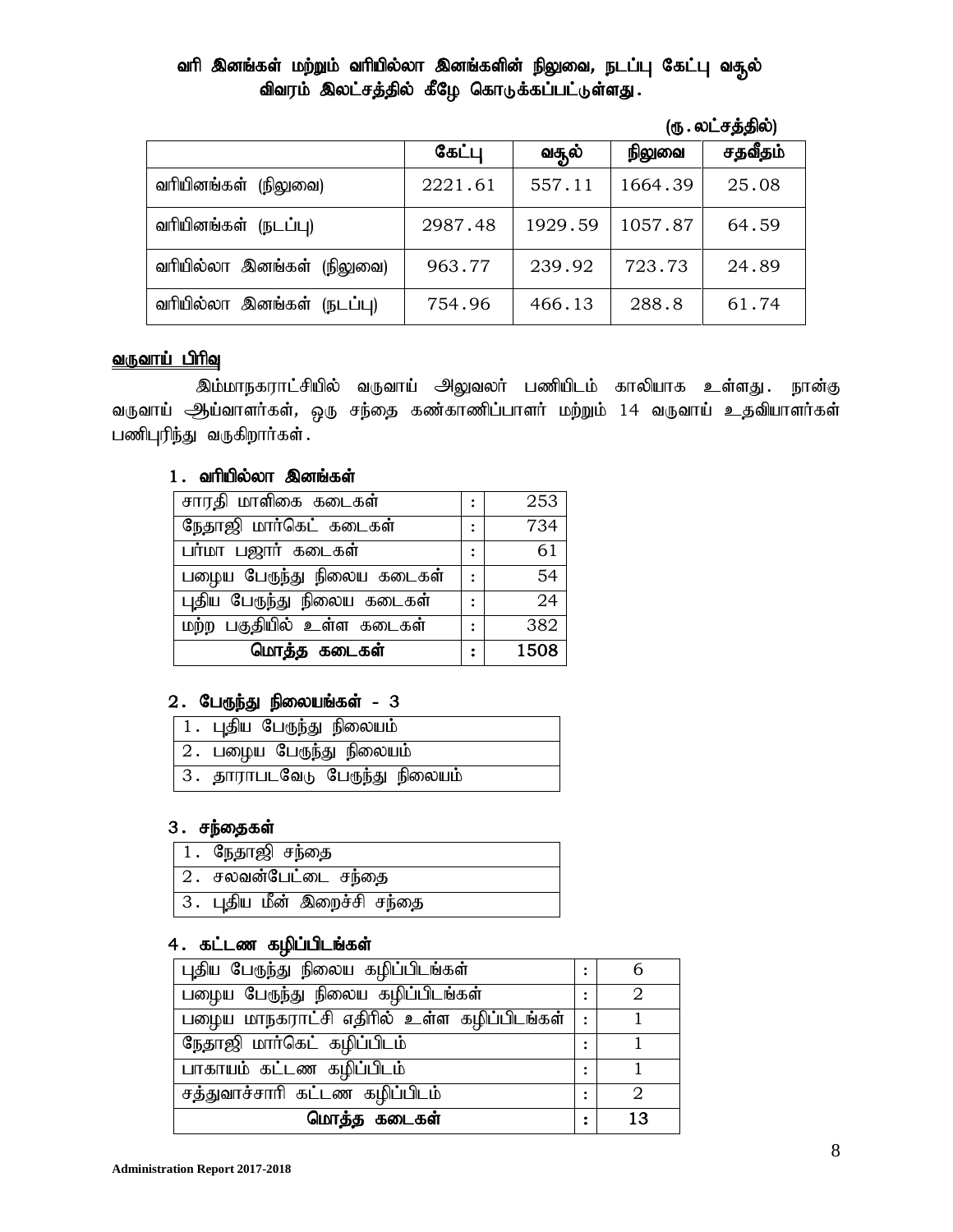#### 5.இரு சக்கர வாகன நிறுத்துமிடம்

| <sup> </sup> புதிய பேருந்து நிலைய இரு சக்கர வாகன நி <u>றுத்துமிடம்</u> |           |  |
|------------------------------------------------------------------------|-----------|--|
| பழைய பேருந்து நிலைய இரு சக்கர வாகன நிறுத்துமிடம்                       | $\bullet$ |  |
| பழைய மீன் மார்கெட் இரு சக்கர வாகன நிறுத்துமிடம்                        |           |  |
| காட்பாடி காந்திநகர் இரு சக்கர வாகன நிறுத்துமிடம                        |           |  |
| மொத்த கடைகள்                                                           |           |  |

#### 6. சமுதாய கூடங்கள்

சமுதாய கூடங்கள் மெத்தம் 13 உள்ளன.

#### 7. கல்யாண மண்டபம்

பில்டர்பெட் ரோடில் இம்மாநகராட்சிக்கு சொந்தமான மஹாராஜா கல்யாண மண்டபம் உள்ளது.

#### கணக்குகள் பிரிவு

ஒருங்கிணைந்த மாநகராட்சி கணக்குகள் மண்டல அலுவலகங்கள் கணக்குகள் தயார் செய்யப்பட்டு வரப்படுகிறது. 2017-2018-ன் உத்தேச வரவு செலவு திட்டம் <u>இம்மாமன்ற தீர்மானம் எண்.274 நாள்: 28.09.2017-ல் ஒப்புத</u>ல் பெறப்பட்டுள்ளது.

> அிந்கை ஆண்டின் வரவு - ரு. $26269.88$  லட்சம் <u>அ</u>றிக்கை ஆண்டின் செலவு - ரு.22023.95 லட்சம்

கடன் தொகையில் பாதாள சாக்கடை திட்ட கடன் தொகைக்கு வட்டி ரு.64.23 இலட்சம் செலுத்தப்பட்டுள்ளது. கடன் தொகையில் அசல் ரு.76.47 இலட்சம் திரும்ப செலுத்தப்பட்டுள்ளது .

#### கல்வி

 $01.04.1990$  முதல் நகராட்சி துவக்க பள்ளி, உயர்நிலைப் பள்ளி, மேனிலைப் பள்ளிகள் அரசாங்கத்தால் ஏற்றுக் கொள்ளப்பட்டது. கட்டிடங்கள் மட்டும் பழைய வேலூர் மாநகராட்சியில் இயங்கி வந்தன.

இணைக்கப்பட்ட உள்ளாட்சிகளில் உள்ள கீழ்கண்ட பள்ளிகள் பெயர் மாற்றம் மற்றும் மாநகாாட்சி வசம் ஒப்படைக்க கோரி கருத்துரு அனுப்பப்பட்டு நடவடிக்கையில் உள்ளது .

9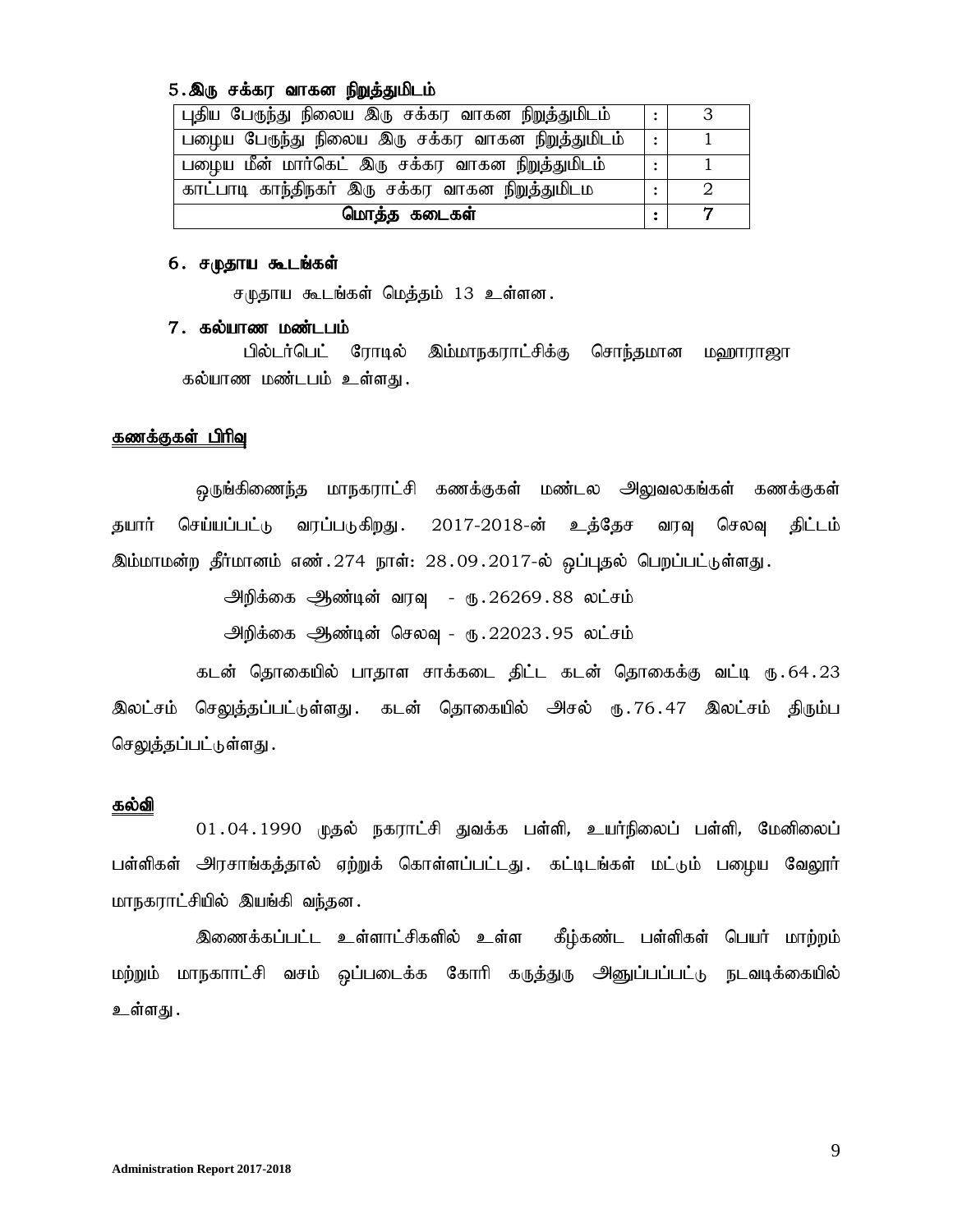#### புரட்சித் தலைவர் எம்.ஜி..ஆர்.சத்துணவு திட்டம்

இத்திட்டத்தின் கீழ் பழைய நகராட்சியில் 36 ஆரம்ப பள்ளிகள், 3 உயர்நிலை பள்ளிகள் மற்றும் 2 மேல்நிலை பள்ளிகள் உள்ளன. இவற்றில் பயிலும் மாணவ மாணவிகள் பயன் பெற்று வருகின்றனர். பயன் பெறுபவர்களின் விவரம் பின்வருமாறு:

| ஆரம்பப்பள்ளி    | : 2658 |
|-----------------|--------|
| உயர்நிலைப்பள்ளி | : 380  |
| மேல்நிலைப்பள்ளி | : 434  |
| மொத்தம்         | : 3472 |

#### இம்மையங்களில் பணிபுரிவோர் விவரம் பின்வருமாறு:

| வ . எண் | விவரம்          | அமைப்பாளர் | ஊதவியாளர் | சமையலா் |
|---------|-----------------|------------|-----------|---------|
|         | ஆரம்பப்பள்ளி    |            |           |         |
| ∠.      | உயர்நிலைப்பள்ளி |            |           |         |
| . ت     | மேல்நிலைப்பள்ளி |            |           |         |
|         | மொத்தம்         |            |           |         |

பிரதி மாதமும் உணவு மையங்களுக்கு தேவைப்படும் உணவுப் பொருட்கள் தமிழ்நாடு உணவுப்பொருட்கள் வழங்கு துறை, முலம் அந்தந்த பள்ளி உணவு மையங்களுக்கு வழங்கப்பட்டு வருகிறது. 1ம் வகுப்பு முதல் 5ம் வகுப்பு வரை பயன் பெறும் மாணவர் ஒருவருக்கு நாள் ஒன்றுக்கு அரசு மான்யம் பருப்பு பயன்படுத்தும் நாளில் ரூ.1.30 பைசா (ம) பருப்பு பயன்படுத்தாத நாளில் ரு.1.70 பைசா (ம) 6ம் வகுப்பு முதல் 10ம் வகுப்பு வரை பயன் பெறும் மாணவர் ஒருவருக்கு நாள் ஒன்றுக்கு ரு.1.80 பைசாவும் அரசாணை எண் 49 சமுக நலம் மற்றும் சத்துணவுத் திட்டத் (சஉதி1) துறை நாள் 17.04.2016-ன்படி 01.05.2016-ந் தேதி முதல் செலவிடப்படுகின்றது. மேலும் உருளைக்கிழங்கு மான்யம் ஒருவருக்கு 0.40 காசு செலவிடப்படுகிறது. பிரதி வாரந்தோறும் உணவுடன் முட்டை வழங்கப்படுகின்றது. மேலும் கொண்டை கடலை மற்றும் பச்சை பயிறு 15 நாட்களுக்கு ஒருமுறை மாற்று வாராந்திர முறையில் வழங்கப்பட்டு வருகிறது. மேலும் அரசாணை நிலை எண் 267 சமுக நலம் மற்றும் சத்துணவுத் திட்டத் (சஉதி) துறை நாள் 01.11.2012-ன் படியும், மாவட்ட ஆட்சி தலைவர், சத்துணவு பிரிவு வேலூர் அவர்களின் சேமிப்பு தந்தி ந.க.எண்.5362 நாள்.01.09.2014 படியும் கீழ்கண்டவாறு 24.09.2017 முதல் கலவை சாதம் வழங்கப்பட்டு வருகிறது.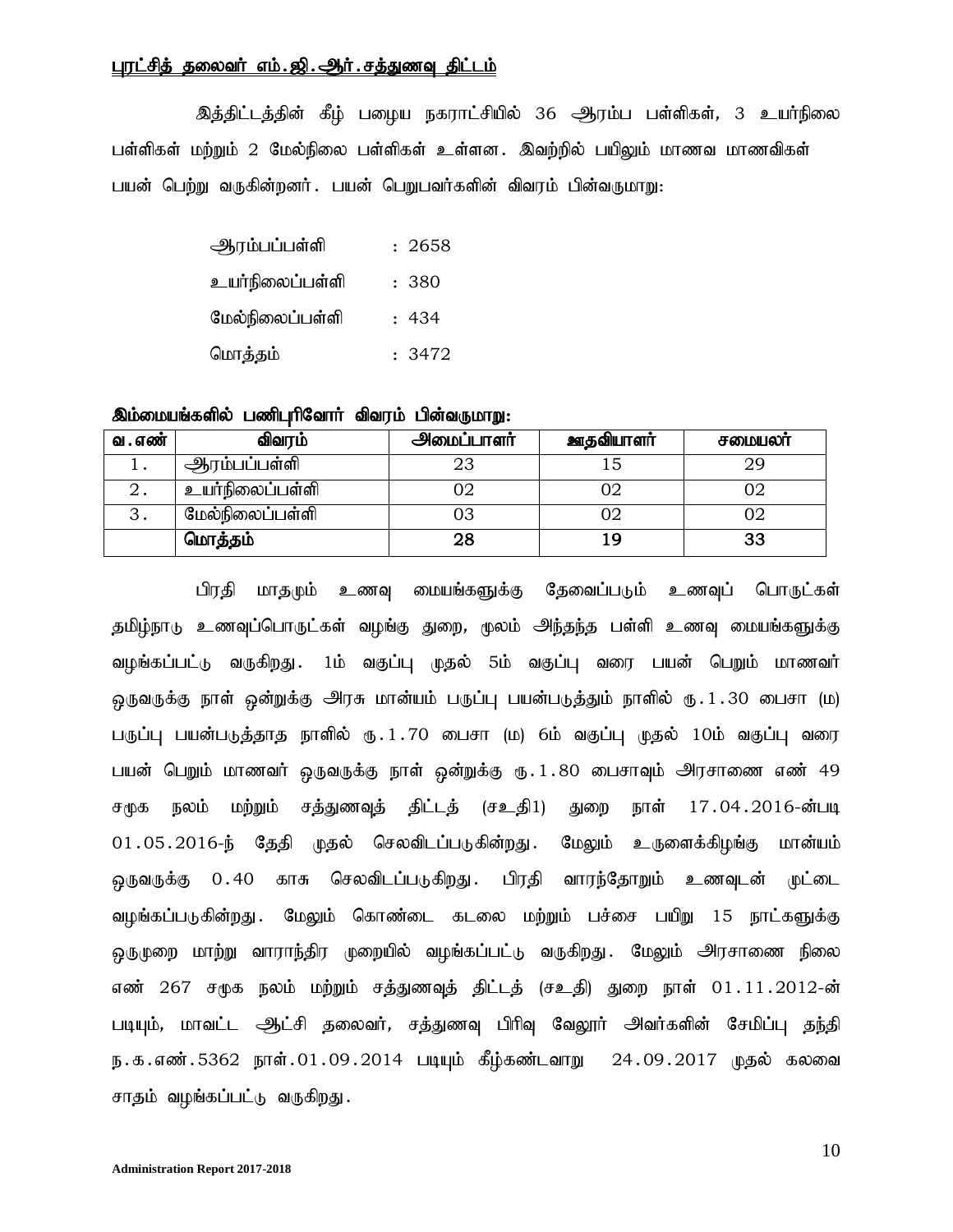### 1. முதல் வாரம் மற்றும் முன்றாவது வாரத்திற்கான உணவு வகைகள்

| வ . எண் | ஆர்ணம         | உணவு வகைகள்                                                                              |
|---------|---------------|------------------------------------------------------------------------------------------|
| 1.      | திங்கட்கிழமை  | காய்கறி பிரியாணி + மிளகு கலந்த முட்டை                                                    |
| $2$ .   | செவ்வாய்கிழமை | கொண்டைக்கடலை புலாவ் + தக்காளி முட்டை<br>மசாலா                                            |
| 3.      | புதன்கிழமை    | தக்காளி சாதம் + மிளகு கலந்த முட்டை                                                       |
| 4.      | வியாழக்கிழமை  | சாதம் + சாம்பார் + வேகவைத்த முட்டை                                                       |
| 5.      | வெள்ளிகிழமை   | கறிவேப்பிலை சாதம் அல்லது கீரை சாதம் +<br>மசாலா முட்டை + மிளகில் வறுத்த<br>உருளைக்கிழங்கு |

|  |  | 2 . இரண்டாவது வாரம் மற்றும் நான்காவது வாரத்திற்கான உணவு வகைகள் |  |
|--|--|----------------------------------------------------------------|--|
|  |  |                                                                |  |

| வ . எண் | ஆர்மை         | உணவு வகைகள்                                                       |
|---------|---------------|-------------------------------------------------------------------|
| 1.      | திங்கட்கிழமை  | சாம்பார் சாதம் (Bisibelabath) + வெங்காயம்<br>தக்காளி கலந்த முட்டை |
| $2$ .   | செவ்வாய்கிழமை | மீல் மேக்கர் கலவை மற்றும் காய்கறி சாதம் +<br>மிளகு கலந்த முட்டை   |
| 3.      | புதன்கிழமை    | புளிசாதம் + தக்காளி முட்டை மசாலா                                  |
| 4.      | வியாழக்கிழமை  | எலுமிச்சை சாதம் + பச்சை பயறு சுண்டல் +<br>தக்காளி கலந்த முட்டை    |
| 5.      | வெள்ளிகிழமை   | சாதம் + சாம்பார் + வேகவைத்த முட்டை +<br>வறுத்த உருளைக்கிழங்கு     |

பள்ளி சத்துணவு மையங்களுக்கு பார்வையிட களப் பணியாளர்கள் நியமிக்கப்பட்டுள்ளனர். இவர்கள் அவரவர்களுக்கு ஒதுக்கப்பட்ட மையங்களை பார்வையிட்டு அறிக்கை சமா்ப்பித்து வருகின்றனா்.

தமிழ்நாடு அரசு மத்திய சத்துணவு திட்டம் அழுலாக்கப்பட்டதிலிருந்து பள்ளிக் குழந்தைகள் பசி நீக்கி கல்வி பணியில பேருதவியாக உள்ளது. ஆரம்ப பள்ளி பயிலும் மத்திய உணவு உட்கொள்ளும் 2839 மாணவ/ மாணவியர்களுக்கு இலவச புத்தகம் மற்றும் சீருடை, காலணி முதன்மை கல்வி அலுவலர் முலம் வழங்கப்பட்டு வருகிறது. காய்கறி, விறகு, உருளைக் கிழங்கு மற்றும் இதர செலவினங்களுக்கு அறிக்கை ஆண்டில் ரு.31,52,908/-. செலவிடப்பட்டுள்ளது .பெற்படி காலத்தில் சத்துணவு பணியாளர்களுக்கு ரு.63,88,948/-. தொகுப்பூதியமாக வழங்கப்பட்டுள்ளது, உதவியாளர் மற்றும் கணக்கர் சம்பளமாக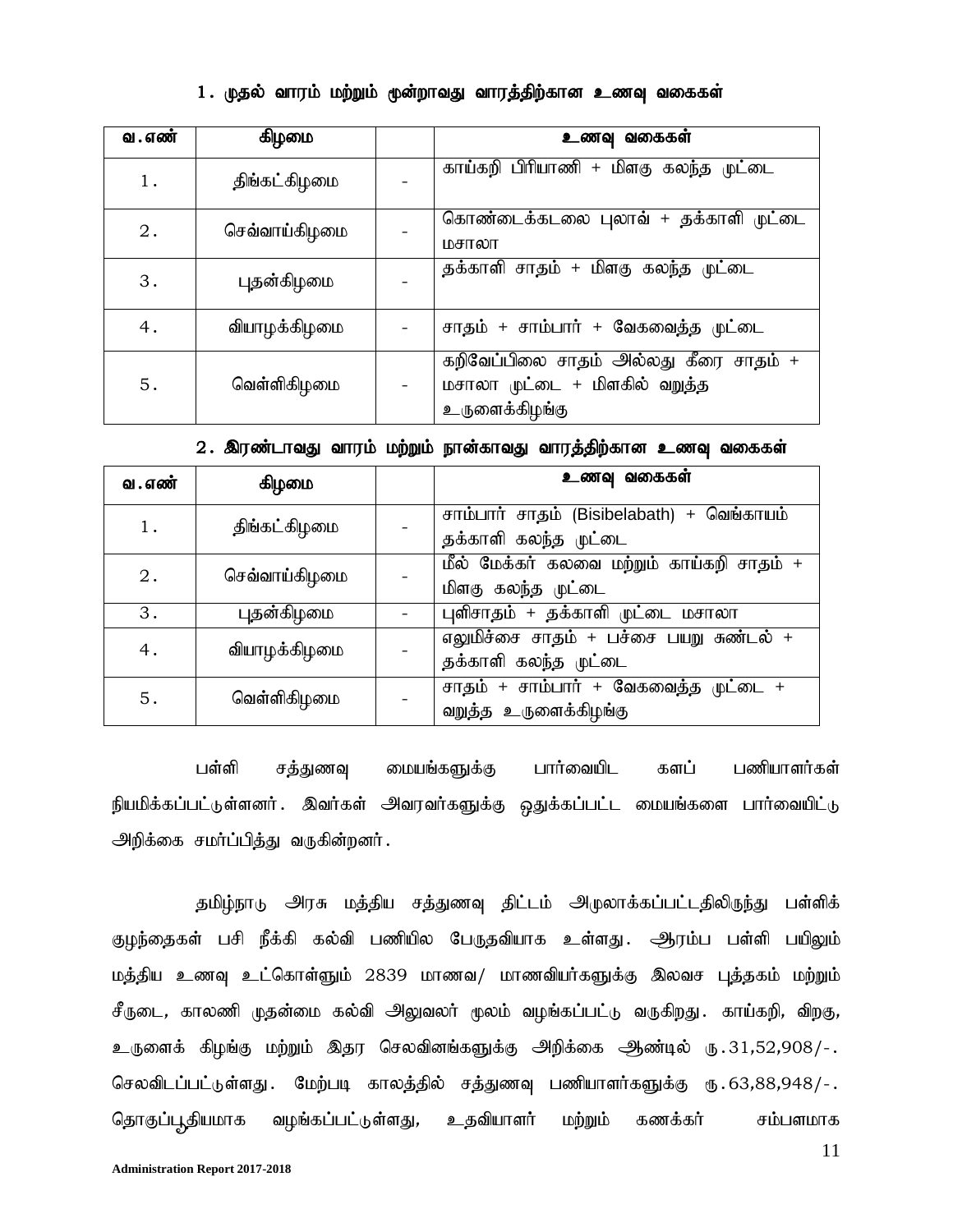ரு. 424809/- செலவிடப்பட்டது. ஆக இத்திட்டத்தின் கீழ் அறிக்கையாண்டில் மொத்த செலவு தொகை ரு. 78,98,255/- ஆகும்.

| பணியாளர் விவரம் | ஊதியம் | <u> அரியம்</u><br>தர | <u> அகவிலைப்படி</u> | மொத்தம் |
|-----------------|--------|----------------------|---------------------|---------|
| அமைப்பாளர்      | 2500   | 500                  | 2527                | 5527    |
| சமையலா          | 1300   | 300                  | 1327                | 2927    |
| உதவியாளர்       | 950    | 200                  | 968                 | 2118    |

இணைக்கப்பட்ட உள்ளாட்சிகளில் உள்ள பள்ளிகளின் சத்துணவு திட்டம் வட்டார வளர்ச்சி அலுவலரின் பராமரிப்பின் கீழ் வருகிறது.

# மாநகராட்சியின் கட்டுப்பாட்டில் இயங்கி வரும் பள்ளிகளின் விவரம் 2017—18

| வ.எண்                   | பள்ளிகளின் விவரம்                             |
|-------------------------|-----------------------------------------------|
|                         | ஆரம்பப் பள்ளி                                 |
| $\mathbf{1}$            | அருகந்தம்பூண்டி ஆரம்பப் பள்ளி                 |
| $\overline{2}$          | <mark>தோட்டப்பாளையம் ஆரம்பப் பள்</mark> ளி    |
| 3                       | கஸ்பா அப்பாதுரை ஆரம்பப் பள்ளி                 |
| $\overline{\mathbf{4}}$ | கஸ்பா சென்ட்ரல் ஆரம்பப் பள்ளி                 |
| 5                       | இராம், பிள்ளையாா் கோயில் ஆரம்பப் பள்ளி        |
| $\bf 6$                 | <mark>இராம், இந்து ஆரம்பப் பள்ளி</mark>       |
| $\overline{7}$          | .<br>பெருமாள் கவுண்டன் தெரு,  ஆரம்பப் பள்ளி   |
| 8                       | பி.எம்.செட்டி ஆரம்பப் பள்ளி                   |
| $\overline{9}$          | சின்னண்ண மேஸ்திரி ஆரம்பப் பள்ளி               |
| 10                      | சுக்கைய்ய வாத்தியாா் ஆரம்பப் பள்ளி            |
| 11                      | காந்திரோடு ஆரம்பப் பள்ளி                      |
| 12                      |                                               |
| 13                      | லாங்கு பஜார் ஆரம்பப் பள்ளி                    |
| 14                      | எஸ்.எஸ். கோயில் ஆரம்பப் பள்ளி                 |
| 15                      | மானம் பார்த்த ஜமேதார் ஆரம்பப் பள்ளி           |
| 16                      | <mark>கோலக்காரன்</mark> தெரு, ஆரம்பப் பள்ளி   |
| 17                      | மாசிலாமணி ஆரம்பப் பள்ளி                       |
| 18                      | சலவன்பெட்டை ஆரம்பப் பள்ளி                     |
| 19                      | பாட்டைத் தெரு, ஆரம்பப் பள்ளி                  |
| 20                      | தாண்டவராயன் தெரு,  ஆரம்பப் பள்ளி              |
| 21                      | .<br>கன்சால்பேட்டை உருது  ஆரம்பப் பள்ளி       |
| 22                      | கஸ்பா முஸ்லீம் உருது  ஆரம்பப் பள்ளி           |
| 23                      | அப்துல்லாகான் ஆரம்பப் பள்ளி                   |
| 24                      | <mark>டிட்டா்லைன் உருது  ஆரம்பப் பள்ளி</mark> |
| 25                      | காசிம் குமுந்தான் உருது ஆரம்பப் பள்ளி         |
| 26                      | ரீபால் உருது முஸ்லீம் ஆரம்பப் பள்ளி           |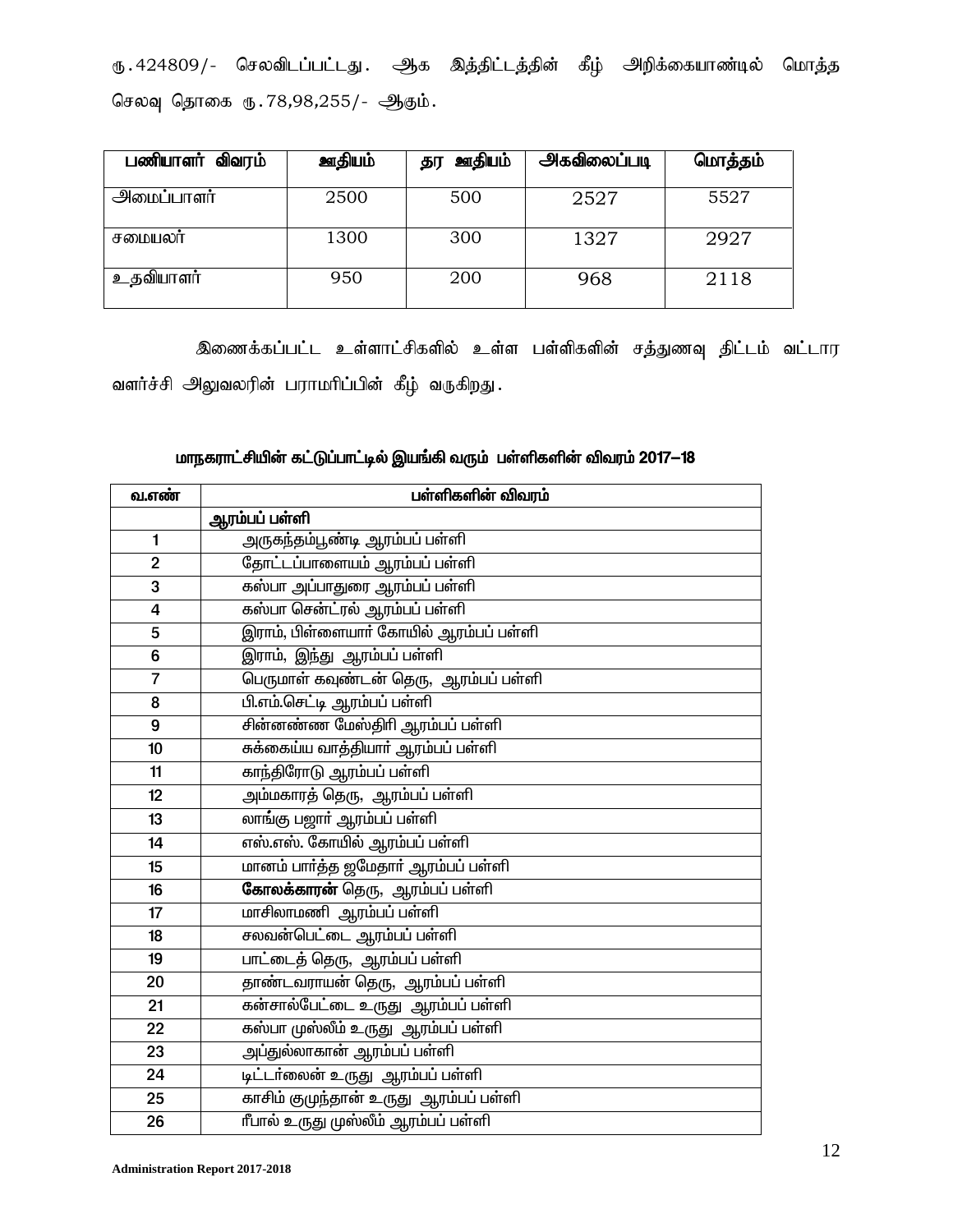| 27 | ஆஸ்பத்திரி முத்துவீதி ஆரம்பப் பள்ளி    |
|----|----------------------------------------|
| 28 | மெயின் பஸாா் உருது ஆரம்பப் பள்ளி       |
|    | நடு நிலைப் பள்ளி                       |
| 29 | எட்டியம்மன் கோாயில் நடுநிலைப் பள்ளி    |
| 30 | மெயின் பஸார் இந்து நடுநிலைப் பள்ளி     |
| 31 | மொய்தீன்கான் உருது நடுநிலைப் பள்ளி     |
| 32 | காகிதப்பட்டடை நடுநிலைப் பள்ளி          |
| 33 | கலாஸ்பாளையம் நடுநிலைப் பள்ளி           |
| 34 | டாக்டர் அம்பேத்கர் நடுநிலைப் பள்ளி     |
| 35 | எடத்தெரு நடுநிலைப் பள்ளி               |
| 36 | பூஷணம் நகா் நடுநிலைப் பள்ளி            |
|    | உயர் நிலைப் பள்ளி                      |
| 37 | சலவன்பேட்டை உயர்நிலைப் பள்ளி           |
| 38 | மார்க்கெட் உயர்நிலைப் பள்ளி            |
| 39 | கஸ்பா உயர்நிலைப் பள்ளி                 |
|    | மேல் நிலைப் பள்ளி                      |
| 40 | சைதாப்பேட்டை மேல்நிலைப் பள்ளி          |
| 41 | தோட்டப்பாளையம் மகளிர் மேல்நிலைப் பள்ளி |

### மாநகராட்சியில் இணைக்கப்பட்ட உள்ளாட்சிகளில் உள்ள பள்ளிகளை பெயர் மாற்றம் (ம) மாநகராட்சி வசம் ஒப்படைக்கக் கோரி கருத்துரு அனுப்பப்பட்டு நடவடிக்கையில் உள்ளது

| <u>வ.எண்</u>   | பள்ளிகளின் விவரம்                             |
|----------------|-----------------------------------------------|
|                | ஆரம்பப் பள்ளி                                 |
| 1              | கல்புதூா் ஆரம்பப் பள்ளி                       |
| $\overline{2}$ | வ.ஊ.சி பூங்கா ஆரம்பப் பள்ளி                   |
| 3              | வி.ஜி.ராவ் நகா்ஆரம்பப் பள்ளி                  |
| 4              | கீழ்மோட்டூர் ஆரம்பப் பள்ளி                    |
| 5              | பெரிய புதுர் ஆரம்பப் பள்ளி                    |
| 6              | அசோக் நகா் ஆரம்பப் பள்ளி                      |
| $\overline{7}$ | கசம் ஆரம்பப் பள்ளி                            |
| 8              | திருவள்ளுவா் நகா் ஆரம்பப் பள்ளி               |
| 9              | காந்தி நகா் கிழக்கு ஆரம்பப் பள்ளி             |
| 10             | காந்தி நகா் மேற்கு ஆரம்பப் பள்ளி              |
| 11             | காங்கேயநல்லூா் ஆரம்பப் பள்ளி                  |
| 12             | ஜாஹிா் உசேன் தெரு, விருதம்பட்டு ஆரம்பப் பள்ளி |
| 13             | சத்துவாச்சாரி மேற்கு ஆரம்பப் பள்ளி            |
| 14             | ரங்காபுரம் ஆரம்பப் பள்ளி                      |
| 15             | போஸ்டல் நகா் அலமேலுமங்காபுரம் ஆரம்பப் பள்ளி   |
| 16             | இந்திரா நகா் சத்துவாச்சாாி ஆரம்பப் பள்ளி      |
| 17             | மூலக்கொல்லை ஆரம்பப் பள்ளி                     |
| 18             | வ.ஊ.சி நகா், அல்லாபுரம் ஆரம்பப் பள்ளி         |
| 19             | கன்னிகாபுரம் ஆரம்பப் பள்ளி                    |
| 20             | பள்ள இடயன்சாத்து ஆரம்பப் பள்ளி                |
| 21             | குளவிமேடு ஆரம்பப் பள்ளி                       |

2017-18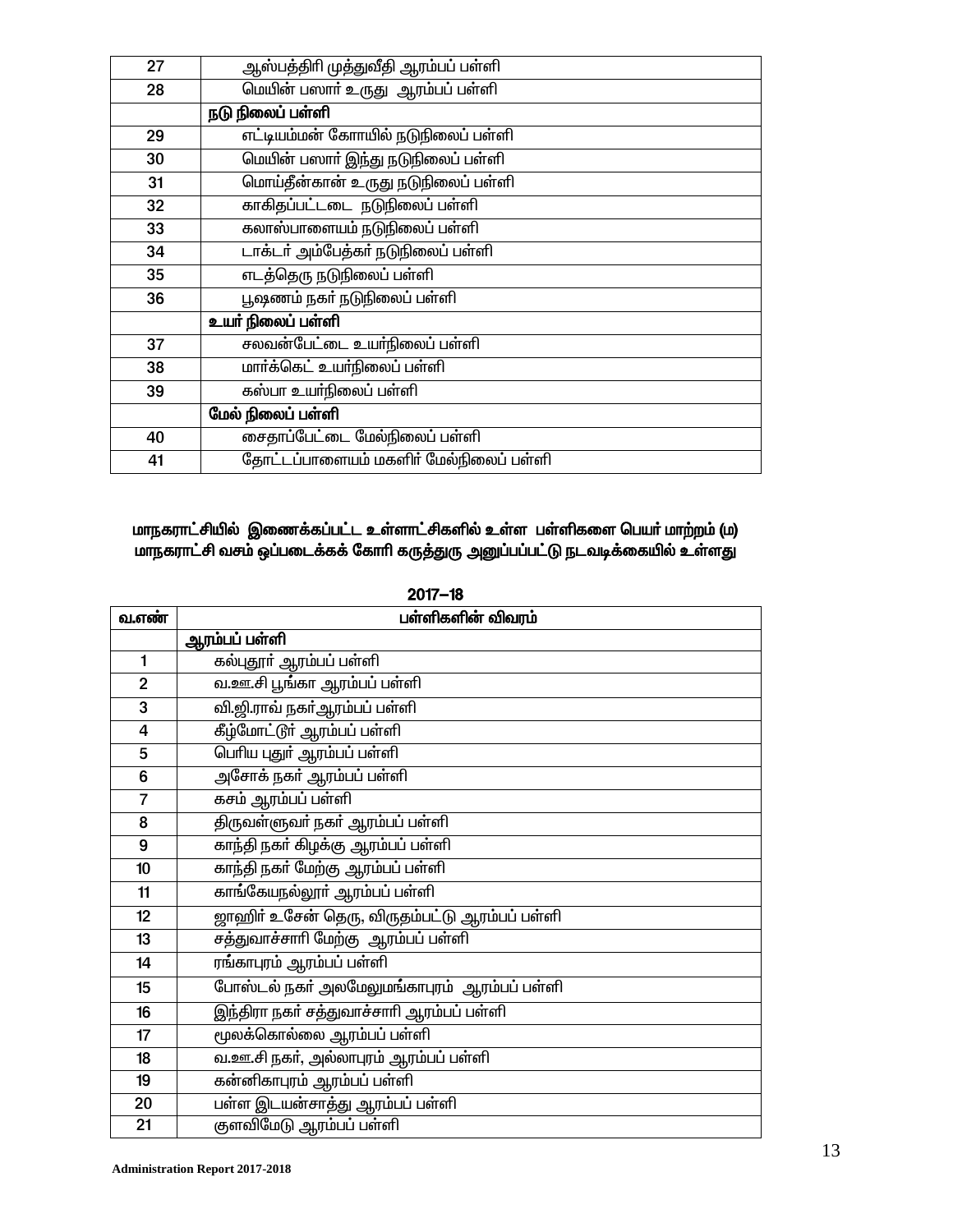| 22 | அல்லாபுரம் ஆரம்பப் பள்ளி                  |
|----|-------------------------------------------|
| 23 | இடையன்சாத்து ஆரம்பப் பள்ளி                |
| 24 | கொணவட்டம் இந்து ஆரம்பப் பள்ளி             |
| 25 | கொணவட்டம் முஸ்லிம் ஆரம்பப் பள்ளி          |
| 26 | அரியூர் இந்து ஆரம்பப் பள்ளி               |
| 27 | அரியூர் முஸ்லிம் ஆரம்பப்பள்ளி             |
|    | நடு நிலைப் பள்ளி                          |
| 28 | செங்குட்டை, தாராபடவேடு நடுநிலைப் பள்ளி    |
| 29 | குளக்கரை தாராபடவேடு நடுநிலைப் பள்ளி       |
| 30 | பள்ளிக்குப்பம் காட்பாடி நடுநிலைப் பள்ளி   |
| 31 | காட்பாடி நடு நிலைப் பள்ளி                 |
| 32 | பாரதியாா் கிளை கழிஞ்சூா் நடுநிலைப் பள்ளி  |
| 33 | மோட்டூர் நடுநிலைப் பள்ளி                  |
| 34 | அருப்புமேடு நடுநிலைப் பள்ளி               |
| 35 | அம்பேத்காா் நகா் நடுநிலைப் பள்ளி          |
| 36 | வ.ஊ.சி நகர் சத்துவாச்சாரி நடுநிலைப் பள்ளி |
| 37 | சத்துவாச்சாரி கிழக்கு நடுநிலைப் பள்ளி     |
| 38 | பாகாயம் நடுநிலைப் பள்ளி                   |
| 39 | பலவன்சாத்து நடுநிலைப் பள்ளி               |
| 40 | சாயிநாதபுரம் நடுநிலைப் பள்ளி              |
|    | மேல்நிலைப்பள்ளி                           |
| 41 | விருபாட்சிபுரம் மேல்நிலைப் பள்ளி          |

#### நூல் நிலை<u>யம்</u>

மாநகரின் உள்ளூர் நூலக ஆணைக் குழுவினரால் மத்தில் நூலகம் நடத்தப்படுகின்றது . மாநகராட்சி சொத்து வரியுடன் வசூலிக்கும் நூல் நிலையக் கட்டணம் அிக்கை ஆண்டில்  $\text{I}, 27, 86, 021$ /-

இது தவிர மாநகராட்சி பொது நூல் நிலையம் ஒன்றையும், நான்கு வாசக சாலைகளும் தொடர்ச்சியாக அறிக்கை ஆண்டில் நல்ல முறையில் நடத்தப்பட்டது. காந்தி நினைவு நூலகம் என்று அழைக்கப்படும் பொது நூலகம் பதிவுரு எழுத்தர் பொறுப்பிலும் நான்கு வாசக சாலைகள் காவலர்கள் பொறுப்பிலும் உள்ளது.

### <u>திட்டப்பணிகள் விவரம்</u>

### $1.$   $14$ -வது நிதிக் குழு திட்டம்:

வேலூர் மாநகராட்சிகுட்பட்ட 42-பகுதியில் 10.00 கோடி மதிப்பீட்டில் கட்டப்பட்டு வருகிறது .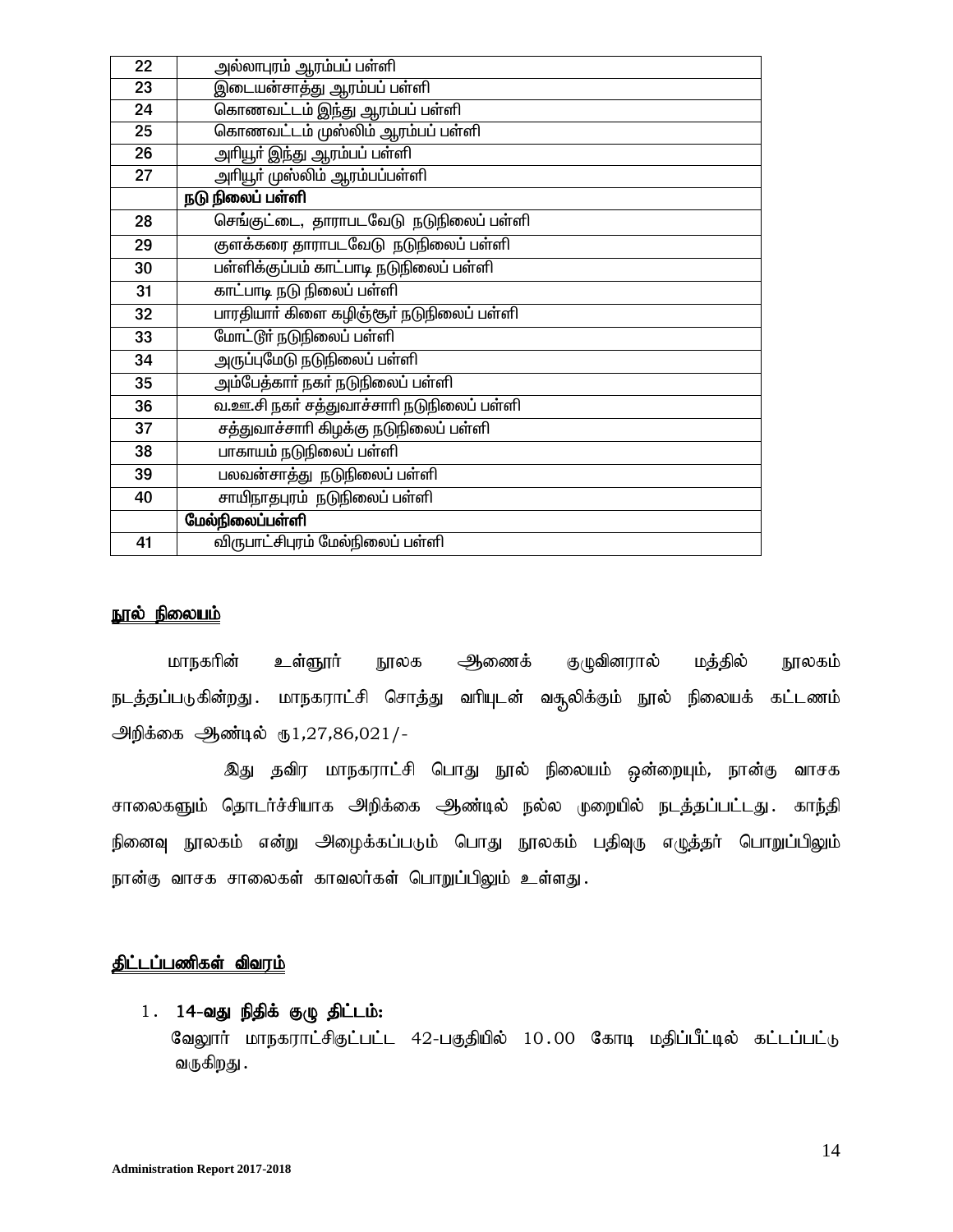#### 2. ஒருங்கிணைந்த நகர்பபுற வளர்ச்சி திட்டம்:

மாநகராட்சியில் 35 பகுதிகளில் சாலை அமைத்தல் பணி ரு.6.00கோடி மதிப்பீட்டில் நடைபெற்று முடிவுற்று உள்ளது.

#### 3. அம்ருத் திட்டம்:

#### பூங்கா அமைத்தல் பணி:

மாநகராட்சியல் 4 பகுதியில் பூங்கா அமைத்தல் பணி 2.43கோடி மதிப்பீட்டில் நடைபெற்று முடிவுற்று உள்ளது.

- 4. சட்டமன்ற உறுப்பினர் தொகுதி மேம்பாட்டுத் திட்டம் (வேலூர் தொகுதி) சட்டமன்ற உறுப்பினர் தொகுதி மேம்பாட்டு திட்டத்தின் கீழ் சாலை அமைத்தல், மற்றும் குடிநீர் பணிகள் ஆகிய 52 பணிகள் 229.29 லட்சம் மதிப்பீட்<sub>டு ந</sub>டைபெற்று வருகிறது .
- 5. சட்டமன்ற உறுப்பினர் தொகுதி மேம்பாட்டுத் திட்டம் ( காட்பாடி தொகுதி)

சட்டமன்ற உறுப்பினர் தொகுதி மேம்பாட்டுத் திட்டத்தின்கீழ் சாலை அமைத்தல், மற்றும் குடிநீர் பணி ஆகிய 15 பணிகள் ரூ.89.41லட்சம் மதிப்பீட்டில் நடைபெற்று வருகிறது .

- 6. சட்டமன்ற உறுப்பினர் தொகுதி மேம்பாட்டுத் திட்டம் ( அணைக்கட்டு) சட்டமன்ற உறுப்பினர் தொகுதி மேம்பாட்டுத் திட்டத்தின்கீழ் குடிநீர் மற்றும் பணி ஆிகிய 10 பணிகள் 42.20 லட்சம் மதிப்பீட்டில் நடைபெற்று வருகிறது.
- 7. சட்டமன்ற உறுப்பினர் தொகுதி மேம்பாட்டுத் திட்டம் ( ஆற்காடு) சட்டமன்ற உறுப்பினர் தொகுதி மேம்பாட்டுத் திட்டத்தின்கீழ் குடிநீர் மற்றும் பணி

அூகிய 5 பணிகள் 10.75 லட்சம் மதிப்பீட்டில் நடைபெற்று வருகிறது.

#### 8. பாராஞுமன்ற உறுப்பினர் மேம்பாட்டு திட்டம் ( வேலூர் தொகுதி)

பாராளுமன்ற உறுப்பினர் தொகுதி மேம்பாட்டுத் திட்டத்தின் கீழ் சாலை, குடிநீர் மற்றும் தெரு விளக்கு பணி ஆகிய 12 பணிகள், ரூ18.55லட்சம் மதிப்பீட்டில் நடைபெற்று வருகிறது.

#### 9. பாராளுமன்ற உறுப்பினர் மேம்பாட்டு திட்டம் ( அரக்கோணம் தொகுதி)

பாராளுமன்ற உறுப்பினர் தொகுதி மேம்பாட்டுத் திட்டத்தின் கீழ் குடிநீர் மற்றும் தெரு விளக்கு பணி ஆகிய 2 பணிகள், ரூ.14.00லட்சம் மதிப்பீட்டில் நடைபெற்று வருகிறது.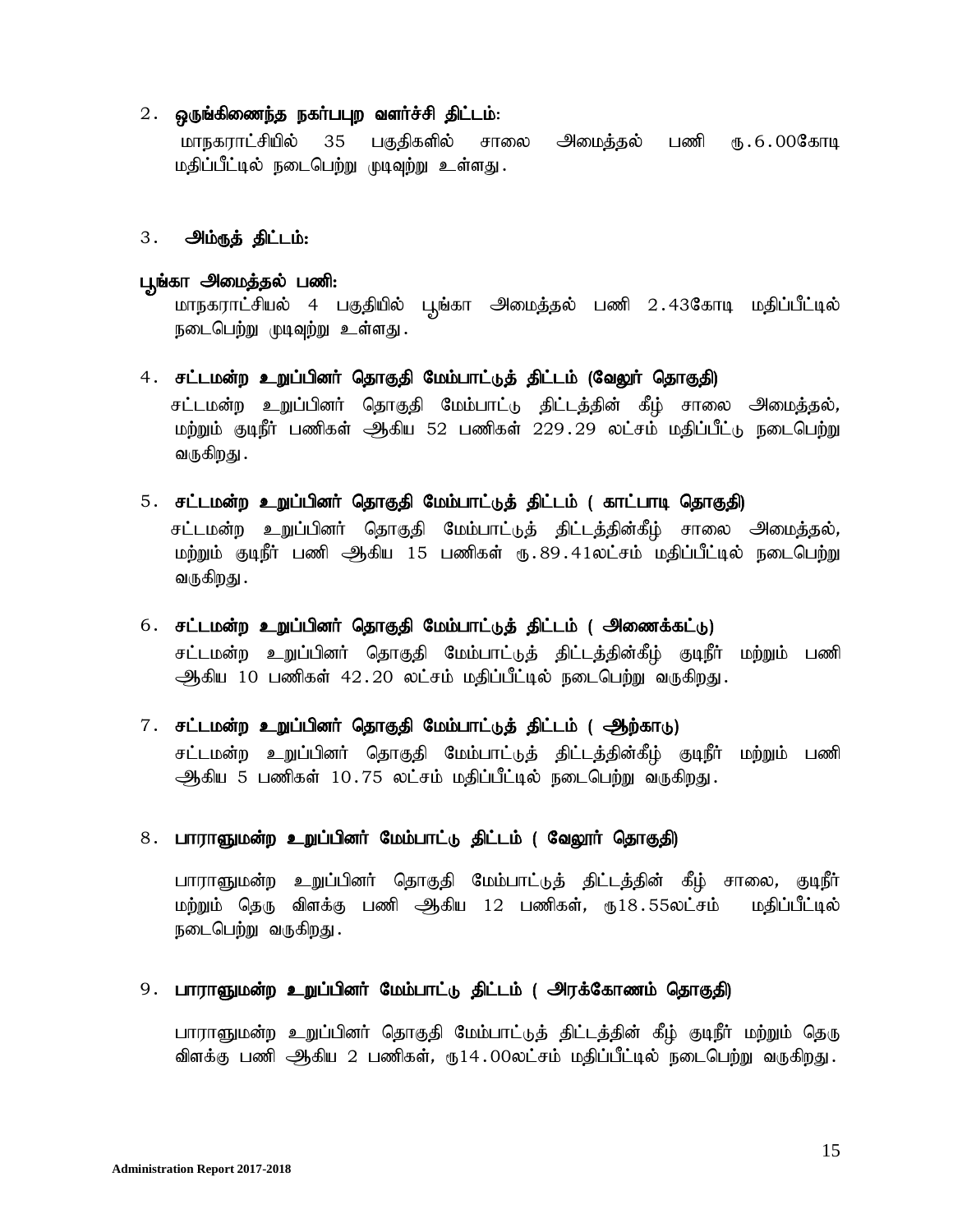$10.$  ஸ்மார்ட் சிட்டி

ஸ்மார்ட் சிட்டி திட்டத்தின் கீழ் கீழ்கண்ட பணிகள் மேற்கொள்ள நடவடிக்கை எடுக்கப்பட்டு வருகிறது.

|     |                                                            | ரு . கோடி |
|-----|------------------------------------------------------------|-----------|
| 1.  | குடிநீா் விநியோக மேம்பாடு மற்றும் பராமாிப்பு பணிகள்        | 44.95     |
| 2.  | ஒருங்கிணைந்த கட்பாட்டு மையம், சிசி டிவி கேமரா, சென்சாா்    |           |
|     | அடிப்டையில் விபத்து தடுப்பு அமைப்பு மற்றும் நுண்ணறிவு பொது |           |
|     | போக்குவரத்திற்கான தானியங்கி தகவல் சேகரிப்பு உரிய தகவல்     | 30.00     |
|     | அமைப்பு டிஜிட்டல் சைன் பலகைகள் அமைத்தல் பணிகள்             |           |
| 3.  | சூரிய சக்தி மின் அமைப்பு நிறுவும் பணி                      | 13.24     |
| 4.  | முதல்நிலை திடக்கழிவு சேகாிப்பு வாகனங்கள் கொள்முதல்         |           |
|     | செய்தல் இலகு ரக வாகனங்கள் மற்றும் Battery Operated         | 3.50      |
|     | Rickshaw)                                                  |           |
| 5.  | வேலூா் மாநகராட்சியில் பகுதிகளில் பாதாளசாக்கடைதிட்டம்       |           |
|     | மேற்கொள்ளுதல் (பகுதி—2) (திட்டத்தின் மொத்த மதிப்பீடு       | 154.52    |
|     | ரு.343.69 கோடி)                                            |           |
| 6.  | வேலூா் மாநகராட்சியில்விடுப்பட்ட பகுதிகளில்                 |           |
|     | பாதாளசாக்கடைதிட்டம் மேற்கொள்ளுதல் (பகுதி-3)                | 131.22    |
|     | (திட்டத்தின் மொத்த மதிப்பீடு ரூ.293.77 கோடி)               |           |
| 7.  | 6-இடங்களில் நுண்உர மையங்களை விரிவுப்படுத்தி கட்டும்        |           |
|     | பணி 10-இடங்களில் புதிய நுண்உர மையங்கள் அமைக்கும்           | 4.40      |
|     | பணி                                                        |           |
| 8.  | சதுப்பேரி உரக்கிடங்கு Bio Mining முறையில் சீர்செய்யுப் பணி | 13.00     |
| 9.  | புதியதாக அங்கன்வாடி மையம் கட்டும் பணி (4 சிப்பங்கள்)       | 9.67      |
| 10. | புதியதாக சிறுபாலங்கள் அமைத்தல் (4 சிப்பங்கள்)              | 5.00      |
| 11. | பூங்காமேம்பாடு–பொழுதுபோக்கு மற்றும்                        |           |
|     | நகரைஅழகுபடுத்துதல்                                         | 30.34     |
| 12. | மண்டலம் 3- பகுதியில் நவீன மின் தகன மேடை அமைக்கும்          |           |
|     | பணி                                                        | 2.00      |
| 13. | ஓட்டேரி ஏரி கரையில் நடைபாதை மற்றும் பூஙகா அமைத்து          |           |
|     | அழகு படுத்தும் பணி                                         | 13.44     |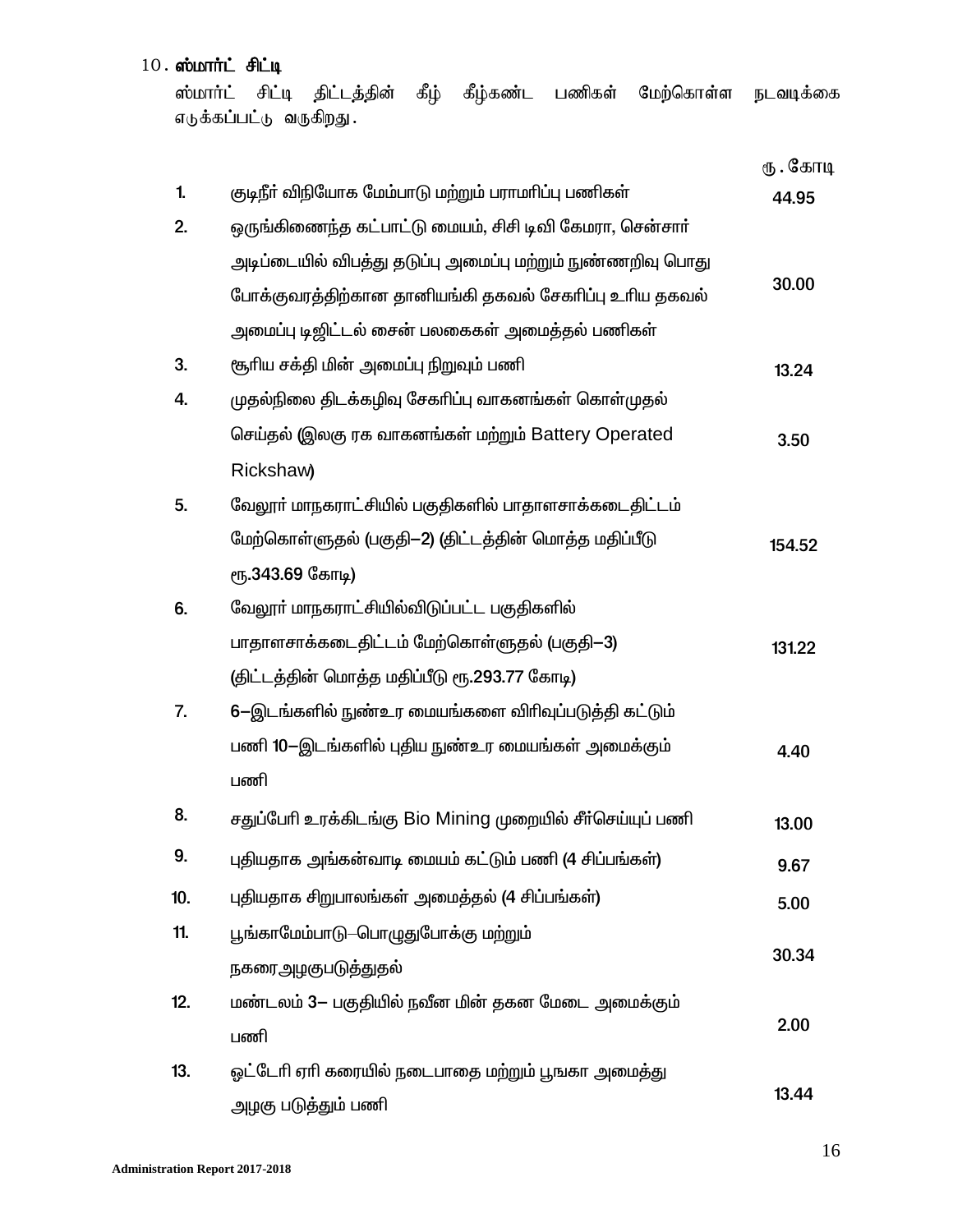| 14. | நேதாஜிமார்க்கெட் மேம்படுத்தும் திட்டம்                        | 60.82  |
|-----|---------------------------------------------------------------|--------|
| 15. | கஸ்பா மற்றும் வேலப்பாடி பகுதியில் நவீன விளையாட்டு             |        |
|     | மைதானம் அமைத்தல் பணி                                          | 5.00   |
| 16. | பாதாளசாக்கடை வீட்டு உள் இணைப்புகள் வழங்குதல் பணி              | 11.30  |
| 17. | கானாறுகளில்சிமெண்ட் வடிகால் அமைக்கும் பணிகள்                  | 29.00  |
| 18. | திடக்கழிவு மேலாண்மை பகுதியில் பிளாஸ்டிக் பொருட்கள்            |        |
|     | சேகரித்தல் பணி                                                | 2.00   |
| 19. | STP Site பகுதியில் பாதுகாப்பு சுற்றுசுவர் அமைத்தல்            | 2.50   |
| 20. | தெரு விளக்குகள் அமைத்தல்                                      | 30.00  |
| 21. | வேலப்பாடி சித்தா மருத்துவமனை வளாகத்தில் வணிக                  |        |
|     | வளாகம் அமைத்தல்                                               | 2.00   |
| 22. | சாய்நாதபுரம் பகுதியில் மண்டலம் 3 நிா்வாக அலுவலகம்             |        |
|     | அமைத்தல்                                                      | 1.06   |
| 23. | கிருஸ்ணா நகா் பகுதியில் மினி சமுதாக கூடம் அமைத்தல்            | 1.52   |
| 24. | புதிய பேருந்து நிலையம் எதிரில், லாரி நிறுத்துமிடம் மற்றும்    |        |
|     | பழைய பேருந்து நிலைய ஆகிய 3 இடங்களில் பல அடுக்கு               | 38.24  |
|     | வாகன நிறுத்துமிடம் கட்டுதல்                                   |        |
| 25. | மிடுக்கான சாலைகள் அமைக்கும் பணி                               | 72.00  |
| 26. | சத்துவாச்சாாி அம்மா உணவக வளாகத்தில் வணிக வளாகம்               |        |
|     | அமைத்தல்                                                      | 10.40  |
| 27. | அக்சிலியம் காலேஜ் பகுதியில் சிறுவா்கள் பூங்கா அமைத்தல்        | 4.00   |
| 28. | சேண்பாக்கம் பகுதியில் சமுதாய கூடம் அமைத்தல்                   | 4.09   |
| 29. | நவீனபுதிய பேருந்துநிலையம் கட்டுதல்                            | 132.00 |
| 30. | நவீன பழைய பேருந்துநிலையம் கட்டுதல்                            | 14.53  |
| 31. | மண்டல அலுவளகம் 3-ல் வணிக வளாகம் அமைத்தல்                      | 28.00  |
| 32. | சுற்றுலாமேம்பாடுகள்--வேலூா் கோட்டைமற்றும் சிட்டிபாரம்பாியம்,  |        |
|     | சுமாா்ட் சுற்றுலா செயலி, கலாச்சார மையம், திரையரங்கம், தங்கும் |        |
|     | விடுதிகள், வாகனம் நிறுத்தம், கோட்டையில் படகு சவாரி, நகரில்    | 33.43  |
|     | முப்பாிமான ஓவியங்கள், வரைதல்                                  |        |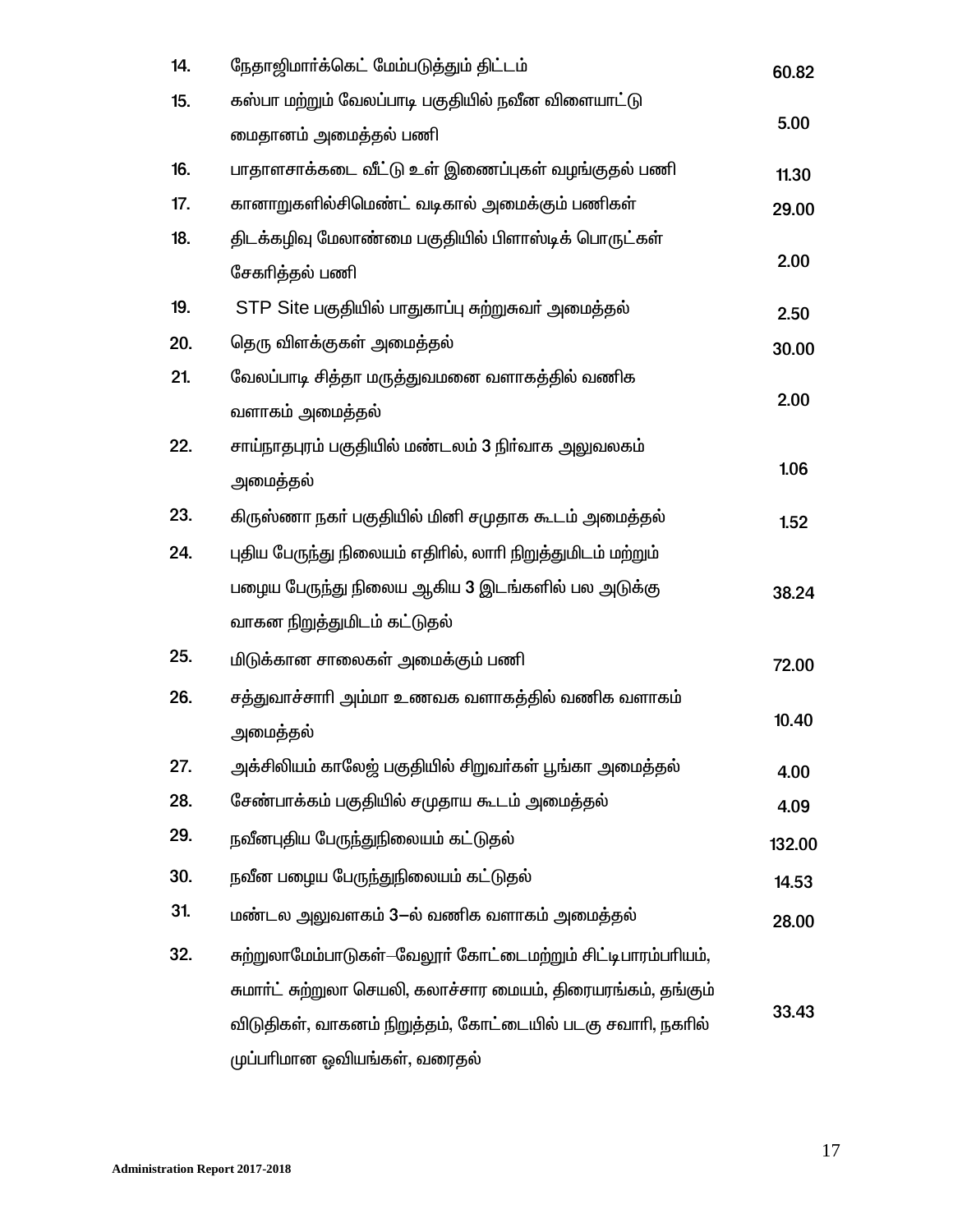### குடிநீர் விநியோகம்

### தற்போதைய குடிநீர் விநியோக விவரம்

### வேலூர் மாநகராட்சி – குடிநீர் விவர குறிப்பு

|           | வேலூர் மாநகராட்சி மொத்த மக்கள் தொகை              | $\mathbf{L}$         | 5,69,167            |
|-----------|--------------------------------------------------|----------------------|---------------------|
| $\bullet$ | வேலூர் மாநகராட்சி மொத்த பரப்பளவு                 | $\mathbf{r}$         | $87.92$ ச.கி.மீ.    |
| $\bullet$ | வேலூர் மாநகராட்சியில் தற்போது வழங்கப்பட வேண்டிய  |                      |                     |
|           | மொத்த குடிநீர் அளவு                              | $\ddot{\cdot}$       | 76.83 MLD           |
| $\bullet$ | தற்போது வழங்கப்படும் மொத்த குடிநீர் அளவு         | $\ddot{\cdot}$       | 58.50 MLD           |
| $\bullet$ | குடிநீர் பற்றாக்குறை                             | $\ddot{\cdot}$       | 18.33 MLD           |
|           | ஒரு நபருக்கு வழங்கப்படும் குடிநீர் அளவு          | $\ddot{\cdot}$       | 105.00 LPCD         |
| $\bullet$ | குடிநீர் வழங்கப்படும் நாட்கள் விவரம்             | $\ddot{\cdot}$       | 2 <b>முதல்</b> 5    |
|           |                                                  |                      | நாட்களுக்கு ஒருமுறை |
| $\bullet$ | மாநகராட்சியில் தற்போது மொத்தமுள்ள ஆழ்துளைகிணறு   |                      |                     |
|           | எண்ணிக்கை                                        | $\ddot{\phantom{a}}$ | 1183 எண்கள்         |
| $\bullet$ | மாநகராட்சியில் தற்போது மொத்தமுள்ள மினிபவர் பம்பு |                      |                     |
|           |                                                  |                      |                     |
|           | எண்ணிக்கை                                        | $\ddot{\cdot}$       | 1246 எண்கள்         |
| $\bullet$ | மாநகராட்சியில் தற்போது மொத்தமுள்ள பவர் பம்பு     |                      |                     |
|           | எண்ணிக்கை                                        | $\ddot{\cdot}$       | எண்கள்              |

### வேலூர் மாநகராட்சியின் குடிநீர் நீரேற்று நிலையங்கள்

#### $L$ ண்டலம்- $1$

### தண்டல கிருஷ்ணாபுரம் தலைமை நீரேற்று நிலையம்

தண்டல கிருஷ்ணாபுரம் தலைமை நீரேற்று நிலையத்தில் 4 எண்ணிக்கை நீர்உறிஞ்சி கிணறுகள் உள்ளது . அதில் 2 எண்ணிக்கை நீர்உறிஞ்சி கிணறுகள் பயன்பாட்டில் உள்ளது . நீர்உறிஞ்சி கிணறுகள் மூலம் குடிநீர் சேகரிக்கப்பட்டு காங்கேயநல்லூர், விருதம்பட்டு*,* காந்திநகர், ஆகிய பகுதிகளுக்கு குடிநீர் 5.00 லட்சம் லிட்டர் நிரேற்றம் செய்யப்பட்டது.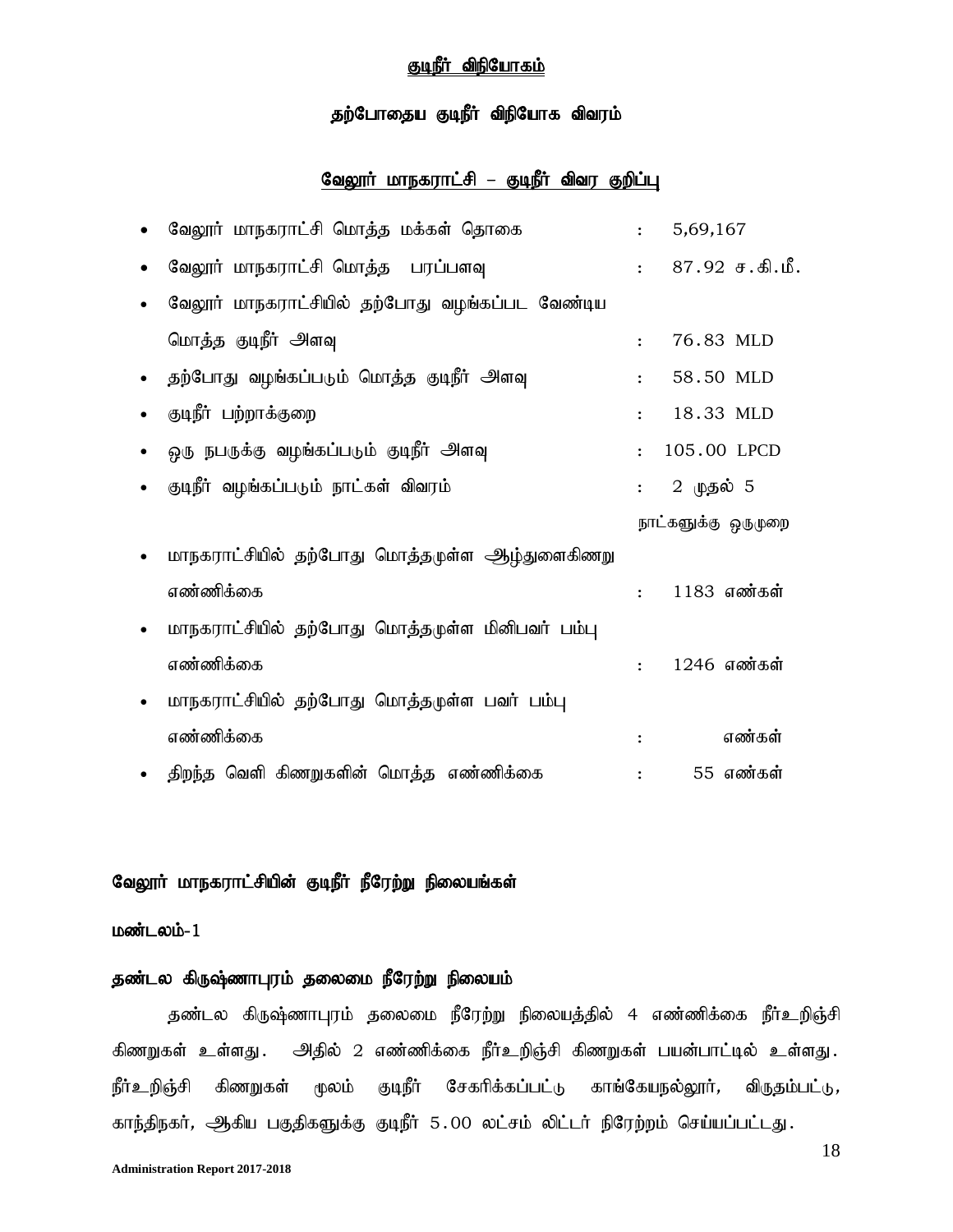### தலையாரம்பட்டு தலைமை நீரேற்று நிலையம்

தலையாரம்பட்டு தலைமை நீரேற்று நிலையத்தில் 6 எண்ணிக்கை நீர்உறிஞ்சி கிணறுகள் மற்றும் 2 எண்ணிக்கை <del>அ</del>டிந்துளை கிணறுகளும் உள்ளது . இவற்றில் நீர்மட்டம் இல்லாமையால் குடிநீர் நீரேற்றம் செய்ய இயலவில்லை.

#### TNHB (திருமணி) தலைமை நீரேற்று நிலையம்

TNHB (திருமணி) தலைமை நீரேற்று நிலையத்தில் நான்கு எண்ணிக்கை நீர்உறிஞ்சி கிணறுகளில் இரண்டு எண்ணிக்கை நீர்உறிஞ்சி கிணறுகள் பயன்பாட்டில் உள்ளது. நீர்உறிஞ்சி கிணறுகள் மூலம் குடிநீர் சேகரிக்கப்பட்டு தினசரி 5.00 இலட்சம் லிட்டர் சராசரியாக குடிநீரேற்றம் செய்யப்பட்டது.

#### அம்முண்டிபட்டரை (திருமணி) தலைமை நீரேற்று நிலையம்

அம்முண்டிபட்டரை (திருமணி) தலைமை நீரேற்று நிலையத்தில் 5 எண்ணிக்கை நீர்உறிஞ்சி கிணறுகள் மற்றும் 5 எண்ணிக்கை அூழ்துளை கிணறுகள் உள்ளது . இவற்றில் 3 எண்ணிக்கை நீர்உறிஞ்சி கிணறுகள் மற்றும் 4 எண்ணிக்கை <del>அ</del>டிப்துளை கிணறுகள் பயன்பாட்டில் உள்ளது. இதன் மூலம் சராசரியாக நாளொன்றுக்கு 3.00 லட்சம் லிட்டர் காட்பாடி பகுதிக்கு குடிநீர் நீரேற்றம் செய்யப்பட்டது.

#### இறைவன்காடு தலைமை நீரேற்று நிலையம்

இறைவன்காடு தலைமை நீரேற்று நிலையத்தில் 7 எண்ணிக்கை நீர்உறிஞ்சி கிணறுகள் மற்றும் 18 எண்ணிக்கை ஆழ்துளை கிணறுகள் உள்ளது . இவற்றில் 2 எண்ணிக்கை நீர்உறிஞ்சி கிணறுகள் மற்றும் 2 எண்ணிக்கை ஆழ்துளை கிணறுகள் பயன்பாட்டில் உள்ளது. இதன் மூலமாக தினசரி சராசரியாக மண்டலம்-1 பகுதிக்கு 6.00 லட்சம் லிட்டர் மற்றும் மண்டலம்-4 பகுதிக்கு 6.00 லட்சம் லிட்டர் குடிநீர் நீரேற்றம் செய்யப்பட்டது.

#### மண்டலம்-2

#### பொன்னை தலைமை நீரேற்று நிலையம்

பொன்னை தலைமை நீரேற்று நிலையத்தில் உள்ள 10 எண்ணிக்கை நீர்உறிஞ்சி கிணறுகள் மற்றும் 29 எண்ணிக்கை அூழ்துளை கிணறுகள் உள்ளது . இவற்றில் 6 நீர்உறிஞ்சி கிணறுகள் மற்றும் 27 ஆழ்துளை கிணறுகள் அனைத்தும் பயன்பாட்டில் உள்ளது. இதன்முலம் தினசரி சராசரியாக 96.00 லட்சம் லிட்டர் குடிநீர் நீரேற்றம் செய்யப்பட்டது.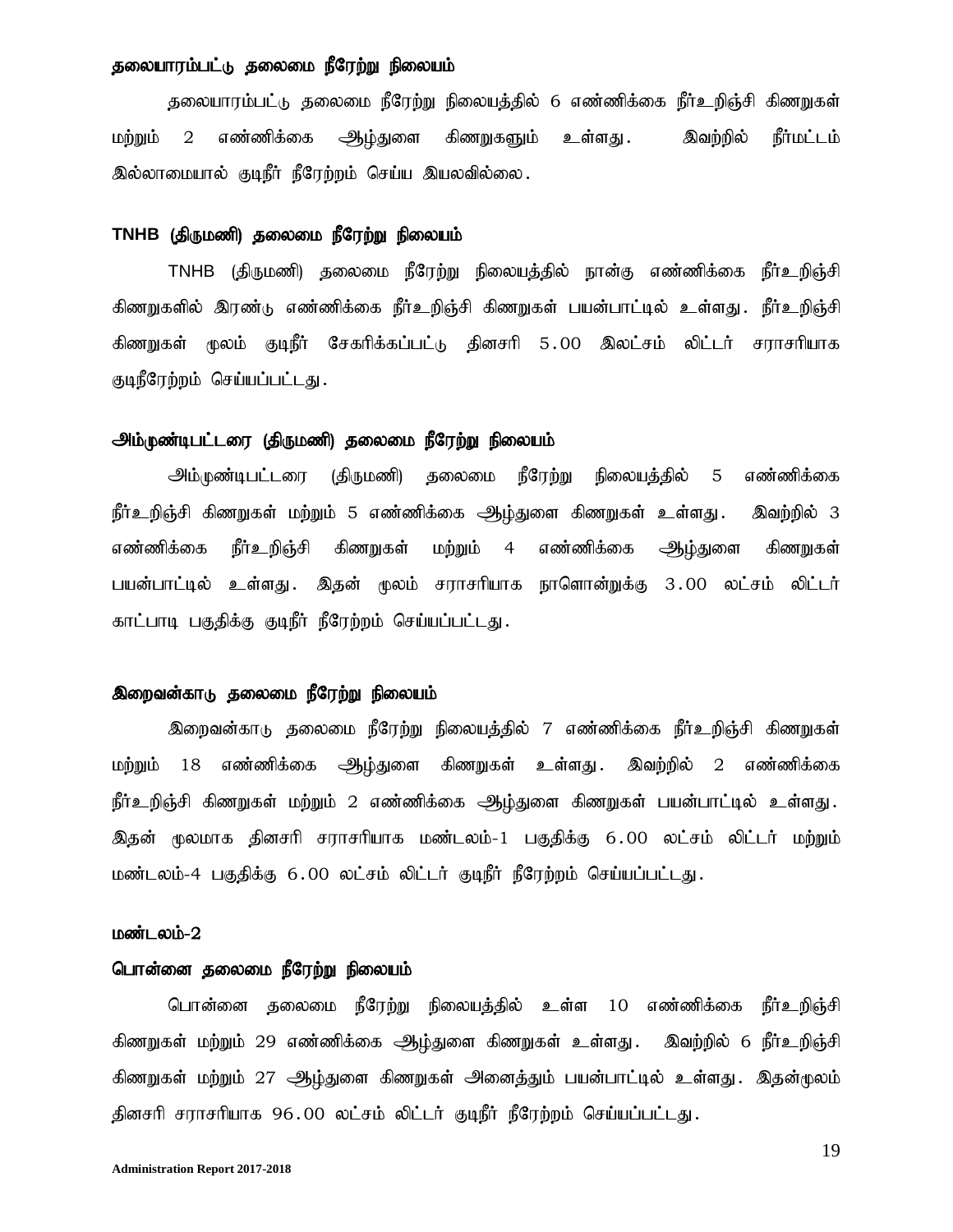#### அலமேலுமங்காபுரம் - வெங்கடாபுரம் தலைமை நீரேற்று நிலையம்

அலமேலுமங்காபுரம் - வெங்கடாபுரம் தலைமை நீரேற்று நிலையத்தில் ஒரு எண்ணிக்கை நீர்உறிஞ்சி கிணறும் மற்றும் 2 எண்ணிக்கை <del>அ</del>ழ்துளை கிணறும் உள்ளது. இவற்றில் அனைத்தும் பயன்பாட்டில் உள்ளது. இதன்முலம் தினசரி சராசரியாக 2.00 லட்சம் லிட்டர் குடிநீர் நீரேற்றம் செய்யப்பட்டது.

#### மண்டலம்-3

#### ஓட்டேரி தலைமை நீரேற்று நிலையம்

ஓட்டேரி தலைமை நீரேற்று நிலையத்தில் நீர்த் தேக்கத்தில் 18 எண்ணிக்கை <u>ஆழ்து</u>ளை கிணறுகள் மற்றும் 4 எண்ணிக்கை திறந்த வெளி கிணறுகள் உள்ளது . இவற்றில் 6 எண்ணிக்கை ஆிடி்துளை கிணறுகள் மற்றும் 2 எண்ணிக்கை திறந்தவெளி கிணறுகள் பயன்பாட்டில் உள்ளது . இதன் மூலம் தினசரி சராசரியாக 3 .00 இலட்சம் லிட்டர் குடிநீர் நீரேற்றம் செய்யப்பட்டது.

#### மண்டலம்-4

### பாலாறு தலைமை நீரேற்று நிலையம்

பாலாறு தலைமை நீரேற்று நிலையத்தில் 5 எண்ணிக்கை நீர்உறிஞ்சி கிணறும் மற்றும் 7 எண்ணிக்கை ஆிழ்துளை கிணறுகள் உள்ளது . இவற்றில் 3 எண்ணிக்கை மற்றும் 4 எண்ணிக்கை ஆழ்துளை கிணறும் பயன்பாட்டில் உள்ளது . இதன் மூலம் சராசரியாக 20.00 லட்சம் லிட்டர் குடிநீர் நீரேற்றம் செய்யப்பட்டது.

#### கீழ்மொணவுர் தலைமை நீரேற்று நிலையம்

கீழ்மொணவுர் தலைமை நீரேற்று நிலையத்தில் 5 எண்ணிக்கை நீர்உறிஞ்சி கிணறும் மற்றும் 2 எண்ணிக்கை ஆழ்துளை கிணறு உள்ளது. இவற்றில் 2 எண்ணிக்கை நீர்உறிஞ்சி கிணறு மட்டும் பயன்பாட்டில் உள்ளது. இதன் முலம் தினசரி சராசரியாக 2.00 லட்சம் குடிநீர் நீரேற்றம் செய்யப்பட்டது.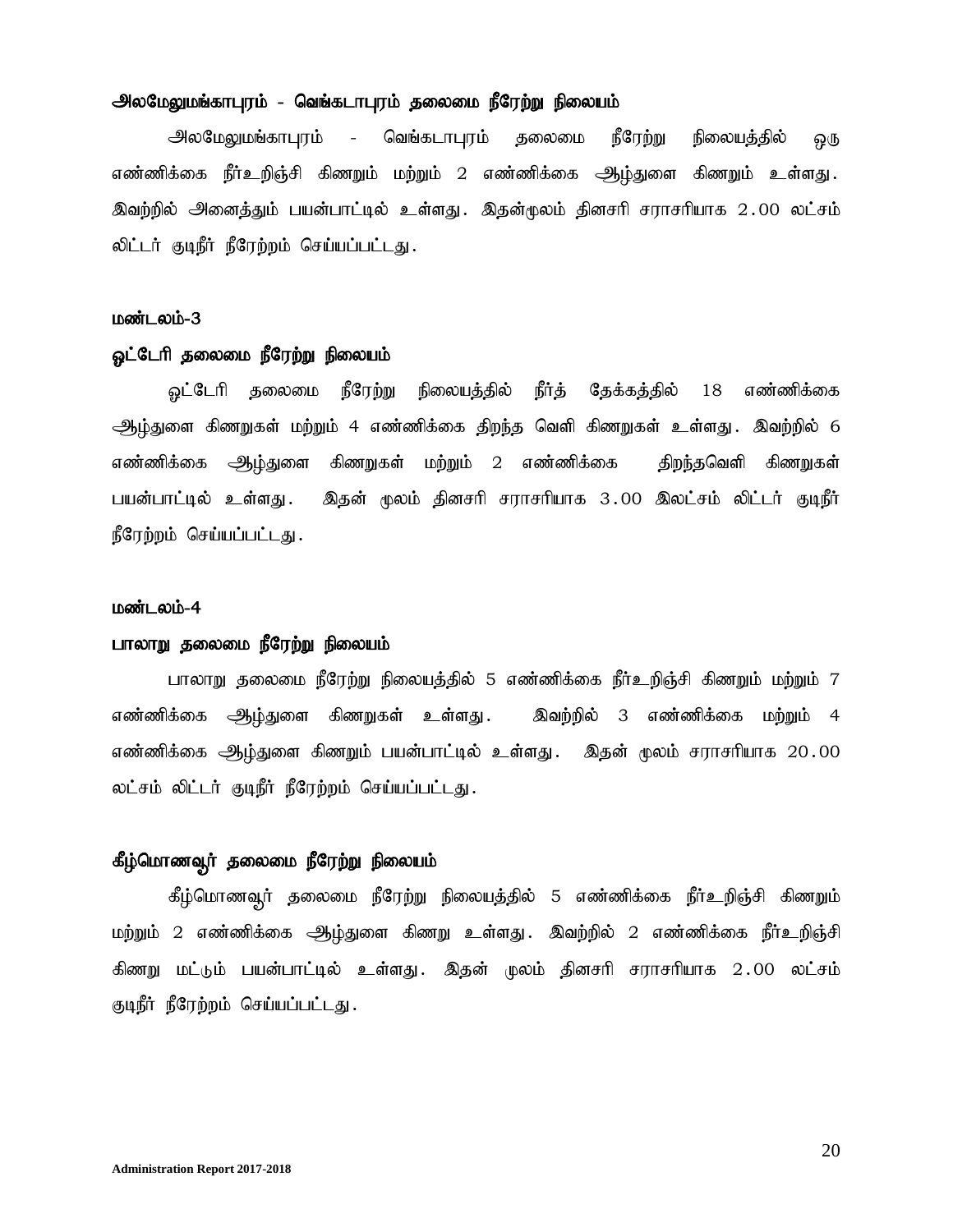### கருகம்பத்தூா் தலைமை நீரேற்று நிலையம்

கருகம்பத்தூர் தலைமை நீரேற்றும் நிலையத்தில் 6 எண்ணிக்கை நீர்உறிஞ்சி கிணறு மற்றும் 14 எண்ணிக்கை <u>ஆழ்து</u>ளை கிணறுகள் உள்ளது . இவற்றில் 2 எண்ணிக்கை நீர்உறிஞ்சி கிணறு மற்றும் 9 எண்ணிக்கை ஆழ்துளை கிணறுகள் பயன்பாட்டில் உள்ளது. இதன் மூலம் தினசரி சராசரியாக 6.00 இலட்சம் லிட்டர் குடிநீர் நீரேற்றம் செய்யப்பட்டது.

மாநகராட்சிக்கு சொந்தமான நீர்தேக்க தொட்டிகளின் கொள்ளளவு விவரம்

| $\mathbf{1}$    | பில்டர்பெட் கீழ்மட்ட நீர்த்தேக்க தொட்டி    | $\ddot{\cdot}$ | 20 இலட்சம்                                    |
|-----------------|--------------------------------------------|----------------|-----------------------------------------------|
| $\overline{2}$  | பில்டர்பெட் மேல்மட்ட நீர்த்தேக்க தொட்டி    | $\ddot{\cdot}$ | 19 இலட்சம்                                    |
| 3               | சங்கரன்பாளையம் மேல்நிலை நீர்த்தேக்க தொட்டி | $\ddot{\cdot}$ | $15$ <b>@</b> $\overline{ou\_fib}$            |
| $\overline{4}$  | பாரதியார் நகர் மேல்நிலை நீர்த்தேக்க தொட்டி | $\ddot{\cdot}$ | 10 இலட்சம்                                    |
| $\overline{5}$  | சைதாப்பேட்டை மேல்நிலை நீர்த்தேக்க தொட்டி   | $\ddot{\cdot}$ | 10 இலட்சம்                                    |
| 6               | வசந்தபுரம்                                 | $\ddot{\cdot}$ | 5 இலட்சம்                                     |
| $\overline{7}$  | புண்ணியக்கோட்டி                            | $\ddot{\cdot}$ | 6 இலட்சம்                                     |
| $\overline{8}$  | <u> அருகந்தப்பூண்டி</u>                    | $\ddot{\cdot}$ | 5 இலட்சம்                                     |
| 9               | காகிதப்பட்டரை                              | $\ddot{\cdot}$ | $2$ இலட்சம்                                   |
| 10              | எஸ். ஆர். எம். நகர்                        | $\ddot{\cdot}$ | $6$ இலட்சம்                                   |
| $\overline{11}$ | பாரதி நகர்                                 | $\ddot{\cdot}$ | 3 இலட்சம்                                     |
| 12              | வ.ஊ.சி பார்க்                              | $\ddot{\cdot}$ | $2$ இலட்சம்                                   |
| 13              | நேரு பார்க்                                | $\ddot{\cdot}$ | 3 இலட்சம்                                     |
| 14              | கழிஞ்தூர் மெயின் ரோடு                      | $\ddot{\cdot}$ | $2.50$ இலட்சம்                                |
| 15              | கழிஞ்துர் ஓல்ட் டவுன் பஞ்சாயத்து அலுவலகம்  | $\ddot{\cdot}$ | $6$ $\sqrt{3}$ $\omega$ $\div$ $\pm$ $\omega$ |

### நீரேற்று நிலையத்திலிருந்து பெறப்படும் குடிநீர் விவரம்

| வ.<br>எண். | நிலையத்தின் பெயர்                         |   | 2015-16ல் பெறப்பட்ட<br>சராசரி குடிநீர் அளவு<br>(லட்சம் லிட்டர்) |
|------------|-------------------------------------------|---|-----------------------------------------------------------------|
|            | பாலாறு தலைமை நீரேற்று நிலையம்             | ٠ | 20.00                                                           |
| 2          | கருகம்பத்தூர் நீரேற்று நிலையம்            | ٠ | 6.00                                                            |
| 3          | பொன்னை கூட்டு குடிநீர் திட்டம் (தெங்கால்) | ٠ | 96.00                                                           |
| 4          | ஓட்டேரி நீர்த்தேக்கம்                     | ٠ | 3.00                                                            |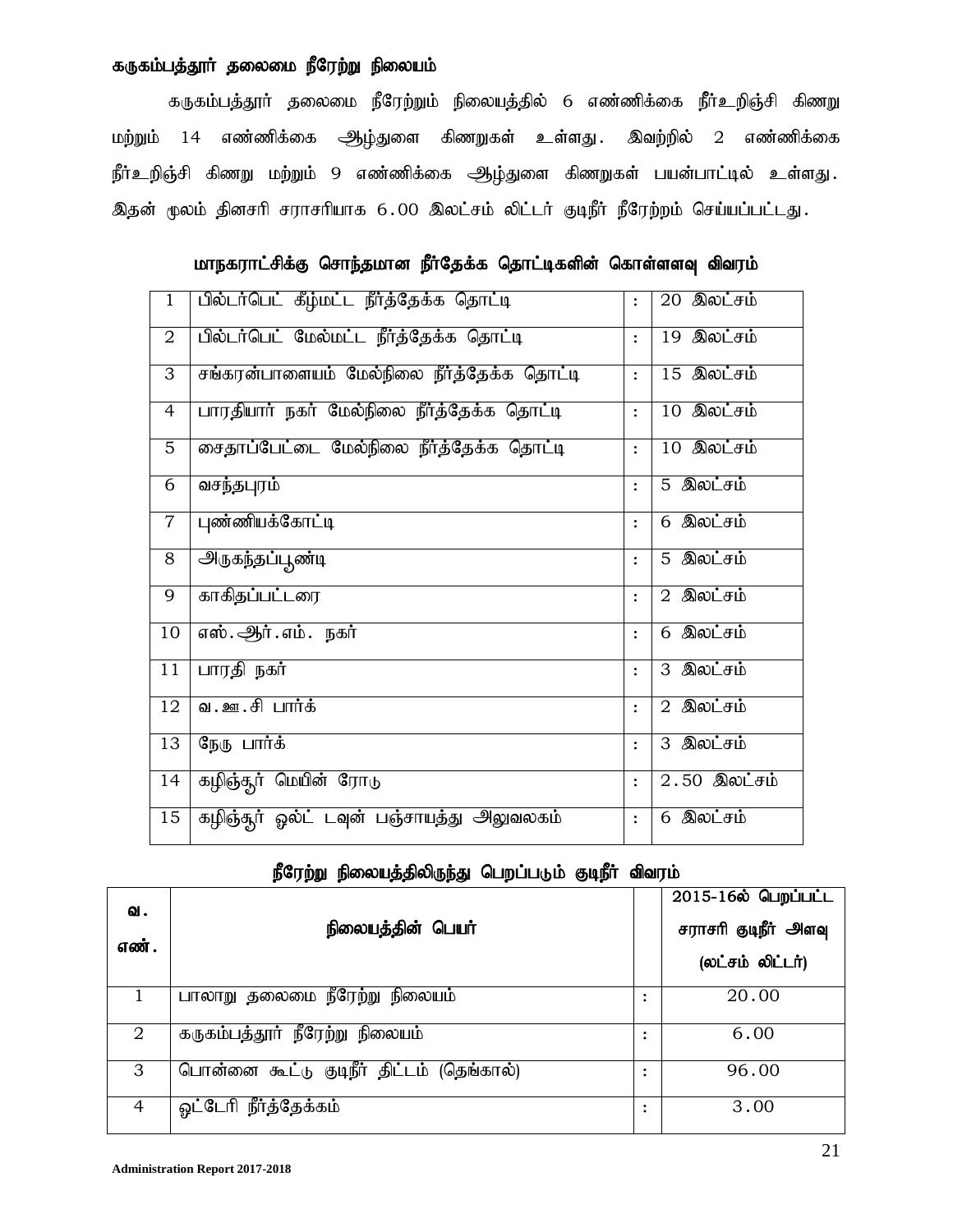| 5              | இறைவன்காடு தலைமை நீரேற்று நிலையம்                                 | $\ddot{\cdot}$ | 12.00  |
|----------------|-------------------------------------------------------------------|----------------|--------|
| 6              | திருமணி தலைமை நீரேற்று நிலையம்                                    | $\ddot{\cdot}$ | 3.00   |
| $\overline{7}$ | தலையாரம்பட்டு தலைமை நீரேற்று நிலையம்                              | $\ddot{\cdot}$ | 0.00   |
| 8              | தண்டல கிருஷ்ணாபுரம் தலைமை நீரேற்று நிலையம்                        |                | 5.00   |
| 9              | தமிழ்நாடு வீட்டுவசதி வாரியம் தலைமை நீரேற்று நிலையம்               | $\ddot{\cdot}$ | 5.00   |
| 10             | அலமேலுமங்காபுரம் -வெங்கடாபுரம் கூட்டு குடிநீர்<br>தலைமை நீரேற்றம் | ٠              | 2.00   |
| 11             | கீழ்மொணவூர் தலைமை நீரேற்று நிலையம்                                | ፡              | 2.00   |
|                | மொத்தம்                                                           |                | 154.00 |

### மொத்த குடிநீர் விநியோக விவரம்

| I. தலைமை நீரேற்று நிலையம் மூலம் குடிநீர் விநியோகம். | $: 21.44$ MLD          |
|-----------------------------------------------------|------------------------|
| II. சிறுவிசை மின் மோட்டார் (ம) பவர்பம்பு மூலம்      |                        |
| குடிநீர் விநியோகம்                                  | : 4.82 MLD             |
| III. கைபம்பு மூலம் குடிநீர் விநியோகம்               | $: 0.24$ MLD           |
| IV. குடிநீர் லாரி மூலம் விநியோகம்                   | $: 1.50$ MLD           |
| V. CWSS                                             | : 30.50 MLD            |
| மொத்த குடிநீர் விநியோகம்                            | : 58.50 MLD            |
| 1 . மாநகராட்சி                                      | : வேலூர் மாநகராட்சி    |
| 2. பரப்பளவு                                         | : 87.915 சதுர கி.மீ    |
| 3 . மக்கள் தொகை                                     | : 5,69.167             |
| 4 . வார்டு                                          | : 60                   |
| 5. குடிநீர் குழாய் இணைப்பு வீட்டு உபயோகம்           | : 61223                |
| 6. வீட்டு உபயோம் இல்லாதது                           | : 216                  |
| 7 . பொது குடிநீர் குழாய்                            | : 4412                 |
| 8 தினசரி பொதுமக்களுக்கு வழங்கப்படும் குடிநீர் அளவு  | : 45 முதல் 115 லிட்டர் |
|                                                     | வரை நபர் ஒருவருக்கு    |
| 9 .கைபம்புடன் கூடிய ஆழ்துளை கிணறுகள்                | : 1183                 |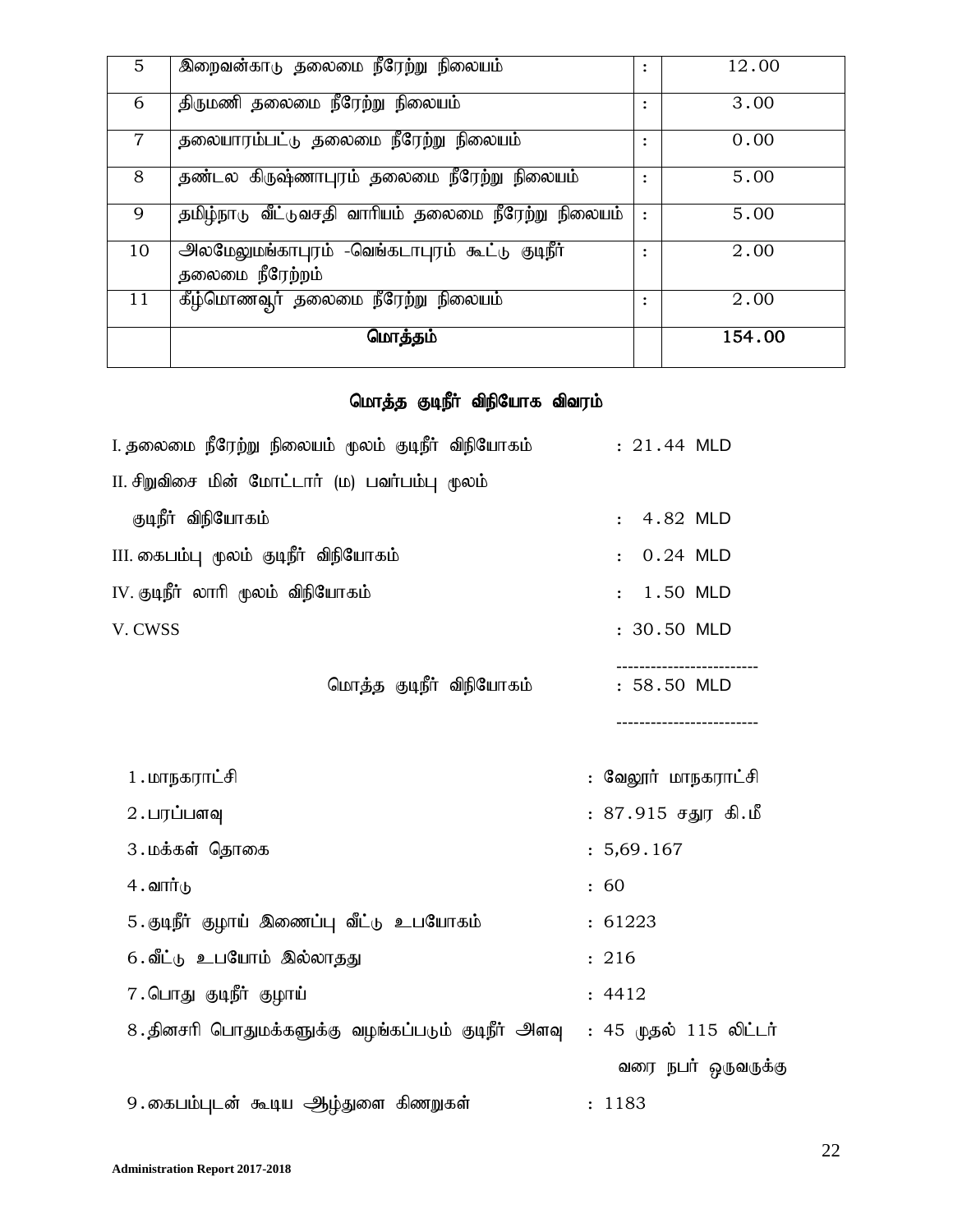### <u>தெரு விளக்குகள்</u>

வேலூர் மாநகராட்சி வார்டு 1 முதல் 60 வரை உள்ள பகுதிகளில் 20527 எண்ணிக்கை தெருவிளக்குகள் மாநகராட்சியில் பராமரிக்கப்பட்டு வருகிறது. தனியார் பங்காளிப்புடன் (PPP) கூடிய தெரு விளக்கு பராமரிப்பு பணிகள் IUDM திட்டத்தின் கீழ் ரு.20.86 கோடி மதிப்பீட்டில் 2014ம் ஆண்<sub>டு (</sub>ழதல் சிறப்பாக செயல்படுத்தப்பட்டு வருகிறது. இத்திட்டத்தில் 40W குழல் விளக்குகள் 11452 எண்ணிக்கைக்கு பதிலாக புதியதாக மின்னாற்றல் சேமிப்புடன் கூடிய 15 / 20W LED விளக்குகள் பொறுத்தப்பட்டுள்ளது. மேலும் மாநகராட்சியுடன் இணைக்கப்பட்ட பகுதிகளில் புதியதாக 2000 எண்ணிக்கை 15 / 20W LED விளக்குகள் பொறுத்தப்பட்டுள்ளன . SVL / MHL / CFL விளக்குகள் 6539 எண்ணிக்கை உள்ளன . சாதாரண ஸ்ட்சுகள் மூலம் இயக்கப்பட்டு வந்த தெரு விளக்குகள் தானியங்கி ஸ்ட்சுகளாக 225 எண்ணிக்கை மற்றும் வோல்ட்டேஜ் கான்ரோலர்கள் 874 எண்ணிக்கை பொ<u>றுத்த</u>ப்பட்டுள்ளது . இத்திட்டத்தில் உள்ள அனைத்து விளக்குகளையும் கண்காணிக்கவும் மின் சேமிப்பு குறியீடுகளை அறிந்து கொள்ளவும் மைய கண்காணிப்பு மற்றும் கட்டுபாடு கருவி (CCMC) நிறுவப்பட்டுள்ளது. இத்திட்ட ஒப்பந்தப்படி 40.50% மின்னாற்றல் சேமிக்க உத்திரவாதம் அளிக்கப்பட்டுள்ளது. இத்திட்டம் செயல்படுத்தப்பட்ட பின்பு மின் சேமிப்பு 43.96%ம் ஓர் ஆண்டிற்கு ரு.1.93 கோடி மின் கட்டணம் சேமிக்கப்பட்டுள்ளது. இதனை முன்றாம் நபர் தர ஆய்வு நிறுவனம் TUV SUD South Asia Pvt. Ltd., Chennai நிறுவனம் ஆய்வு செய்து சான்றிக்கை பெறப்பட்டுள்ளது.

### <u>சங்கு (SIRAN) ஒலித்தல்:</u>

பொது மக்கள் நேரம் அிந்து கொள்ள தினமும் 6 முறைகள், காலை 5.00 மணி,  $9.30$  மணி, நடுப்பகல் 12 மணி, 1 மணி, மாலை 4 மணி மற்றும் இரவு 7 மணி ஆக ஆறு முறைகள் ஒலிக்கப்படுகிறது . இந்து மக்கள் வசதிக்காக மார்கழி மாதம் விடியற்காலை 3 மணிக்கு சங்கு ஒலிக்க ஏற்பாடுகள் செய்யப்பட்டது. மேலும் ரம்ஜான் தொழுகைக்காக விடியற்காலை 3 மணிக்கு சங்கு ஒலிக்க ஏற்பாடுகள் செய்யப்பட்டது.

### <u>பாதாள சாக்கடை திட்டம்</u>

வேலூர் மாநகராட்சியில் பாதாள சாக்கடை திட்டம் 3 கட்டங்களாக செயல்படுத்த திட்டமிடப்பட்டு. அதில் முதல் கட்டமாக TNUDP - III திட்டத்தின் கீழ் பழைய வேலுார் மாநகராட்சியில் 48 வார்டுகளில் 24 வார்டுகளில் (தற்போது வேலுார் மாநகராட்சி 60 வார்டுகளில் 14 வார்டுகள்) பணிகள் முடிவுற்றது. (வார்டு எண்கள்.  $16$ (பகுதி)  $25,28,29,30$ , பகுதி)  $31$  (பகுதி)  $32$   $33$ ,  $34$ ,  $35$ ,  $36$ ,  $37$ ,  $38$ ,  $60$  ( $\mu$ குதி))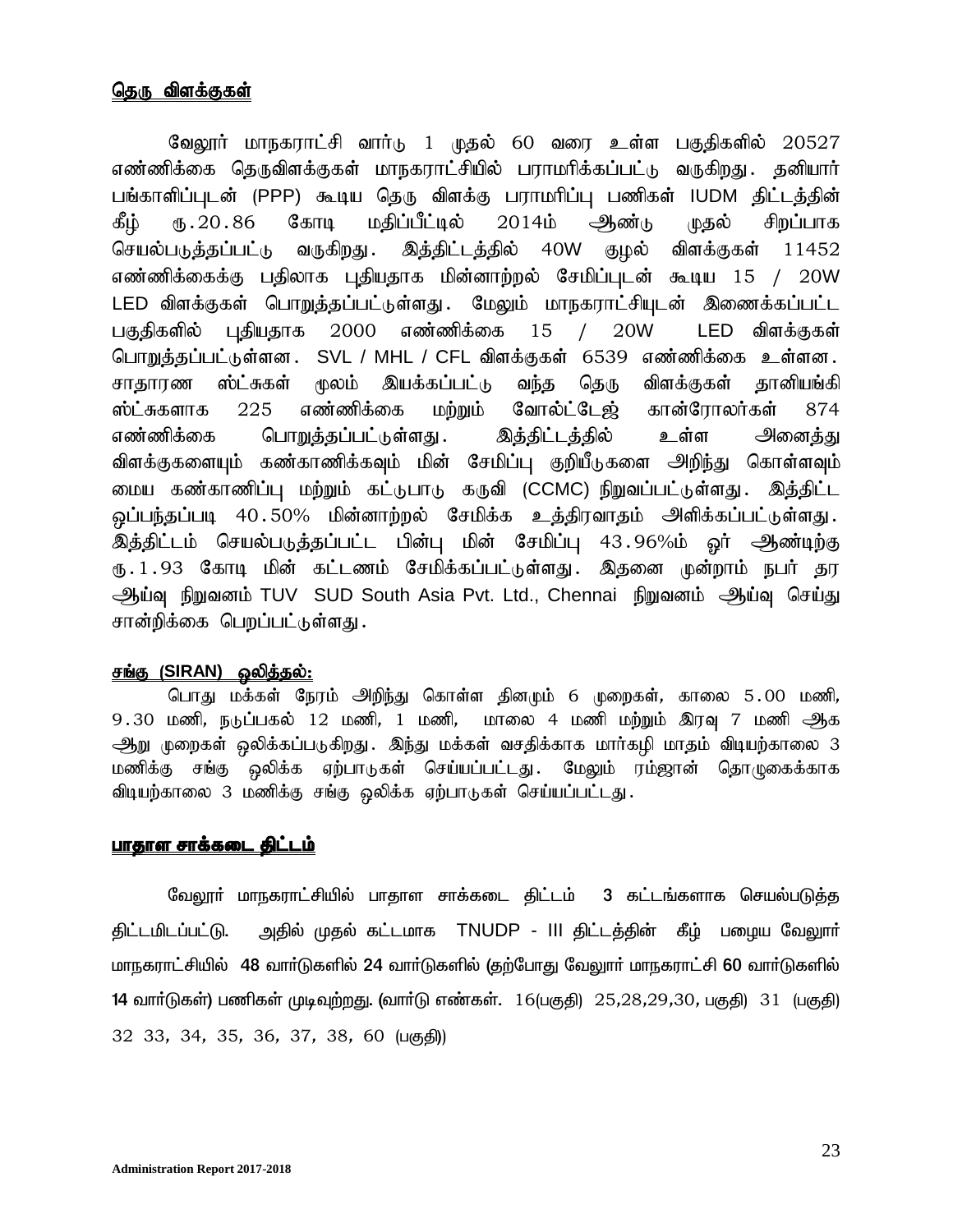அரசாணை எண்.(டி) 19, நகராட்சி நிா்வாகம் மற்றும் குடிநீா் வழங்கல் துறை (MA3) நாள்.19.12.2005-ல் இத்திட்டத்தை 30.00 கோடியில் செயல்படுத்த ஆணை வழங்கப்பட்டது. பின்னா் திருத்தப்பட்ட நிா்வாக ஒப்புதல் ரூ.40.49 கோடியில் செயல்படுத்த அரசு ஆணை எண். (டி) 555 நகராட்சி நிர்வாகம் மற்றும் குடிநீர் வழங்கல் துறை நாள்.30.12.2009-ல் வழங்கப்பட்டது. அதில் மாநகராட்சி பங்களிப்பாக அரசாணை எண்.(டி) 180 , நகராட்சி நிர்வாகம் மற்றும் குடிநீர் வழங்கல் துறை (MA3) நாள். 14.5.2014 ல் IUDM திட்டத்தின் கீழ் ரூ. 9.59 கோடி வழங்கப்பட்டது.

முதல் கட்டமாக கழிவு நீர் குழாய் பதிக்கும் பணியில் மொத்தம் 51.642 கி.மீ நீளமும் மற்றும் 2200 ஆள் நுழைவு வாயில் பணிகள் முடிக்கப்பட்டுள்ளது. மற்றும் 10.28 MLD கொள்ளவு கொண்ட சுத்தகரிக்கும் நிலைம் அமைக்கப்பட்டு கழிவுநீரை சுத்திகரிப்பு செய்து வெளிவரும் நீரை வேலவாடி ஏாி வரை பைப்லைன் பதிக்கும் பணி முடிக்கப்பட்டுள்ளது. தற்போது வீட்டு இணைப்புகள் வழங்கப்பட்டு வருகிறது. இதனால் 85,600 பொதுமக்கள் பயன்அடைவார்கள்.

இரண்டாம் கட்டத்தின் கீழ் அலமேலுமங்காபுரம், சத்துவாசாரி, சேண்பாக்கம், கொணவட்டம், கஸ்பா, மற்றும் வேலப்பாடி பகுதிகளில் பாதாள சாக்கடைத் திட்ட பணிகள் மேற்கொள்ள அரசாணை எண் (2D) No.52 நகராட்சி நிர்வாகம் மற்றும் குடிநீர் வழங்கும் துறை (MC.6) நாள் 17.08.2017 ல் AMRUT 2016-17 திட்டத்தில் UGSS இரண்டாம் கட்டத்தில் ரூ.343.69 கோடியில் 3 பணிகள் எடுத்துக்கொள்ளப்பட்டு அவற்றில் 2 பணிகளுக்கு 15 பிப்ரவாி 2018 ஒப்பந்தப்புள்ளி பெறப்பட்டு, தொழில் நுட்ப ஆவணங்கள் தகுதி ஒப்புதல் பெற TNUIFSL நிறுவனத்தின் மூலமாக ஆசிய உலக வங்கிக்கு (ADB) அனுப்பப்பட்டு ஒப்புதல் பெறப்பட்டு வேலை உத்திரவு வழங்கும் நிலையில் உள்ளது. மற்றும் சுத்திகரிப்பு நிலையம் 50 MLD அமைக்கும் பணிக்கு ஒப்பந்தப்புள்ளி கோரப்பட்டுள்ளது. மேற்படி திட்ட பணிகள் உடனடியாக துவங்கப்பட்டு 31.12.2021 தேதிக்குள் முடிக்கப்பட்டு பொது மக்கள் பயன்பாட்டிற்கு கொண்டுவரப்படும்.

மூன்றாம் கட்டத்தின் கீழ் காட்பாடி, தாராபடவேடு, கழிஞ்சூர் , தொரப்பாடி , சித்தேரி மற்றும் சின்ன அல்லாபுரம் ஆகிய பகுதிகளில் பாதாள சாக்கடைத் திட்ட பணிகள் மேற்கொள்ள அரசாணை எண் (MS) No.5 நகராட்சி நிர்வாகம் மற்றும் குடிநீர் வழங்கும் துறை (MA2) நாள் 22.01.2018 ல் AMRUT கிட்டத்தின் கீம் ரூ.293.77 கோடி மகிப்பீடு கயாரிக்கப்பட்டு கொமில் நுட்ப அனுமதி பெறப்பட்டு ஒப்பந்தப்புள்ளி கோரப்பட்டுள்ளது. மேற்படி திட்ட பணிகள் உடனடியாக துவங்கப்பட்டு 31.12.2021 தேதிக்குள் முடிக்கப்பட்டு பொது மக்கள் பயன்பாட்டிற்கு கொண்டுவரப்படும்.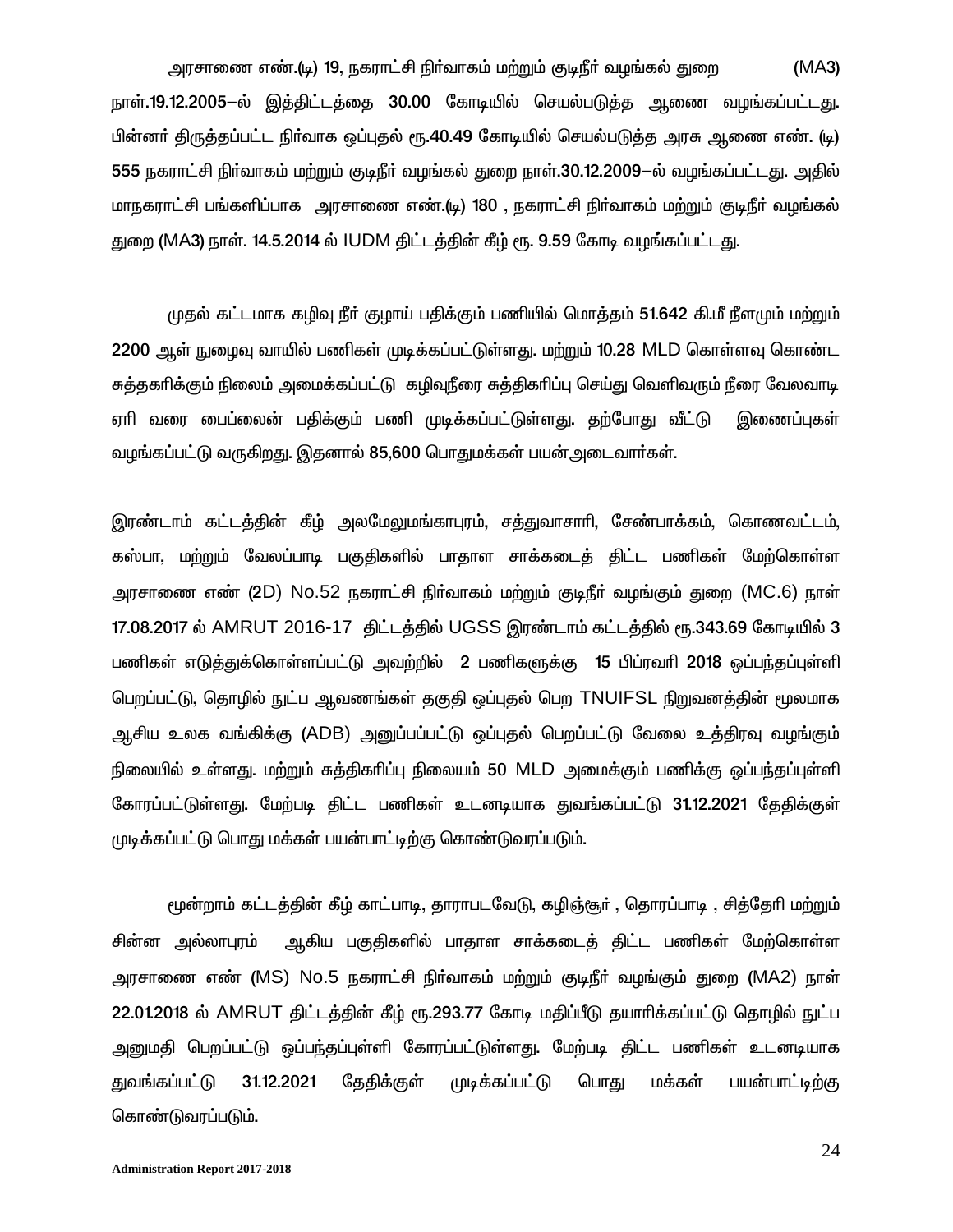மேற்படி திட்டம் நிறைவேற்றப்பட்டால் மாநகராட்சிக்குட்பட்ட அனைத்து 60 வார்டுகளுக்கும் பாதாள சாக்கடை திட்டம் முழுமையாக செயல்படுத்தப்படும் என்பதை தெரிவிக்கப்படுகிறது.

மேலும் இதனால் பொதுமக்கள் சுகாதாரமாகவும் சு<u>ற்று</u>ப்புற சூழல் பாதுகாக்கப்பட்டு, பொதுமக்கள் நோயின்றி ஆரோக்கியமாக வாழ வழி செய்கிறது.

#### நகரமைப்பு பிரிவு

வேலூர் மாநகராட்சி எல்லைக்குள் 29 விரிவ அபிவிருக்கி கிட்டங்கள் கீழ்கண்டவாறு அங்கீகரிக்கப்பட்டு நடைமுறையில் உள்ளது.

#### வேலூர் உள்ளூர் திட்டக் குழுமம்

வேலூர் மாநகரம் அதை <u>ஒ</u>ட்டியுள்ள 53 ஊராட்சிகளையும் சோர்த்து அரசாணை எண்.172ல் அதன் பரப்பு 351.21 சதுர கி.மீ. ஆக வேலூர் உள்ளூர் திட்டக்குழுமம் அறிவிக்கப்பட்டுள்ளது.

மாவட்ட ஆட்சித் தலைவர் அவர்களை தலைவராகவும் வேலூர் உள்ளூர் திட்டக் குழும துணை இயக்குநர் அவர்களை உறுப்பினர் செயலராகவும் கொண்டு செயல்பட்டு வருகிறது நகரமைப்பு பிரிவில் மாவட்ட ஆட்சியர் அவர்களால் வழங்கப்பட்ட அதிகாரத்தின்கீழ் 2000 ச.அடி பரப்புக்கு வணிக கட்டிடம் கட்டவும், 4000 ச.அடி பரப்புக்கு குடியிருப்பு கட்டிடம் கட்டவும் திட்ட மற்றும் கட்டிட அனுமதி வழங்கப்படுகிறது. மாநகராட்சி அதிகார வரம்புக்கு மேல் உள்ள விண்ணப்பங்கள் திட்ட அ<u>னு</u>மதிக்காக உள்ளூர் திட்ட குழுமம் அனுப்பி வைக்கப்படுகிறது.

#### புதிய பேருந்து நிலையம் பற்றிய சிறு குறிப்பு

வேலூர் மாநகராட்சியில் பராமரிக்கப்பட்டு வரும் புதிய பேருந்து நிலையம் வேலூர் மாவட்ட கூட்டுறவு நுகர்வோர் பண்டக சாலைக்கு சொந்தமான நகரளவை எண்கள்  $3,5,13/1$  மற்றும்  $13/2$ -ல் மொத்தம்  $8.79$  ஏக்கர் இடத்தினை உயர்நீதிமன்ற தீர்ப்பின் அடிப்படையில் அரசாணை எண்.49 நகராட்சி நிர்வாகம் மற்றும் குடிநீர் வழங்கல் துறை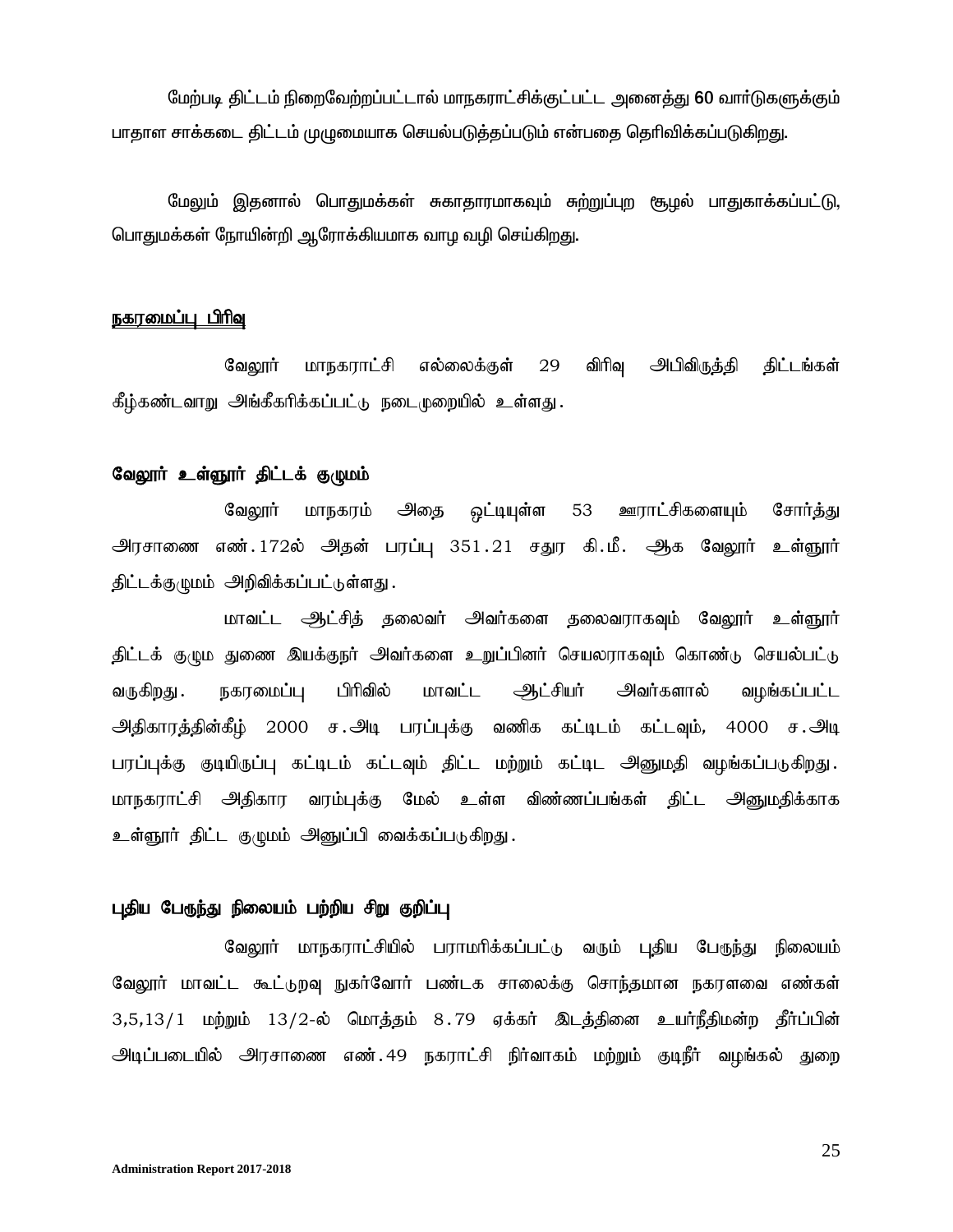நாள்.31.05.2012-ல் ரு.10.33 லட்சம் தொகையினை செலுத்தி தற்போது 4 கிரேடு அந்தஸ்துடன் வேலூர் மாநகராட்சி பேருந்து நிலையம் செயல்பட்டு வருகிறது.

தற்போது சீர்மிகு திட்டத்தில் புதிய பேருந்து நிலையம் நவீன முறையில் வசதிகள் செய்யப்படும்.

# கட்டிட விதிகள் அ<sub></sub>முலாக்குதல் :

 $2016 - 17$ ம் ஆண்டு ஆரம்பத்தில்

| நிலுவையில் உள்ள மனுக்கள்           | : 12  |
|------------------------------------|-------|
| 2017-18ம் ஆண்டு பெறப்பட்ட மனுக்கள் | : 762 |
| அனுமதி வழங்கப்பட்டது               | :735  |
| அனுமதி மறுக்கப்பட்டது              | : 20  |
| நிலுவை                             | : 19  |

2014-15-ம் ஆண்டு அனுமதி பெறாமலும் ஒப்புதல் பெறப்பட்ட வரைபடங்களுக்கு மாறாக கட்டிடம் கட்டுபவர்கள் மீது நடவடிக்கை எடுத்து 47 வழக்குகள் பதிவு செய்யப்பட்டது. அவைகளில் முடிவுற்ற வழக்குகளின் பேரில் ரு. $27,000/$ - அபராதம் வசூலிக்கப்பட்டுள்ளது.

### நகரமைப்பு பிரிவில் சிப்பந்திகள் பணியிடங்கள்:

| 1 . நகரமைப்பு அலுவலர் (முதுநிலை) | $\cdot$ 1        |                   |
|----------------------------------|------------------|-------------------|
| 2. நகரமைப்பு ஆய்வாளர்            |                  | : 5 (காலியிடம்-1) |
| 3. உதவி வரைவாளர்                 |                  | : 1 (காலியிடம்)   |
| 4. உதவியாளர்                     | $\colon \quad 1$ |                   |
| 5. இளநிலை உதவியாளர்              |                  | : 3 (காலியிடம்)   |
| $6.$ ஏவலர்                       |                  | : 2 (காலியிடம்)   |
| 7 . சங்கலி பணியாளர்              |                  | : 5 (காலியிடம்-4) |

#### வழக்குகள் :

| 1.31.03.2017-ல் தீர்க்கபடாமலிருந்த வழக்குகள்            | $-11$ |
|---------------------------------------------------------|-------|
| 2. 2017-18ம் ஆண்டில் மாநகராட்சிக்கு எதிராக தொடரப்பட்டது | - 36  |
| 3. முடிவு செய்யப்பட்டது                                 |       |
| 4. இருப்பில் நிலுவை                                     |       |
| 5. ஈ.பி. வழக்கு நடவடிக்கையில் உள்ளது                    |       |
| 6. 31.03.2018ல் நிலுவையில் உள்ளது                       | - 47  |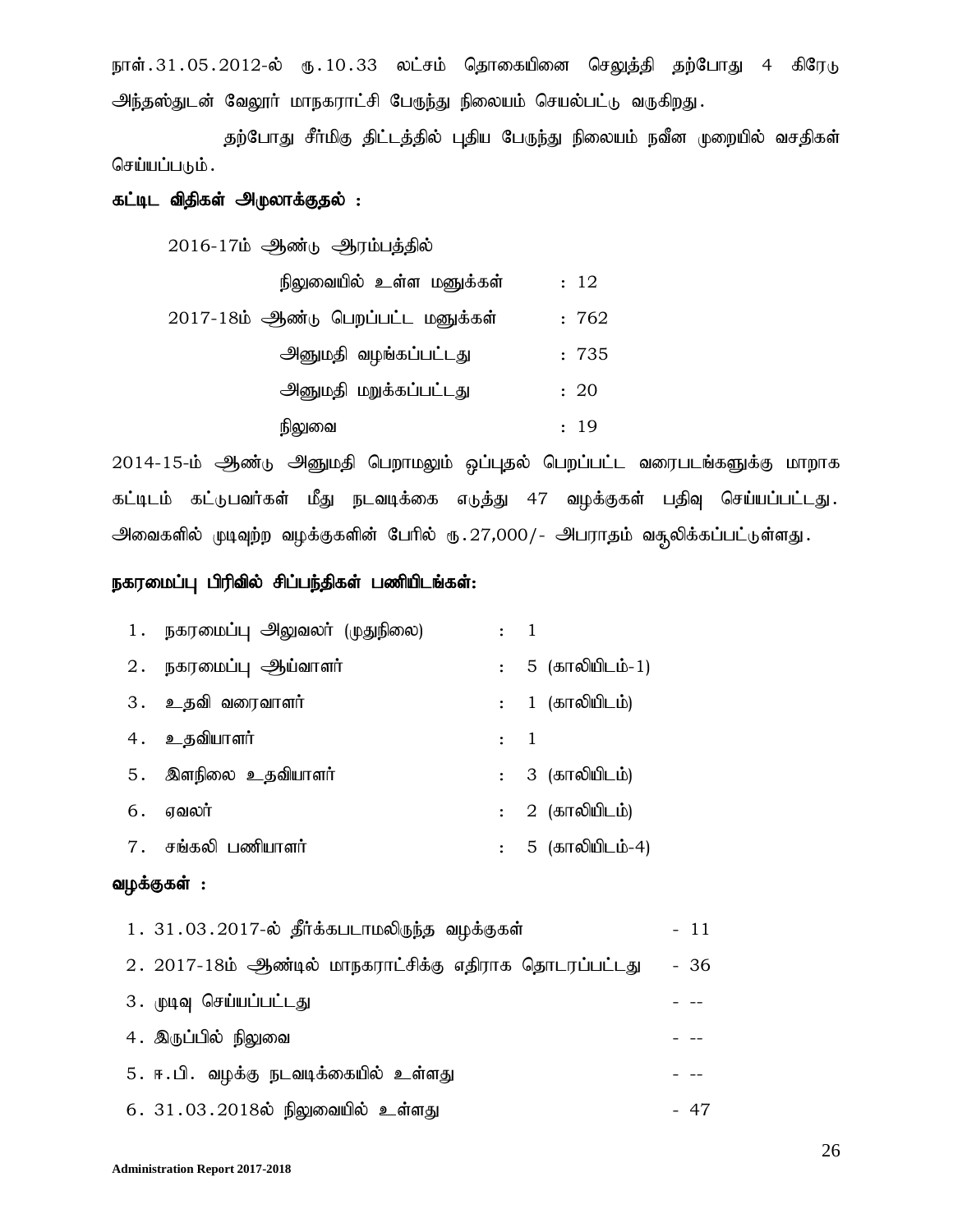#### <u>பொது நலம் மருத்துவ வசதி</u>

நடப்பாண்டில் நகர்புற ஆரம்ப சுகாதார நிலையம் -4 இந்திய முறை மருந்தகங்கள் (அதாவது) சித்தா-2, யுனானி-2, மருந்தகங்கள் ஆங்கில முறை மருந்தகங்கள் -1 தொடர்ந்து செயல்பட்டு வருகிறது. அவைகளைத் தவிர அரசினால் நடத்தப்பட்டு வரும் பெண்ட்லண்ட் மருத்துவமனை, கிறித்துவ மருத்துவ கல்லூரி மருந்துவமனையும் இம்மாநகரில் கிறம்பட செயலாற்றி வருகின்றன.

#### நோயாளிகள்

மாநகராட்சியால் நகர்புற ஆரம்ப சுகாதார நிலையம் -4, சித்தா-2, யுனானி-2, மருந்தகங்கள் மற்றும் ஆங்கில முறை மருந்தகங்கள் —1 நடத்தப் பட்டு வருகின்றது. எல்லா மருத்துவ மனைகளிளும் அறிக்கையாண்டில் 167532 நோயாளிகள் சிகிச்சை பெற்று உள்ளார்கள். ஒருஙகிணைக்கப்பட்ட வேலூர் மாநகராட்சியில் 2017—2018ம் ஆண்டில் ரூ. 25985321/— செலவினம் (மருந்துகள், பணியாளர்கள் ஊதியம் உட்பட) மேற்கொள்ளப்பட்டுள்ளது.

#### இடவசதியும், கருவி வசதியும்

<u> அனைத்து நகர்புற ஆரம்ப சுகாதார நிலையம் மற்றும் மருந்தகங்களும் சொந்த</u> கட்டிடத்தில் இயங்கி வருகிறது .எல்லா நகர்புற ஆரம்ப சுகாதார நிலையங்களும் மற்றும் மருந்தகங்களும் மாநகர நல அலுவலர் அவர்களால் ஆய்வு செய்யப்படுகிறது தனிக்குறிப்பு ஒன்றும் இல்லை. பொதுவாக எல்லா நகர்புற ஆரம்ப சுகாதார நிலையங்களும் மற்றும் மருந்தகங்களும் பயனுள்ளதாக விளங்குகின்றன. டாக்டர்.தி . மணிவண்ணன், மாநகர நல அலுவலராக பதவி வகித்து வந்தார்.

#### பிறப்பு , இறப்பு

இவ்வாண்டில் உயிருடன் பிறந்த குழந்தைகள் 5631 பிறப்பு வீதம் குடியிருப்பு மக்கள் வீதத்தில் ஆயிரத்திற்கு 12.3 ஆகும். இந்த ஆண்டு 1740 இறப்புகள் நடந்துள்ளது. இறப்பு விகிதம் ஆயிர<u>த்து</u>க்கு 3.8 ஆகும்.

இவ்வாண்டில் ஒரு வருடத்திற்குள் இறந்த குழந்தைகளின் எண்ணிக்கை 42, சிசு மரண விகிதம் 7.8 ஆகும். ஒரே ஒரு தாய் பிள்ளைபேற்றால் இறந்தாா். பள்ளைபேறு இறப்பு விகிதம் 1 ஆகும். அறிக்கை ஆண்டில் 18 குழந்தைகள் இறந்து பிறந்துள்ளது.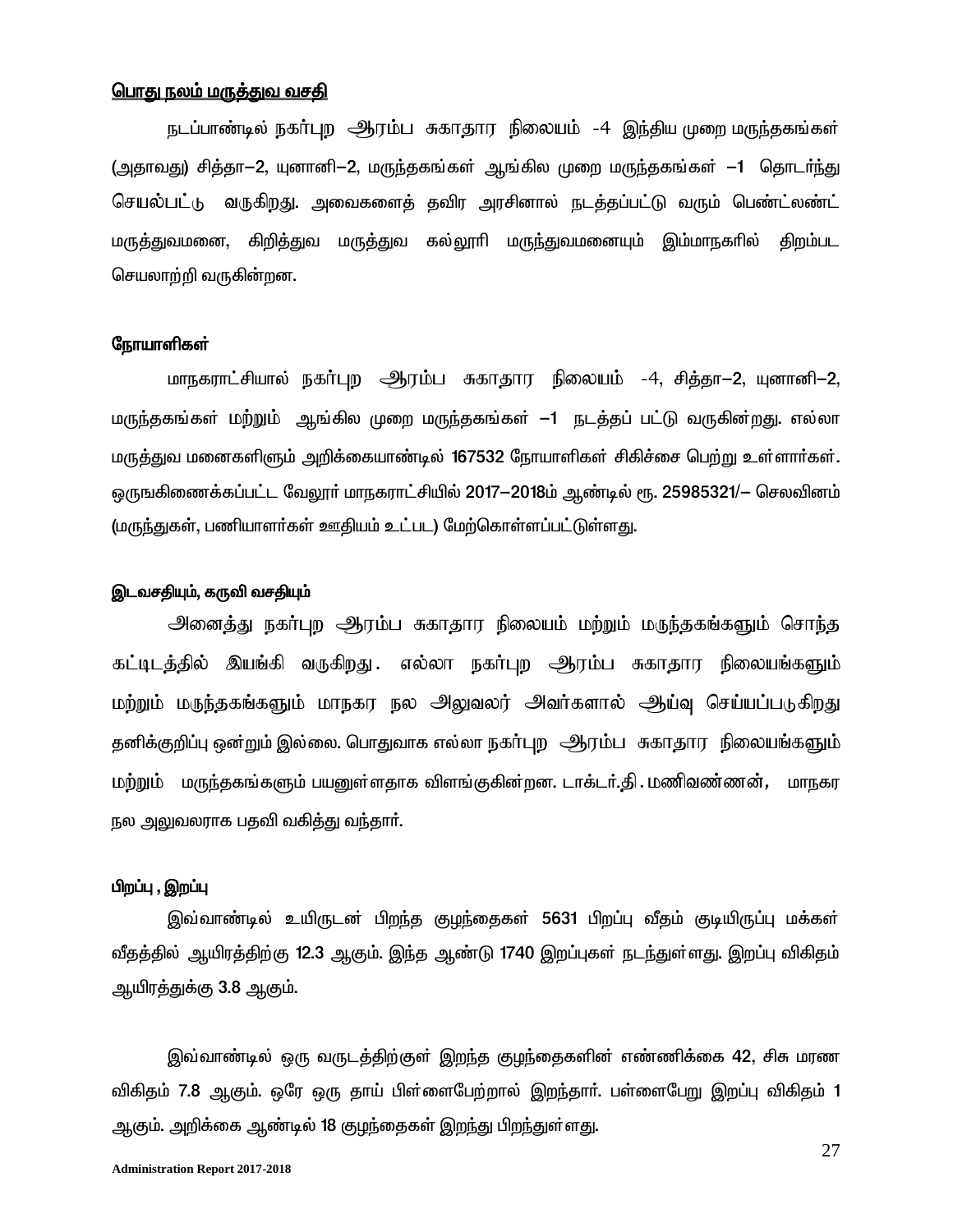### பிள்ளை பேறும், தாய் சேய் நலமும்

### மாநகராட்சியின் கீழ் செயல்பட்டுவரும் மருத்துவமனைகள் மற்றும் அதன் விபரங்கள்

# 1) அலோபதி (சைதாப்பேட்டை)

| 1. மருத்துவ அலுவலா்      | — காலிப்பணியிடம் |
|--------------------------|------------------|
| 2. மருந்தாளுனர்          | — காலிப்பணியிடம் |
| 3. ஆண் செவிலி உதவியாளர்  | — காலிப்பணியிடம் |
| 4. பெண் செவிலி உதவியாளர் | — காலிப்பணியிடம் |
| 5. காவலர்                | — காலிப்பணியிடம் |

### 2) அலோபதி (காகிதப்பட்டடை)

| 1. மருத்துவ அலுவலா்      | – காலிப்பணியிடம் |
|--------------------------|------------------|
| 2. மருந்தாளுனர்          | – G. பேரானந்தம்  |
| 3. ஆண் செவிலி உதவியாளா்  | — காலிப்பணியிடம் |
| 4. பெண் செவிலி உதவியாளர் | — காலிப்பணியிடம் |
| 5. காவலர்                | — காலிப்பணியிடம் |

# 3) சித்தா மருத்துவமனை (தோட்டப்பாளையம்)

| 1. மருத்துவ அலுவலா்      | – டாக்டர். G. ருக்மணி |
|--------------------------|-----------------------|
| 2. மருந்தாளுனா்          | – P. கிருஷ்ணன்        |
| 3. ஆண் செவிலி உதவியாளா்  | — காலிப்பணியிடம்      |
| 4. பெண் செவிலி உதவியாளர் | — காலிப்பணியிடம்      |
| 5. காவலா்                | — காலிப்பணியிடம்      |

### 4) யூனானி (கஸ்பா)

| 1. மருத்துவ அலுவலா்      | — டாக்டர். அப்துல் சலீம் |
|--------------------------|--------------------------|
| 2. மருந்தாளுனர்          | — காலிப்பணியிடம்         |
| 3. ஆண் செவிலி உதவியாளா்  | — காலிப்பணியிடம்         |
| 4. பெண் செவிலி உதவியாளர் | — காலிப்பணியிடம்         |
| 5. காவலர்                | — காலிப்பணியிடம்         |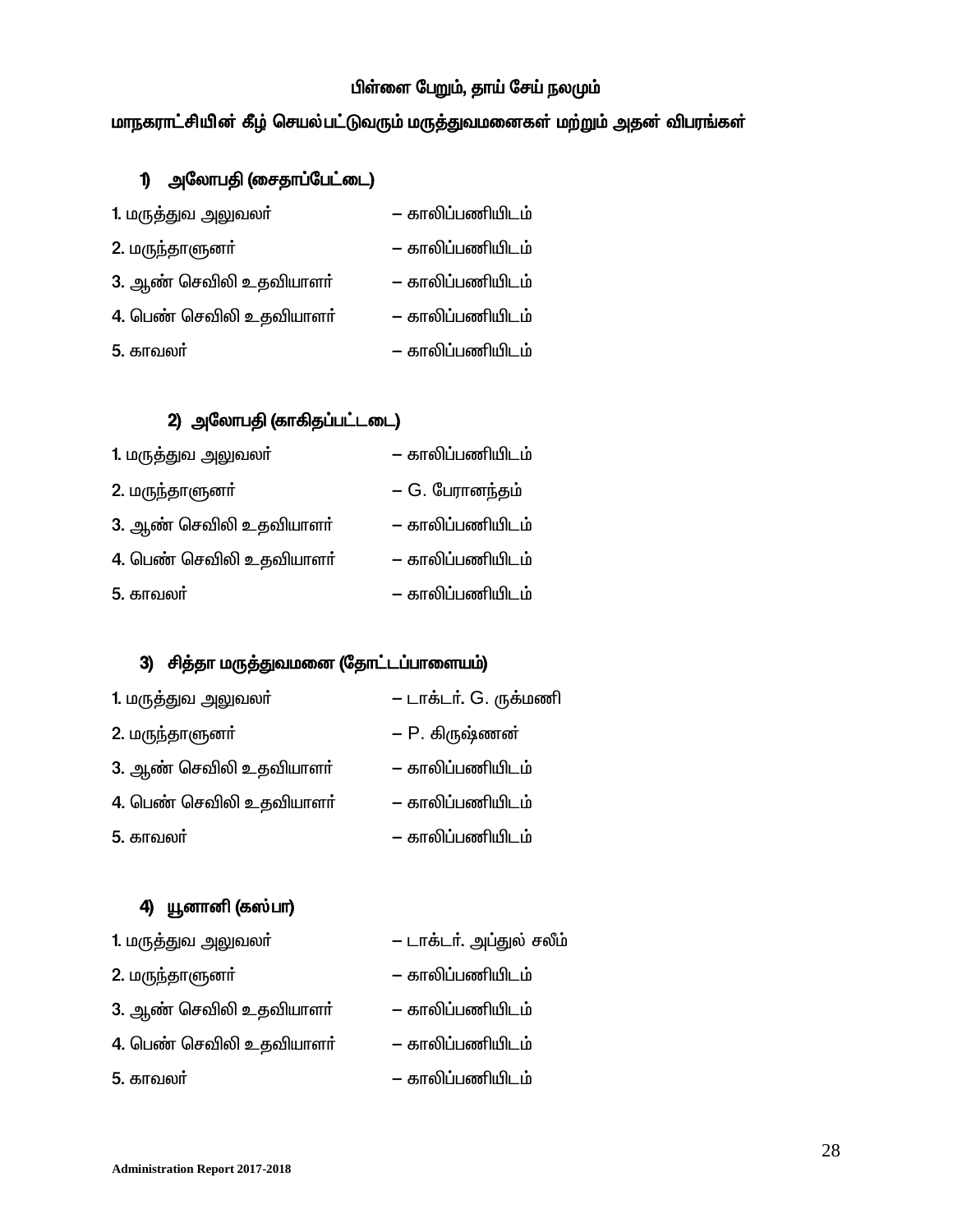## 5) சித்தா (வேலப்பாடி)

| 1. மருத்துவ அலுவலா்      | — டாக்டர். என். கல்யாணி |
|--------------------------|-------------------------|
| 2. மருந்தாளுனர்          | — காலிப்பணியிடம்        |
| 3. ஆண் செவிலி உதவியாளா்  | — காலிப்பணியிடம்        |
| 4. பெண் செவிலி உதவியாளர் | — காலிப்பணியிடம்        |
| 5. காவலர்                | — காலிப்பணியிடம்        |

### 6) சித்தா (கொசப்பேட்டை)

| 1. மருத்துவ அலுவலா்      | — காலிப்பணியிடம் |
|--------------------------|------------------|
| 2. மருந்தாளுனர்          | — காலிப்பணியிடம் |
| 3. ஆண் செவிலி உதவியாளா்  | — காலிப்பணியிடம் |
| 4. பெண் செவிலி உதவியாளர் | — காலிப்பணியிடம் |
| 5. காவலர்                | — காலிப்பணியிடம் |

## 7) யுனானி (ஆர்.என். பாளையம்)

| 1. மருத்துவ அலுவலா்      | — டாக்டர். சலீம் அகமத் கான் |
|--------------------------|-----------------------------|
| 2. ஆண் செவிலி உதவியாளா்  | — காலிப்பணியிடம்            |
| 3. பெண் செவிலி உதவியாளர் | — காலிப்பணியிடம்            |
| 4. காவலா்                | — காலிப்பணியிடம்            |

### 8) கஸ்பா

| 1. மருத்துவ அலுவலா்            | – டாக்டர். D. சோபனா    |  |
|--------------------------------|------------------------|--|
| 2.பகுதி சுகாதார செவிலியர்      | — காலிப்பணியிடம்       |  |
| 3. தொகுப்பாளர் ம்றும் எழுத்தர் | — காலிப்பணியிடம்       |  |
| 4. பல்நோக்கு சுகாதார ணியாளா்   | – திருமதி. T. மகேஸ்வரி |  |
|                                | – திருதி. L, ஜெயந்தி   |  |
|                                | – திருமதி. M. சாந்தி   |  |
|                                | – திருமதி. R. கிரிஜா   |  |
|                                |                        |  |

5. tF¥ò IV gâahs® - fhè¥gâæl«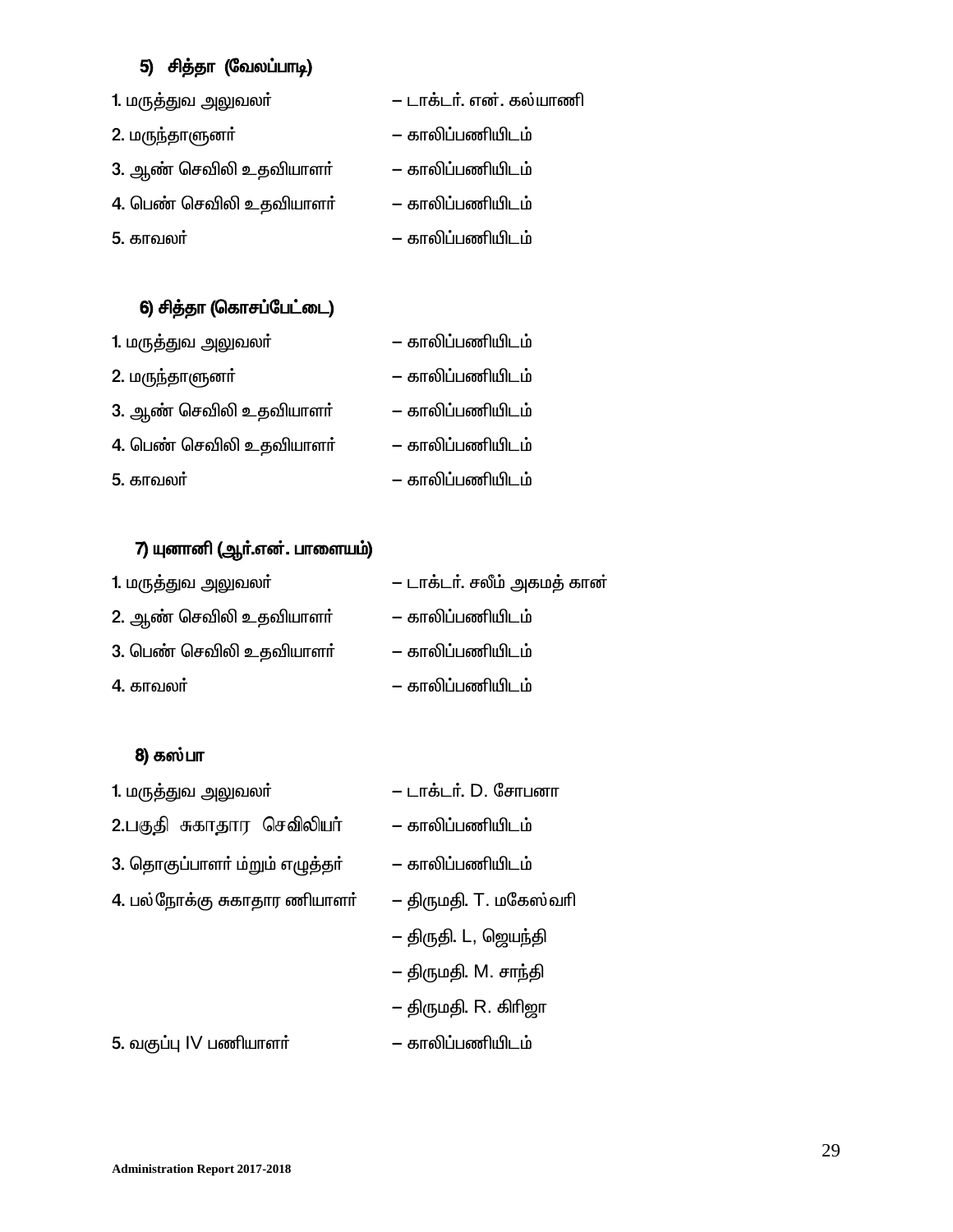### ைசதாப்பேட்டை

| 1. மருத்துவ அலுவலா்        | — காலிப்பணியிடம்            |  |
|----------------------------|-----------------------------|--|
| 2. பகுதி சுகாதார செவிலியா் | – திரு. S. தில்லைமொழி       |  |
| 3. மகப்பேறு உதவியாளா்      | — காலிப்பணியிடம் 14         |  |
| 4. மகப்பேறு ஆயா            | – திருமதி. எஸ். உமாராணி     |  |
|                            | — திருமதி. ஞானம்அம்மாள்     |  |
|                            | – காலிப்பணியிடம் 10 (பத்து) |  |

# அம்பேத்காா்நகா்

| 1. மருத்துவ அலுவலா்                   | – டாக்டர். K. பத்மாவதி   |  |
|---------------------------------------|--------------------------|--|
| 2. தாய்சேய் அலுவலா்                   | – திருமதி. S. பக்தவிஜயம் |  |
| 3. கணினி தொகுப்பாளர் மற்றும் எழுத்தர் | — காலிப்பணியிடம்         |  |
| 4. பல்நோக்கு சுகாதார பணியாளா்         | – திருமதி. S. தரணி       |  |
|                                       | – திருமதி. K. சரளா       |  |
|                                       | — திருமதி. S. எலிசபெத்   |  |
|                                       | — திருமதி E. கிருஷ்ணா    |  |
|                                       | – திருமதி. கோவிந்தம்மாள் |  |
| 5. வகுப்ப IV பணியாளர்கள்              | – திருமதி  –V.மனோன் மணி  |  |

### லஷ்மிபுரம்

| 1. மருத்துவ அலுவலா்             | – டாக்டர். T. இன்பவள்ளி |  |
|---------------------------------|-------------------------|--|
| 2. பகுதி சுகாதார செவிலியா்      | — திருமதி. கே. மல்லிகா  |  |
| 3. தொகுப்பாளர் மற்றும் எழுத்தர் | — காலிப்பணியிடம்        |  |
| 4. பல்நோக்கு சுகாதார பணியாளர்   | — காலிப்பணியிடம்        |  |
|                                 | — ஞானம்மாள் எம்         |  |
|                                 | — ஜெ. மேரி ரோஸ்லின்     |  |
|                                 |                         |  |

5. tF¥ò IV gâahs®fs¦ - ÂUkÂ. v[¦. rnuh#h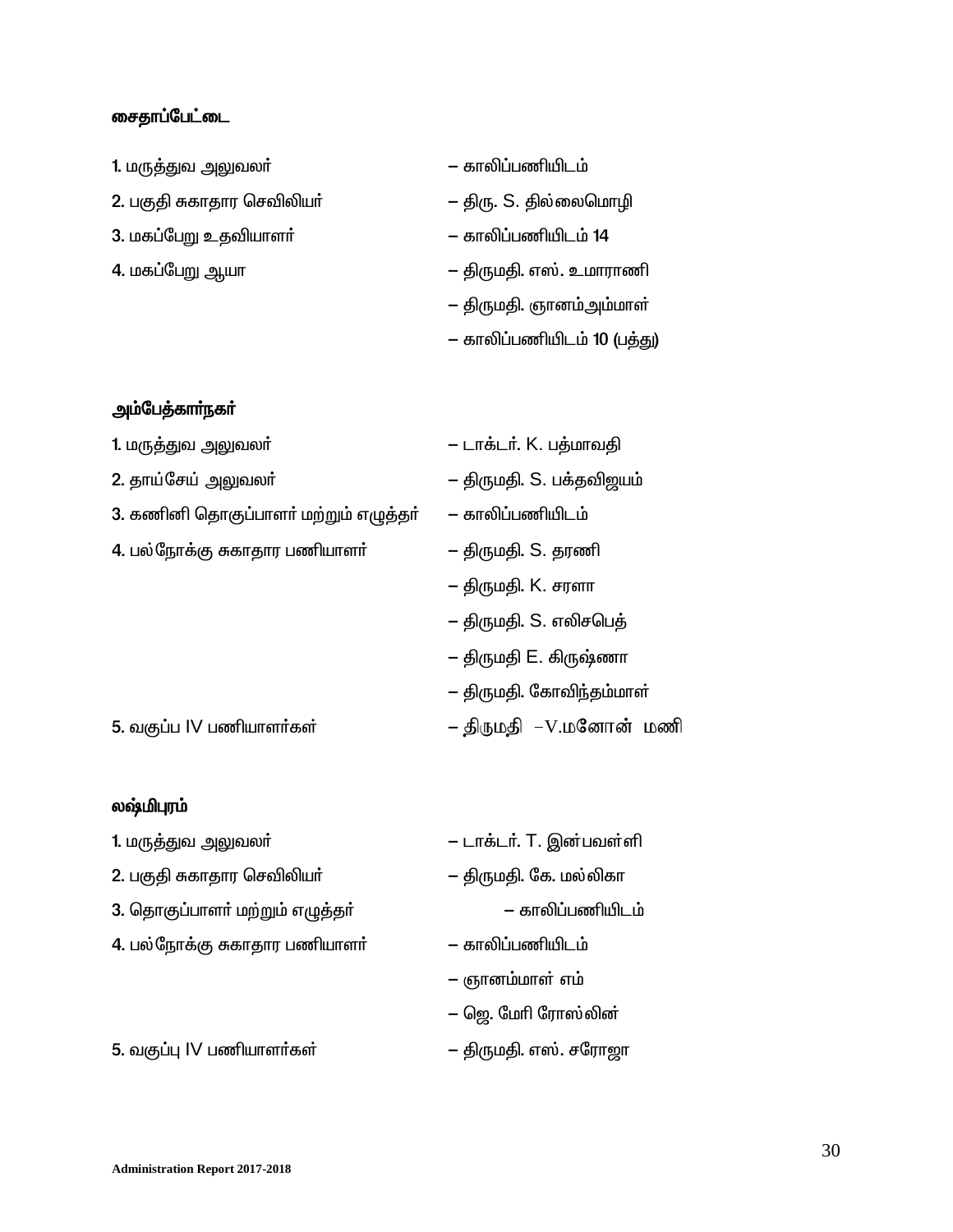கடந்த ஆண்டை போலவே கஸ்பா , அம்பேத்கார் நகர் , லஷ்மிபுரம், சைதாப்பேட்டை ஆகிய பகுதிகளில் தேசிய நகர்புற சுகாதார திட்டத்தின் கீழ் 4 நகர்புற ஆரம்ப சுகாதார நிலையங்களில் 16 படுக்கைகளும் பராமாிக்கப்படுகின்றன. மேற்படி நிலையங்களில் மருத்துவ அலுவலா் மற்றும் மருத்துவ பணியாளா்கள் அப்பகுதி மக்களுக்கு பேறுகாலம் மற்றும் நோய்தடுப்பு மருத்துவ உதவிகளை செய்து வந்தனர். தகுதிவாய்ந்த குடும்பத்தினர் மற்றும் பேறுகால முன்பதிவு பதிவேடுகள் பராமரிக்கப்பட்டது. தாய்சேய் நல மருத்துவ முகாம்களும் நடத்துப்படுகிறது .

#### போலியோ

அறிக்கை ஆண்டில் தீவிர போலியோ சொட்டு மருந்து 2 தவணை போடப் பட்டுள்ளது.

### தடுப்பூசி

| வ.எண் | விவரம்      | இலக்கு | சாதனை |
|-------|-------------|--------|-------|
| 1     | பி.சி.ஜி    | 6775   | 5269  |
| 2     | பெண்டா      | 6775   | 5879  |
| 3     | தட்டம்மை    | 6775   | 5932  |
| 4     | டி.டி.(எம்) | 7454   | 6179  |
| 5     | வைட்டமின்.A | 31000  | 30894 |

#### டெங்கு

இவ்வாண்டு டெங்கு நோயால் 15 பேர் பாதிக்கப்பட்டனர்.

### வாந்தி, பேதி

இவ்வாண்டு காலரா நோயால் எவரும் பாதிக்கப் படவில்லை.

### குளிர்காய்ச்சல் (Influenza)

அறிக்கை ஆண்டில் நகரில் குளிர் காய்ச்சலால் இறந்தவர்கள் எவரும் இல்லை.

#### காசநோய்

இவ்வாண்டு 70 பேர் நோயால் பாதிக்கப்பட்டனர்.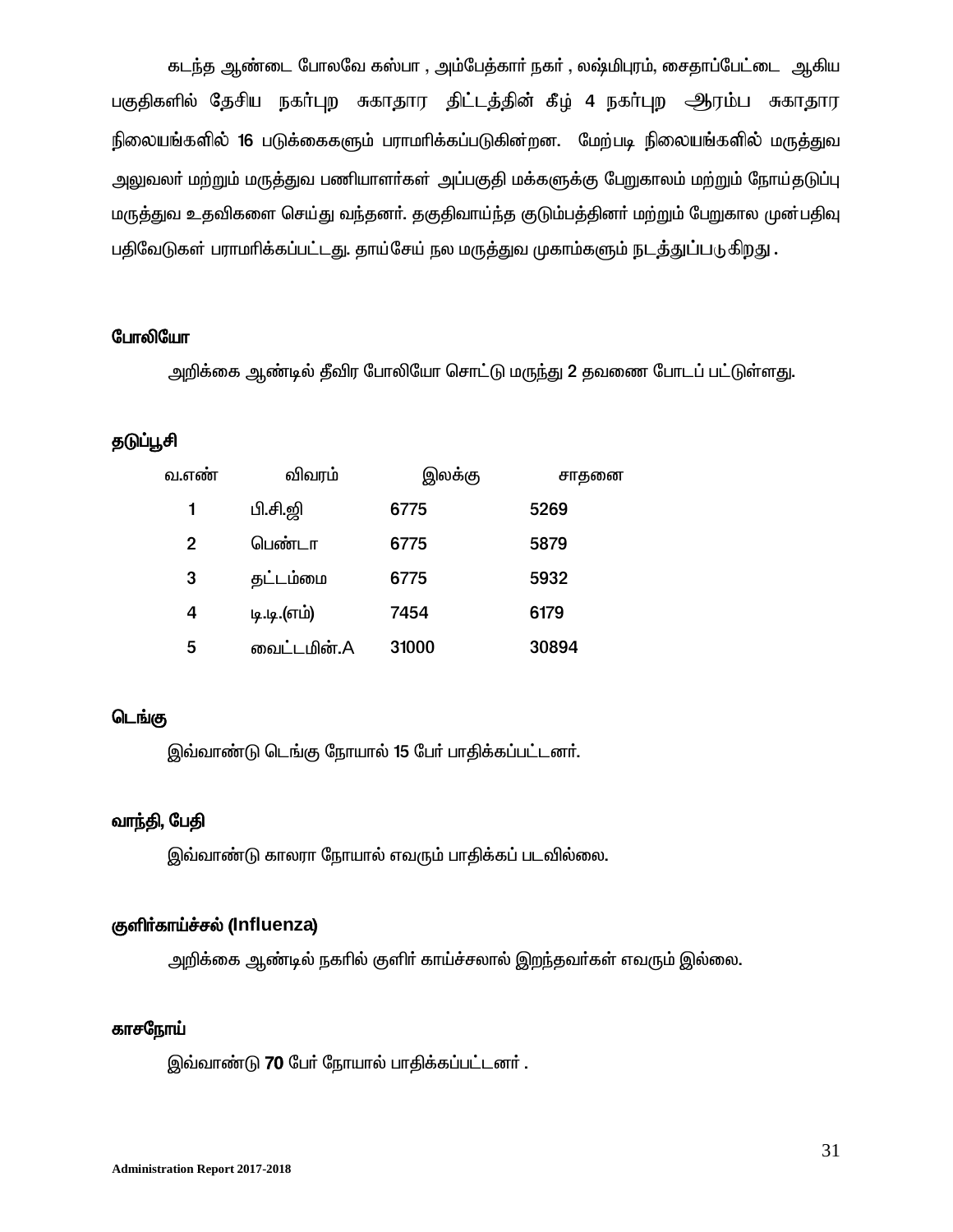#### எண்ட்ரிக் காய்ச்சல் (Typhoid)

<u>இவ்வாண்டில் எண்ட்ரிக் காய்ச்சலால்</u> இறப்பு இல்லை. இந்த ஆண்டு  $12$ பேர் பாதிக்கப்பட்டனர்.

#### மலேரியா

இவ்வாண்டில் இறப்பு பதிவேட்டின்படி மலேரியா காய்ச்சலினால் எவரும் இறக்க வில்லை.

#### நகர்ப்புற மலேரியா திட்டம்

நகா்புற மலேரியா திட்டம் 11.65 சதுர கிலோ மீட்டா் பரப்புள்ள பழைய வேலூா் மாநகராட்சியில்

1978—ம் ஆண்டு ஏப்ரல் முதல் தேதியிலிருந்து அமுலாக்கப்பட்டு செயல் படுத்தப்பட்டு வருகின்றது.

வேலூா் நகரத்தின் மலோியா நோயினால் பாதிக்கப்பட்டவா்கள் எண்ணிக்கை அதிகமாக இருந்ததின் காரணமாக இத் திட்டம் அமுலாக்கப்பட்டது. நகா்ப்புற மலோியா திட்டத்திற்கு முன்பு யானைக்கால் நோய் தடுப்புத் திட்டம் மாநில அரசின் 1/3, பங்கு மான்யத்துடன் செயல்பட்டு வந்தது. அதன் கீழ் 174368 மீட்டர்கள் நீளமுள்ள சாக்கடைகள் மற்றும் 365 எண்ணிக்கையுள்ள தேங்கி நிற்கும் நீா் நிலையங்கள் குட்டைகள், போன்ற அசுத்தமான நீா்த்தேக்கங்களில் உற்பத்தி ஆகும் கொசுக்களில் புமுக்களை ஒழிப்பதற்காக 14 பணியாளர்களைக் கொண்டு **(BASILUS** THURINJIS) மூலமாக கொசு , புழு உற்பத்தி அழிக்கப் பட்டது.

நகா்ப்புற மலோியா திட்டம் அமுல் செய்யப்பட்ட பின்பு மேற்கண்ட இடங்களில் மருந்து தெளிக்கப் பட்டதோடு இல்லாமல் வீடுகளிலுள்ள 6848 கிணறுகள் வீடுகள் தண்ணீர் வைத்திருக்கும் 50742 தொட்டிகள், 5660 மேல் நிலை நீா்த்தொட்டிகள் போன்ற இடங்களில் இருக்கும் தூயநீா் மலோியா நோிடையாக பரப்பக்கூடிய அனாபலிஸ் வகையைச் சாா்ந்த கொசுக்களின் புமுக்களை அழிப்பதற்கு டெமிபாஸ் 50EE ரசாயன மருந்து தெளிக்கும் பணி செயல்பட்டு வருகிறது. மற்றும் **பேஸில்லஸ் துரிஞ்சிஸ்** தெளித்து கொசு உற்பத்தி தடுக்கப்பட்டது. கிணறுகளுக்கு 1600 லிட்டர் டெமிபாஸ் 50EC எனும் ரசாயன விஷப் பூச்சி கொல்லி மருந்து 14 பணியாளா்களைக் கொண்டு தினந்தோறும் தெளிக்கப் படுகிறது.

2017–18-ல் நகர மலேரியா தடுப்புத் திட்டத்தின் கீழ் (Active Case Deduction) தலைப்பில் இயங்கி வரும் நகர மலேரியா திட்டத்தில் நோய்க்க்ண்ட நபர்கள் கண்டெடுக்கும் போது அவர்கள் வீடுகளுக்கும், சுற்றுப்புற வீடுகளுக்கும் (Aspee Polo) என்னும் மருந்து தெளிப்பான் கருவியை கொண்டு கொசு ஒழிப்பு மருந்து தெளிக்கப்பட்டது மற்றும் புகை மருந்து அடிக்கும் எந்திரத்தின் மூலம் பைரீத்ரம 2% புகை மருந்து அடிக்கப்பட்டு வளர்ந்த கொசுக்கள் அழிக்கப்பட்டது.

32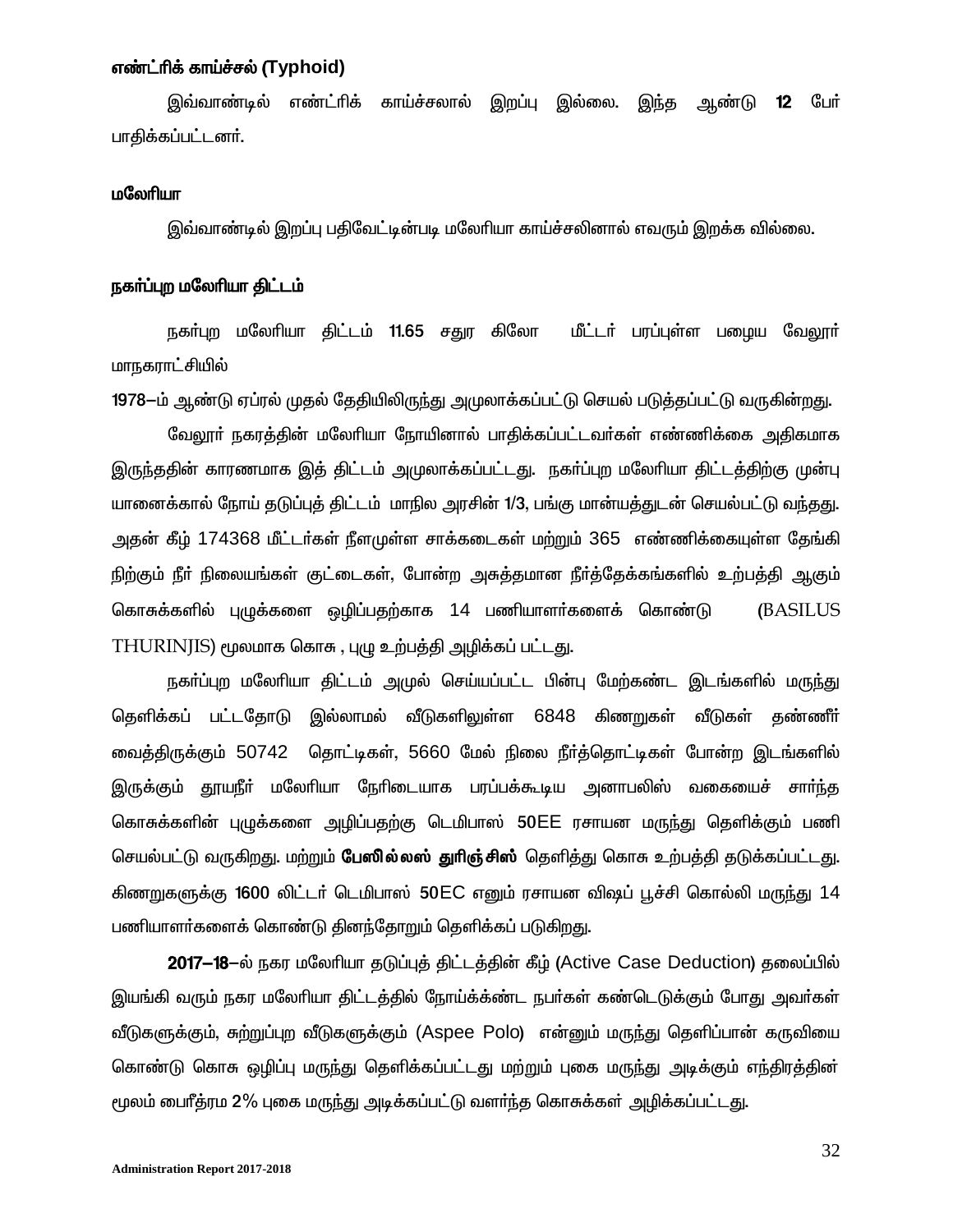2017–ஆம் ஆண்டில் 64648 நோயாளிகளுக்கு ரத்தம் சேகரித்து பரிசோதனை செய்யப் பட்டதில் 10 நபர்களுக்கு மலேரியா உள்ளது என கண்டறியப் பட்டு 10 நோயாளிகளுக்கு மலேரியாவிற்கென பூரண சிகிச்சை அளிக்கப் பட்டுள்ளது. அனைக்து நோயாளிகளை நேரில் சென்று விசாரிரித்ததில் அனைத்தும் வெளியூர் தொற்று என கண்டறியப் பட்டுள்ளது. உள்ளூர் தொற்று ஏதும் இல்லை. இணைக்கப்பட்ட உள்ளாட்சிகளில் உள்ள ஆரம்ப சுகாதார நிலையங்கள் மற்றும் நகா்புற ஆரம்ப சுகாதார நிலையங்கள் திருப்பத்தூா் மற்றும் வேலூா் துணை இயக்குநா் பொது சுகாதாரம் அவர்கள் கட்டுப்பாட்டின் கீழ் செயல்பட்டு வருகிறது. மேற்படி பகுதி <u>பொதுமக்களுக்கான மருத்துவ செயல்பாடுகள் அனைத்தும் பொதுசுகாதாரம் மற்றும் நோய்த்</u> தடுப்புத் துறை கட்டுப்பாட்டின்கீழ் உள்ளது.

#### பள்ளி நலத் திட்டம்

வேலூர் மாநகராட்சிக்குட்பட்ட அனைத்து பள்ளிகளிலும் 4 நகர்புற ஆரம்ப சுகாதார நிலைய மருத்துவர்கள் 6 வயது முதல் 17 வயதுடைய மாணவர்களுக்கு மருத்துவ பரிசோதனை மற்றும் சிகிக்சை அளிக்கப்படுகிறது. மாணவர்களுக்கு தடுப்பூசிகள் தந்து தொற்று நோய் வரும் முன் தடுத்தல், ஆசிரியர் பெற்றோர் மாணவர்களுக்கு நல கல்வி புகட்டுகின்றனர்.

#### தடுப்பூசி பணி

| இரு நோய் தடுப்பு ( 5—6) வயது | : 7777 |
|------------------------------|--------|
| இரணஜண்ணி 10 வயது             | : 6737 |
| இரணஜண்ணி <b>16</b> வயது      | : 7621 |

#### பொது சுகாதார பிரிவு

வேலூா் மாநகராட்சி நான்கு மண்டலங்களாக பிாிக்கப்பட்டு 11 துப்புரவு ஆய்வாளா் பணியிடங்களில் தற்போது 2 துப்புரவு ஆய்வாளர்கள், 4 சுகாதார அலுவலர்கள் மட்டும் பணிபுரிந்து வருகின்றனர் மீதமுள்ள 9 பணியிடங்கள் காலியாக உள்ளது.

மேலும் 34 துப்புரவு பணி மேற்பார்வையாளர் பணியிடங்களில் தற்போது 24 பணியிடங்கள் பணிபுரிந்து வருகின்றனர். மீதமுள்ள 10 துப்புரவு பணி மேற்பார்வையாளர் பணியிடங்கள் காலியாக உள்ளது. மாநகராட்சியின் குறியீட்டின்படி மொக்கு துப்புரவு பணியாளர் 2045 ஆகும். இதில் 370 தற்போது நிரந்தர துப்புரவு பணியாளர்கள் பணிபுரிந்து வருகின்றனர். மீதமுள்ள 304 துப்புரவு பணியாளர் பணியிடங்கள் காலியாக உள்ளன.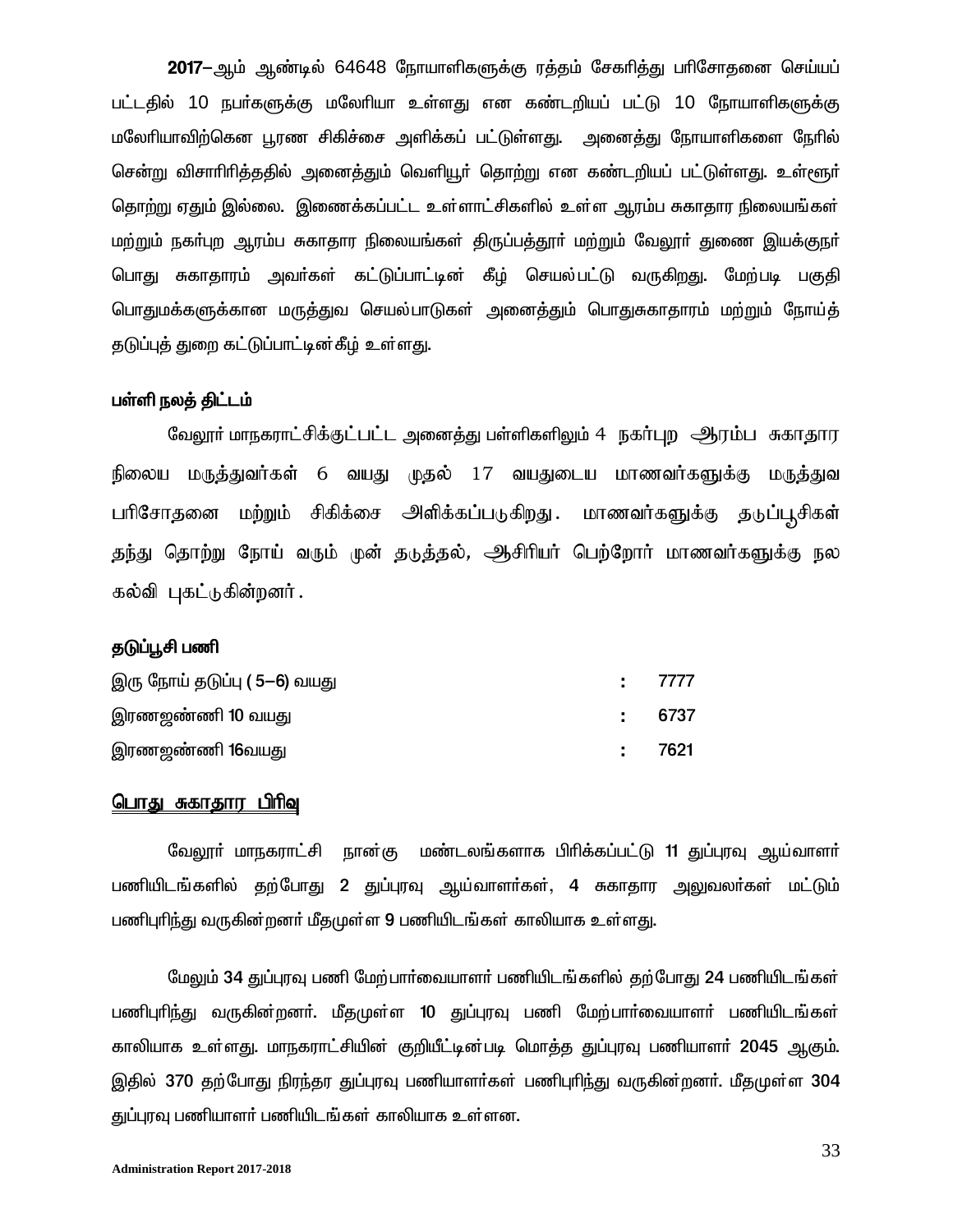#### <u>அம்மா உணவகங்கள்— 2017—18 </u>

வேலூா் மாநகராட்சி பகுதிகளில் மாண்புமிகு தமிழக முதல்வா் அவா்களால் சட்டமன்றத்தில் அறிவிக்கப்பட்ட சிறப்பு திட்டமான அம்மா உணவகம் 10 இடங்களில் செயல்பட அரசாணை எண்.19 நகராட்சி நிர்வாகம் மற்றும் குடிநீர் வழங்கல் (மா.நா.2) துறை நாள்.31.5.2013− ன் படி 10 மையங்களுக்கு தேவையான உட்கட்டமைப்பு வசதிகள், தளவாட பொருட்கள் மற்றும் இயந்திரங்கள் நிறுவுதல் தொடர்பான மாநகராட்சியின் பங்களிப்பாக ரூ.328.55 லட்சம் செலவில் கட்டப்பட்டு 02.06.2013 முதல் செயல்பட்டு வருகிறது. இதன் மூலம் 01.04.2017 முதல் 31.03.2018 வரை இட்லி-1080633 நபர்களும் , சாம்பார் சாதம் – 934056 மற்றும் தயிர் சாதம் – 575234 நபா்களும் உண்டு பயன்பெற்றுள்ளாா்கள்.

#### திடக்கழிவு மேலாண்மை திட்டம்

வேலூர் மாநகராட்சி 89.915 சதுர கி.மீ பரப்பளவில் 60 வார்டுகளாக பிரிக்கப்பட்டுள்ளது. மாநகரின் மக்கள் தொகை 504079 (2011) இங்கு 745 கி.மீ. நீளத்திற்கு 2328 சாலைகள், 126917 வீடுகள், 8163 வணிக கட்டிடங்கள், 240 நிறுவனங்கள் உள்ளன.

மாநகரில் தினமும் சேகரிக்கப்படும் குப்பைகளின் அளவு பின்வருமாறு.

வீடுகளில் இருந்து 132 MT, வணிகப் பகுதிகளில் இருந்து 33 MT, 175 பெரு நிறுவணங்களில் 45 MT, கட்டிடக் கழிவுகள் மற்றும் சாக்கடை மண் 20 MT என மொக்கும் 230 மெட்ரிக் டன் அளவு .

இங்கு 100% வீடு வீடாக குப்பைகள் வாங்கப்படுகிறது. இதற்காக 74 தள்ளுவண்டிகள், 247  $\epsilon$ முன்று சக்கர சைக்கிள்கள், 100 பேட்டரி வண்டிகள், 25 ஆட்டோக்கள், 11 லாரிகள் பயன்படுத்தப்படுகிறது. 404 நிரந்தரப் பணியாளர்கள், 715 ஒப்பந்தப்பணியாளர்கள், 375 சுய உதவி குழு பெண்கள் திடக்கழிவு மேலாண்மை பணியில் ஈடுபட்டுள்ளனர்.

இம்மாநகராட்சியில் அனைத்து குப்பைகளையும் ஒரு இடத்தில் கொண்டு சென்று கொட்டும் முறையிலிருந்து, அறிவியல் முறையில் பரவலான நுண் உர திடக்கழிவு மேலாண்மை திட்டத்திற்கு முழுமையாக மாற்றம் செய்யப்பட்டுள்ளது.

தற்போது வேலூா் மாநகராட்சியில் 42 நுண் உர திடக்கழிவு மேலாண்மை மையங்கள் செயல்படுகிறது. இதில் தினமும் 165 MT திடக்கழிவுகள் மேலாண்மை செய்யப்படுகிறது. இங்கு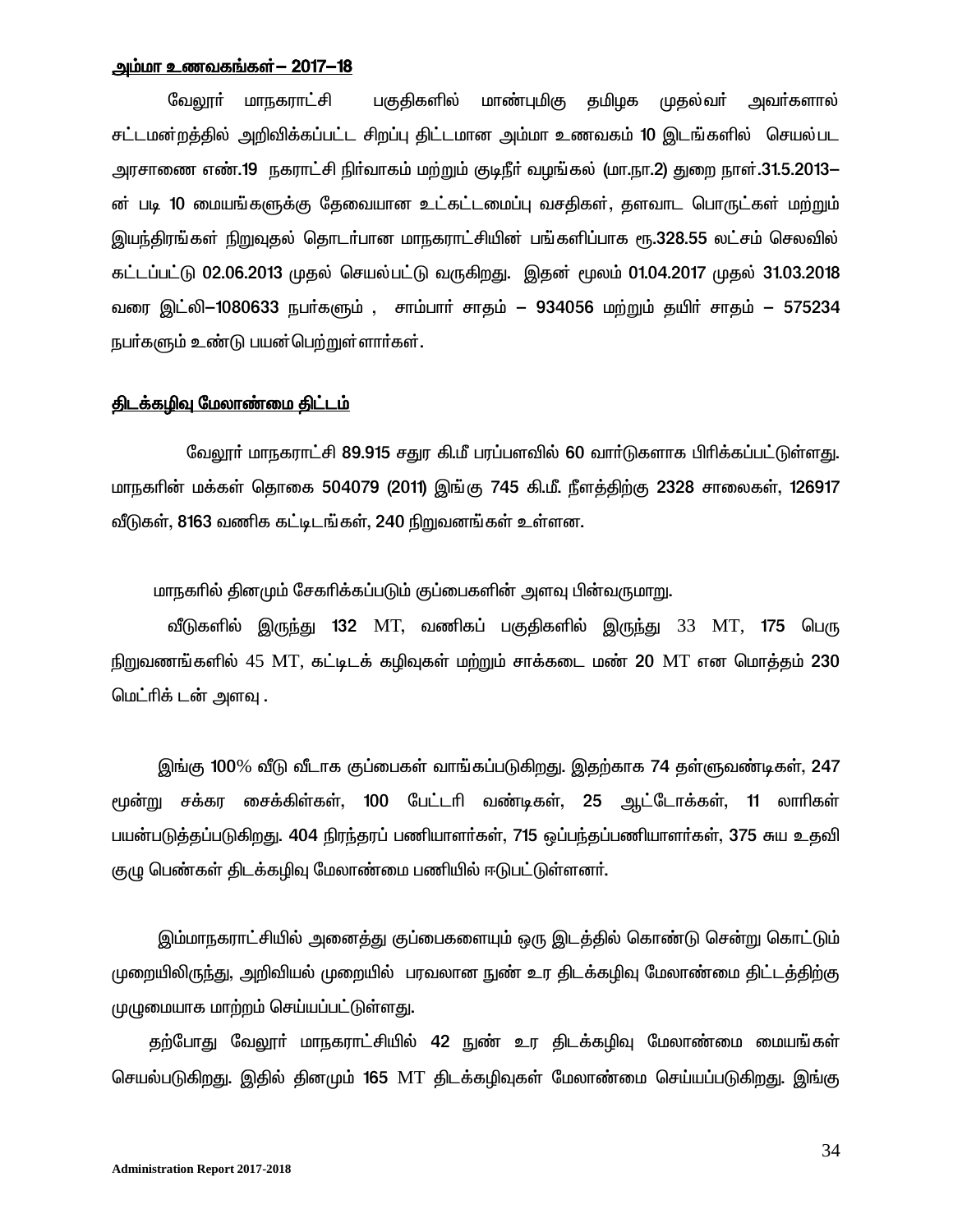தினமும் சேகரிக்கப்படும் குப்பைகளை தரம் பிரிக்கப்பட்டு, மக்கும் குப்பைகள் உரமாக மாற்றப்படுகிறது. மக்கா குப்பைகள் மறு சுழற்ச்சிக்கு விற்பனை செய்யப்படுகிறது.

மேலும் இங்கு அமைந்திருக்கும் 175 பெரு நிறுவனங்களில், 79 நிறுவனங்கள் தாங்களே திடக்கமிவு மேலாண்மை மையங்கள் அமைக்து அவா்களது கமிவுகளை மேலாண்மை 96 நிறுவனங்களும் தனி மையங்கள் அமைக்க செய்கின்றனா். மீதமுள்ள முயற்சிகள் மேற்கொள்ளப்படுகிறது.

மேலும் திடக்கழிவு உருவாகும் இடக்திலேயே, 100% மக்கும் மற்றும் மக்கா குப்பைகளை தரம் பிரித்து பெறும் வகையில் இம்மாநகராட்சியில் சிறப்பு நடவடிக்கைகள் மேற்கொள்ளப்படுகிறது. இதற்காக பரப்புரையாளர்கள், மேற்பார்வையாளர்கள், துப்புரவு மேற்பார்வையாளர்கள், சுகாதார ஆய்வாளா்கள், சுகாதார அலுவலா்கள் அடங்கிய குழுக்கள் அமைக்கப்பட்டு மக்களிடையே விழிப்புணா்வு ஏற்படுத்தும் பணிகள் மேற்கொள்ளப்படுகிறது.

வேலூா் மாநகராட்சி சுற்றுச்சூழல் மாசின்றி திடக்கழிவு மேலாண்மை பணிகள் செய்து குப்பையில்லா நகரமாக திகழ அனைத்து விதமான நடவடிக்கைகளும் மேற்கொள்ளப்படுகிறது.

### சிக்<u>கணம் மற்றும் நாணய சங்கம்</u>

இம்மாநகராட்சியில் சிக்கணம் மற்றும் நாணய சங்கம் செயல் படத்தப்பட்டு வருகிறது. சொர்ண ஜெயந்தி திட்டத்தின்கீழ் 352 சங்கங்கள் செயல்படுத்தபட்டு வருகின்றன. ஆனால் இதுவரை 2017-2018-ஆம் ஆண்டிற்கு சிக்கணம் மற்றும் நாணய சங்கத்திற்கு இந்திய அரசின் மான்ய தொகை வரவில்லை.

#### தணிக்கை

2017-18ஆம் ஆண்டு முடிவில் 4545 தணிக்கைத் தடைகள் நிலுவையாக இருந்தன. ஆண்டில் தணிக்கை தடைகள் பெறப்படவில்லை இவற்றுடன்  $2017 - 18$ ம் மொத்தம் நிலுவையில் இருந்த 4545 தணிக்கைத் தடைகள் நிலுவையில் உள்ளது. நிலுவை தணிக்கை பத்திகளுக்கு 1695 பதில்கள் தயார் செய்து வைக்கப்பட்டள்ளது.

35